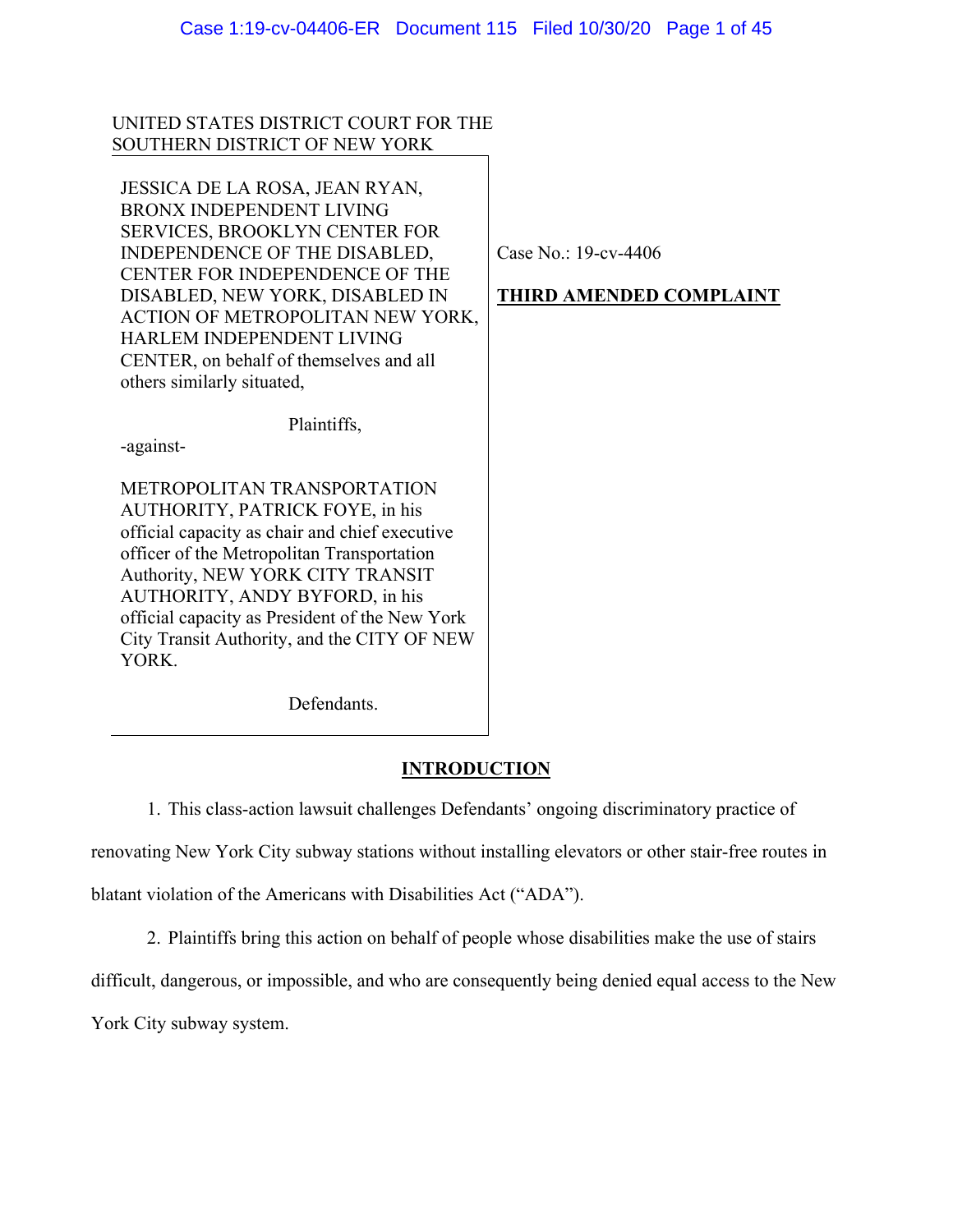### Case 1:19-cv-04406-ER Document 115 Filed 10/30/20 Page 2 of 45

3. People with mobility disabilities<sup>[1](#page-1-0)</sup> have been protesting the inaccessibility of the subway and the Metropolitan Transportation Authority's ("MTA's") practice of renovating stations without making them accessible for decades.

4. The subway is the backbone of New York City's transportation network. Millions of people rely on it every day to get to work, school, public services, shops, parks, places of entertainment, social and cultural events, and everything else the City has to offer.

5. However, nearly three decades after the passage of the ADA, less than 25% of New York City's subway stations are accessible to persons with mobility disabilities—the lowest rate of any subway system in the United States. As a consequence, people with mobility disabilities are often excluded from the City's subway system entirely.

6. Surprisingly, half of all neighborhoods served by the subway do not have a single accessible station. Subway accessibility is especially absent in outer boroughs where a disproportionate number of people with disabilities live. These areas also have a proportionally higher population of low-income and non-white residents.

7. This dire situation continues because for the past several decades, and in contradiction to the ADA's mandate, the MTA<sup>[2](#page-1-1)</sup> has consistently engaged in major renovation projects to improve station usability for nondisabled riders—spending millions of dollars and closing stations for months to conduct the work—while systematically failing to install elevators or other stair-free routes.

<span id="page-1-0"></span><sup>&</sup>lt;sup>1</sup> This group encompasses not only people who use wheelchairs, walkers, scooters, and other mobility devices, but also those who have heart or lung conditions, arthritis, or a host of other disabilities that make it difficult, dangerous, or impossible to use stairs.

<span id="page-1-1"></span><sup>&</sup>lt;sup>2</sup> "MTA" will be used throughout to refer to all defendants.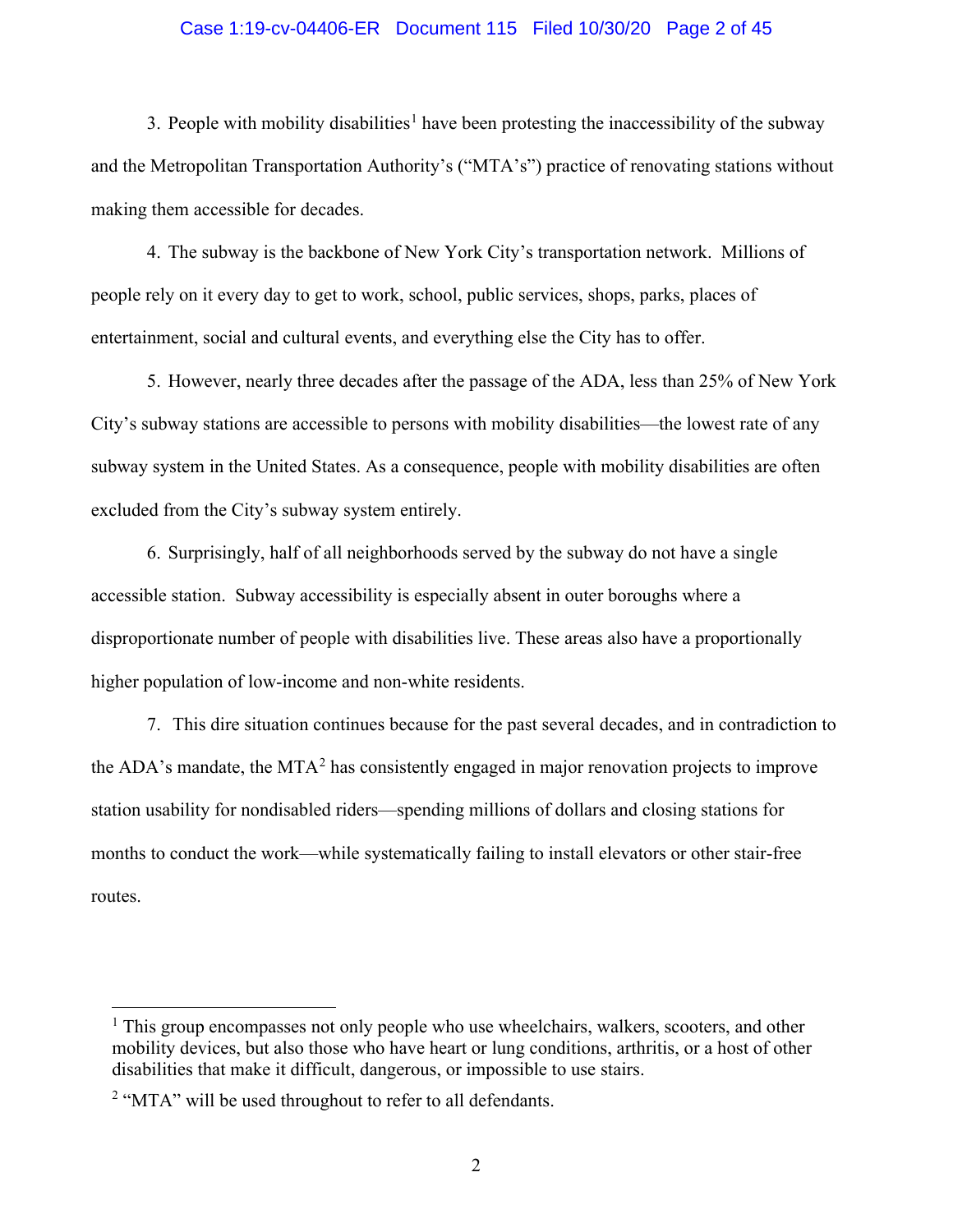### Case 1:19-cv-04406-ER Document 115 Filed 10/30/20 Page 3 of 45

8. The ADA clearly states that when a public entity alters "an existing facility or part thereof" in a way that "affect[s] or could affect" usability, it must ensure that the altered portion is "*readily accessible to and usable by individuals with disabilities, including individuals who use wheelchairs*."[3](#page-2-0)

9. Failure to abide by this requirement is unlawful "discrimination" against people with disabilities.[4](#page-2-1)

10. There is no exception for cost: if a required access improvement is technically feasible, Defendants must make it.

11. The MTA's repeated failure to do so, or even to adequately assess whether it could, is a longstanding and ongoing discriminatory practice that has played out in Manhattan, the Bronx, Brooklyn, and Queens.

12. If the MTA had followed the law requiring it to install stair-free routes in these renovated stations whenever feasible, the New York City subway system would be much more accessible today.

13. When it enacted the ADA in 1990, Congress observed that the law was "geared to the future—the goal being that, over time, access will be the rule rather than the exception"—and that "[i]t simply makes no sense to alter premises in a manner that does not consider access."[5](#page-2-2)

14. Nonetheless, the requirement that the MTA take all feasible steps to make its renovated stations accessible, which is rooted in this basic observation and congressional intent, has been ignored.

<span id="page-2-0"></span><sup>3</sup> 42 U.S.C. § 12147(a) (emphasis added); *see also* 49 C.F.R. § 37.43(a)(1).

<span id="page-2-1"></span> $4$  42 U.S.C. § 12147(a).

<span id="page-2-2"></span><sup>5</sup> *See* H. Rep. No. 485(III), 101st Cong., 2d Sess. at 63 (1990), *reprinted in* 1990 U.S.C.C.A.N. 445, 486.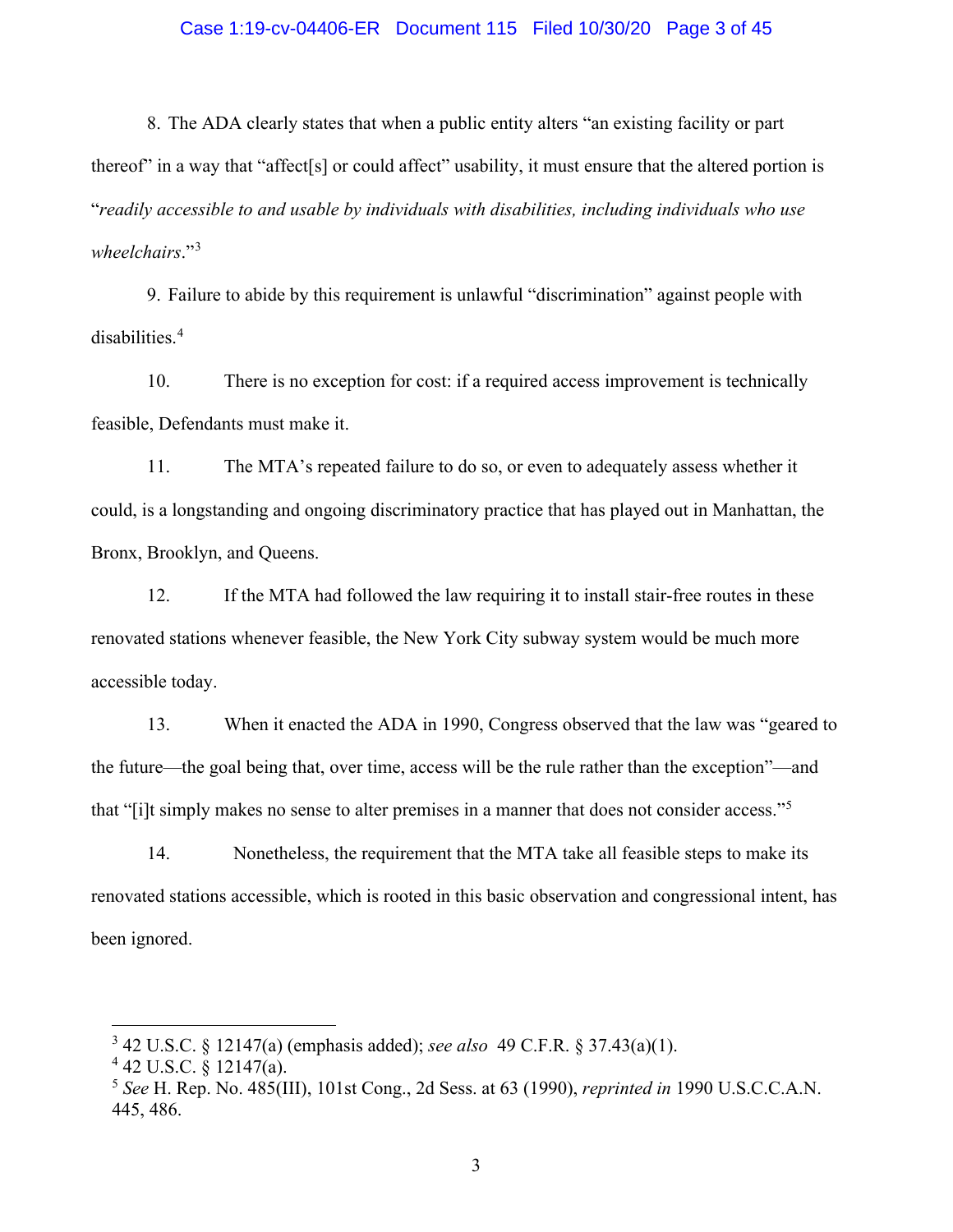### Case 1:19-cv-04406-ER Document 115 Filed 10/30/20 Page 4 of 45

15. Accordingly, Plaintiffs bring suit to end the MTA's discriminatory practice of renovating stations without regard to accessibility, and to seek remediation for past violations, so that people with disabilities can use the subway system like everyone else.

## **JURISDICTION**

16. This is an action for declaratory and injunctive relief brought pursuant to Title II of the Americans with Disabilities Act ("ADA"), 42 U.S.C. § 12131 *et seq.*, Section 504 of the Rehabilitation Act of 1973 ("Section 504"), 29 U.S.C. § 794 *et seq.*; and the New York City Human Rights Law ("NYCHRL"), N.Y.C. Admin. Code § 8-101 *et seq.*

17. Under 28 U.S.C. §§ 1331 and 1343, this Court has jurisdiction over claims arising under the ADA and Section 504.

18. Under 28 U.S.C. § 1367, this Court has supplemental jurisdiction over the NYCHRL claim.

19. Under 28 U.S.C. §§ 2201 and 2202, this Court has jurisdiction to issue a declaratory judgment.

## **VENUE**

20. Pursuant to 28 U.S.C. § 1391(b), venue is proper in this Court because Defendants are located within this judicial district and a substantial part of the events or omissions giving rise to the claims alleged herein occurred in this judicial district.

## **PARTIES**

## **A. Plaintiffs**

i.) Individual Plaintiffs

21. Plaintiff Jessica De La Rosa lives in the Murray Hill neighborhood of Manhattan and uses a power wheelchair for mobility. Ms. De La Rosa travels throughout New York City, but her ability to do so is severely hampered by the continued inaccessibility of the New York City's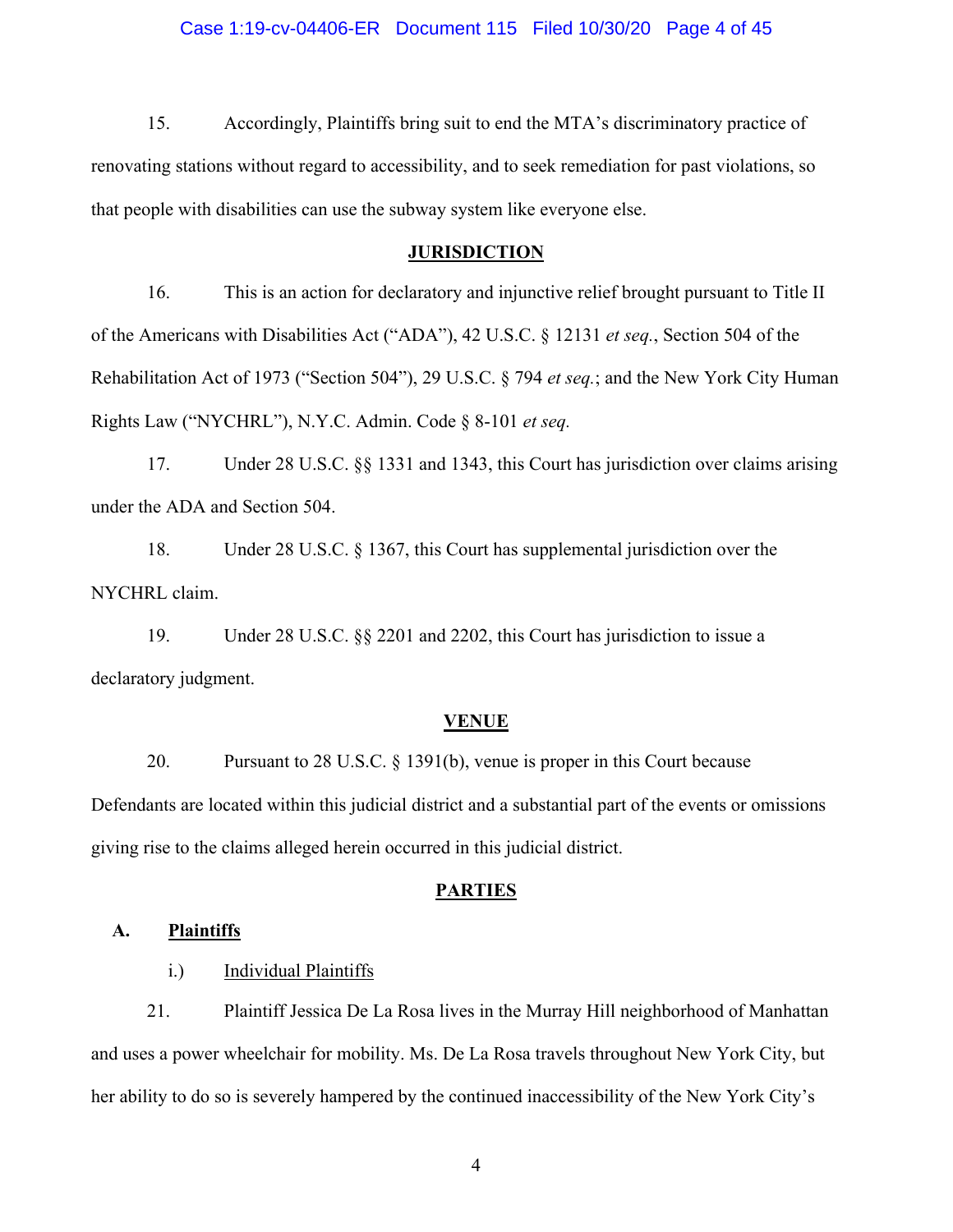### Case 1:19-cv-04406-ER Document 115 Filed 10/30/20 Page 5 of 45

subway system, and by Defendants' discriminatory practice of not making legally required improvements when they renovate stations in ways that affect their usability.

22. Plaintiff Jean Ryan lives in the Bay Ridge neighborhood of Brooklyn, and uses a power wheelchair to get from place to place because of a disability. Ms. Ryan travels throughout New York City, but her ability to do so is severely hampered by the continued inaccessibility of the New York City's subway system, and by Defendants' discriminatory practice of not making legally-required access improvements when they renovate stations in ways that affect their usability.

## ii.) Organizational Plaintiffs

23. Bronx Independent Living Services ("BILS") is located in the Bronx. It supports and advocates for the independence of people with disabilities throughout New York City. BILS' mission is to empower people with disabilities to live fully integrated lives in mainstream society, and the organization engages in regular advocacy, organizing, education, and outreach efforts to further this goal. In addition, BILS staff members work directly with thousands of constituents each year, helping them to solve problems related to transportation, employment, housing, healthcare, education, and more

24. Brooklyn Center for Independence of the Disabled ("BCID") is located in Brooklyn and supports and advocates for the independence of people with disabilities throughout the City. BCID's mission is to empower people with disabilities by improving their quality of life and fostering their integration into the mainstream of society, and the organization engages in regular advocacy, organizing, education, and outreach efforts to further this goal. In addition, BCID's staff members work directly with thousands of constituents each year, helping them to solve problems related to transportation, employment, housing, healthcare, education, and more.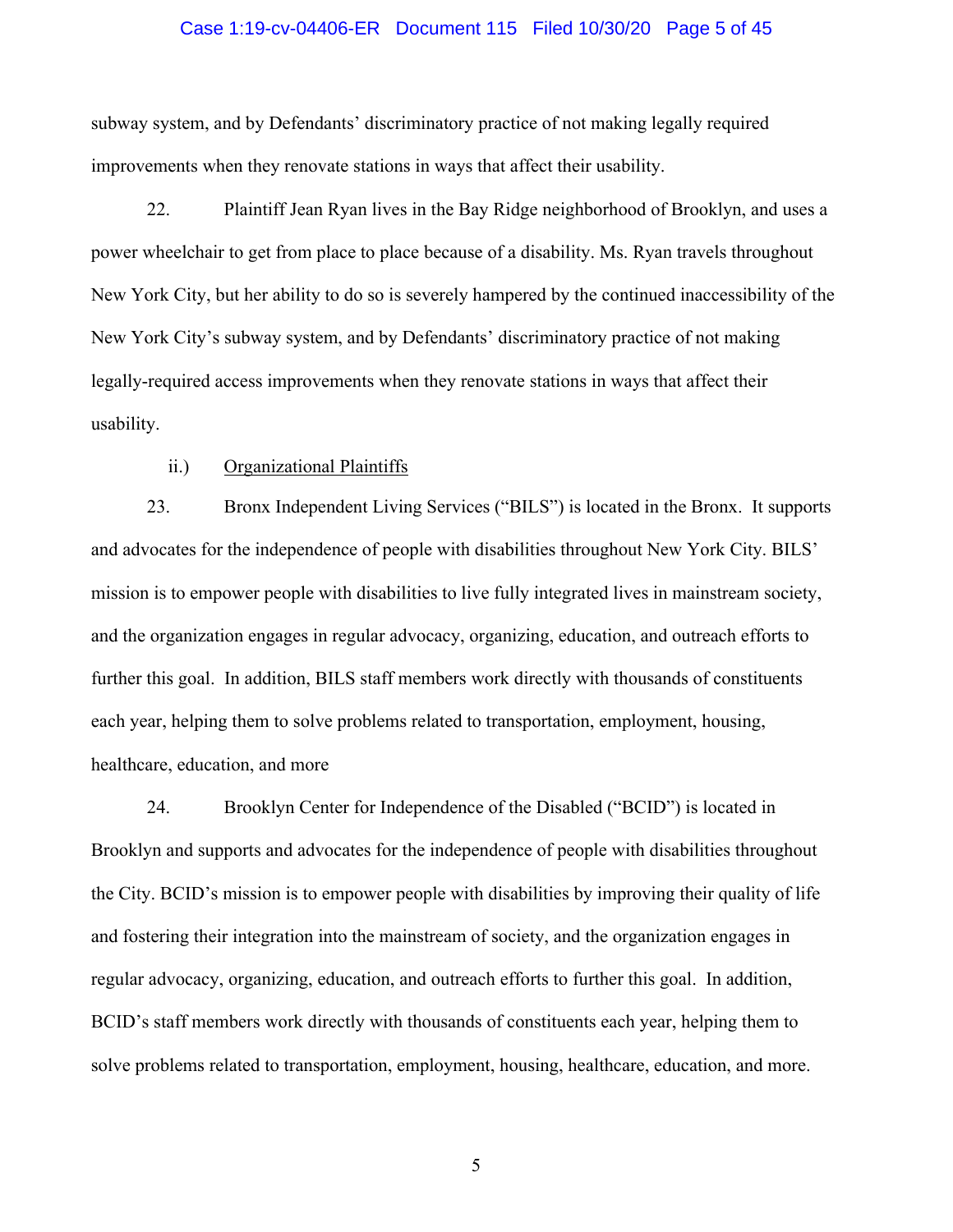### Case 1:19-cv-04406-ER Document 115 Filed 10/30/20 Page 6 of 45

25. Center for Independence of the Disabled – New York ("CIDNY") was founded in 1978 and has worked to make transportation accessible since its founding. It has 40 years of experience removing barriers to full equality, independence and self-determination. It offers education, legal assistance, benefits advisement and problem solving related to transportation, health care, long-term care, employment, housing and homelessness, education and food. It provides education on disability rights and disability literacy. CIDNY researches, organizes, and advocates for fair policies. It works with people in all five boroughs with offices in New York and Queens counties. In 2018, CIDNY helped 52,310 people.

26. Harlem Independent Living Center ("HILC") is located in Harlem and serves people with disabilities in all of Northern Manhattan. The mission of HILC is to assist communities of people with disabilities in achieving optimal independence through culturally and linguistically appropriate services by advocating, educating, empowering, and being a community change catalyst. HILC provides an array of independent living services to people with disabilities to increase their ability to function independently within their community by providing them with information and skills.

27. Disabled in Action ("DIA") is a nonprofit civil rights membership organization committed to ending discrimination against people with all disabilities. DIA has approximately 150 members who live and work in New York City. DIA consists primarily of and is directed by people with disabilities. DIA works to eliminate the barriers that prevent people with disabilities from enjoying full equality in American society. DIA seeks to empower people with disabilities to become assertive and fully involved in self-advocacy. DIA promotes the ability of people with disabilities to live independently by mandating equal access to education, employment, entitlements, health care, housing, personal assistance services, public accommodations,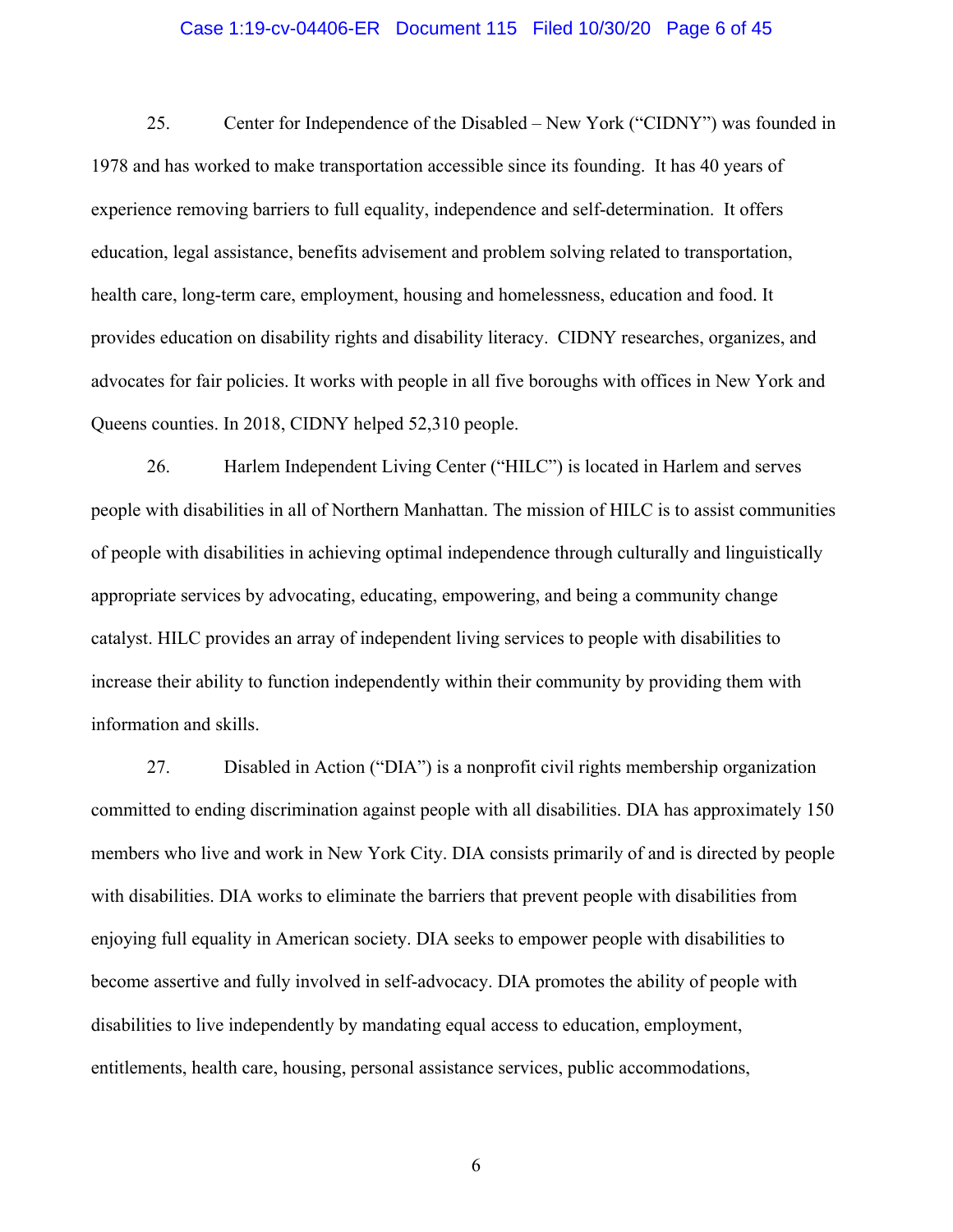## Case 1:19-cv-04406-ER Document 115 Filed 10/30/20 Page 7 of 45

telecommunications, and transportation. DIA uses education and awareness, legislative advocacy, and public demonstrations to achieve these goals.

## **B. Defendants**

28. Defendant MTA is a public benefit corporation chartered by the New York State Legislature in 1968 under the Metropolitan Transportation Authority Act, N.Y. Pub. Auth. Law § 1260 *et seq.*

29. The MTA operates the largest transportation network in North America, serving a population of 15.2 million people in the 5,000 square mile area covering New York City, Long Island, southeastern New York State, and Connecticut.

30. As of 2017, the MTA had an operating budget of \$13 billion.

31. Defendant Patrick Foye, sued in his official capacity, is the Chair and Chief Executive Officer of the MTA.

32. Defendant New York City Transit Authority ("NYCT"), a subsidiary of the MTA, is a public benefit corporation chartered pursuant to N.Y. Pub. Auth. Law § 1200 *et seq.*

33. As of 2017, the NYCT had an operating budget of \$8.1 billion.

34. Defendant Andy Byford, sued in his official capacity, is the President of NYCT.

35. Together, defendants the MTA and NYCT are responsible for the management of New York City's subway system, including its 472 subway stations.

36. Defendant City of New York ("the City"), as defined by the laws of the City of New York, is a government entity. As such, the City qualifies as a "public entity" within the meaning of Title II of the ADA, as that term is defined under 42 U.S.C. § 12131(1) and 28 C.F.R. § 35.104.

37. The City owns the New York City subway system and leases it to Defendants NYCT and MTA.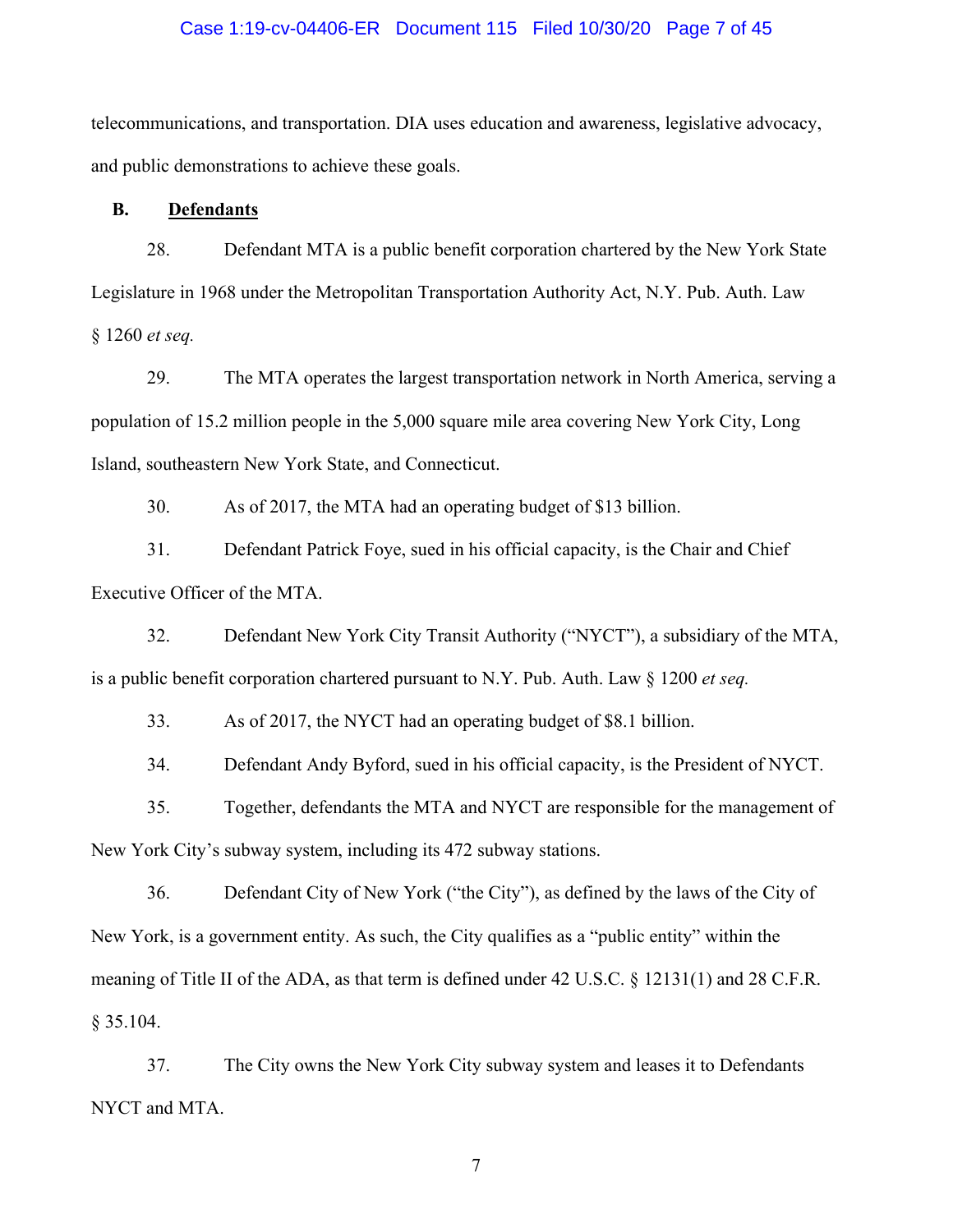### Case 1:19-cv-04406-ER Document 115 Filed 10/30/20 Page 8 of 45

38. The City has power to exercise control over capital planning for the subway system and to affect the accessibility of renovations within the subway system, and at times has actually exercised that control, through methods that are discussed in more detail below.

39. All defendants are recipients of federal financial assistance to operate its transportation program and services within the meaning of Section 504 of the Rehabilitation Act.

## **FACTUAL ALLEGATIONS**

# **A. People With Disabilities Are Excluded from the Vast Majority of New York City's Subway System, and the Separate Transportation Systems that They Are Forced to Use Instead Are Inferior.**

40. New York City's subway system—which is owned, constructed, maintained, and operated by Defendants—is a lifeline for both New Yorkers and visitors. For riders without disabilities, the subway is generally the fastest, cheapest, and most convenient way to get from point A to point B. It connects millions of people each day to jobs, schools, parks, shops, cultural events, and every other aspect of City life.

41. However, Defendants have failed to make the vast majority of this crucial transportation system available to people with mobility disabilities, thus making their daily lives dramatically more difficult.

42. Moreover, the separate transportation systems that *are* somewhat more accessible to people with disabilities who cannot use stairs are far inferior to the subway in terms of speed, reliability, convenience, cost, or some combination of the four.

43. For example, Access-A-Ride, the New York City paratransit service administered by the MTA, is a segregated system that allows people with disabilities only one guaranteed guest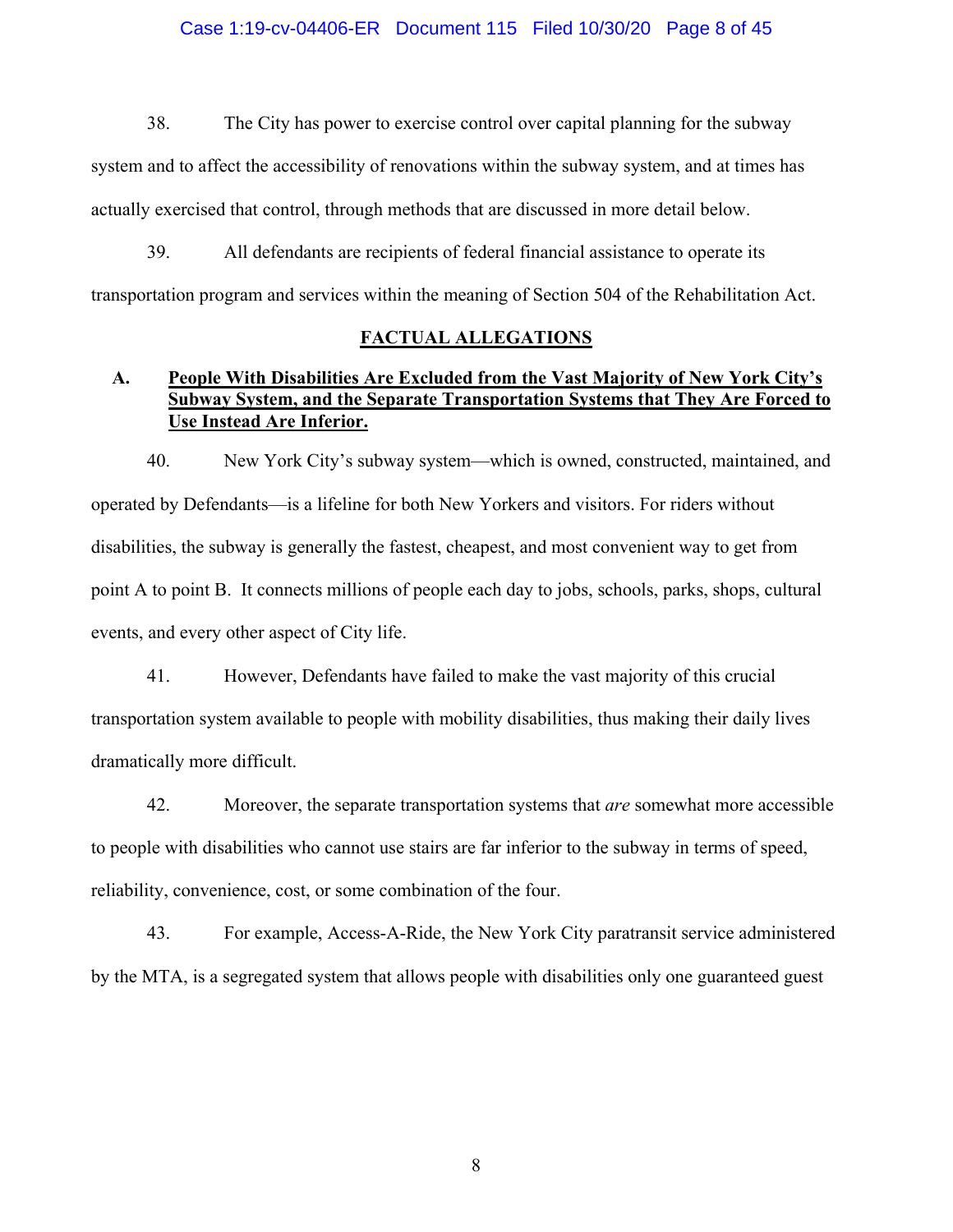## Case 1:19-cv-04406-ER Document 115 Filed 10/30/20 Page 9 of 45

per trip—meaning that those who use it must often travel in isolation from nondisabled friends, family, and peers.<sup>[6](#page-8-0)</sup>

44. Unlike the subway, which allows for flexible and spontaneous travel, Access-A-Ride is rigid: reservations must be made "one-to-two days in advance," and late cancellations or modifications can result in suspension. *Id.*

45. The Access-a-Ride service is also often more delayed than the subways.

46. Indeed, the MTA instructs Access-A-Ride customers to "[b]e prepared to wait *up to 30 minutes after* [their] scheduled pickup time" because vehicles that arrive within that window "*are considered on time*." *Id.* (emphasis added).

47. Access-a-Ride is also often much slower than the subways.

48. The MTA warns customers that even the shortest Access-a-Ride trips (those of 3 miles or less) may take almost an hour to complete. *Id.*

49. On many occasions, Access-A-Ride does not provide transportation at all: a May 2016 report by the New York City Comptroller found that 31,492 people with disabilities were left stranded in 2015, because the Access-A-Ride vehicle that they had reserved simply did not show  $up.^7$  $up.^7$ 

50. The City bus system has different drawbacks than Access-A-Ride, but it is also worse than the subway in many ways. For example, while the subway system provides riders with rapid inter-borough transit 24 hours per day, the City bus system is predominantly local and limited:

<span id="page-8-1"></span><sup>7</sup> New York City Comptroller, *Audit Report of the Metropolitan Transportation Authority's Oversight of the Access-A-Ride Program* at 10 (May 17, 2016) , *available at*  [https://comptroller.nyc.gov/wp-content/uploads/documents/FK15\\_098A.pdf](https://comptroller.nyc.gov/wp-content/uploads/documents/FK15_098A.pdf) (last visited August 8, 2019).

<span id="page-8-0"></span><sup>6</sup> Metropolitan Transportation Authority, *Guide to Access-A-Ride Service*, *available at* <http://web.mta.info/nyct/paratran/guide.htm>(last visited August 8, 2019).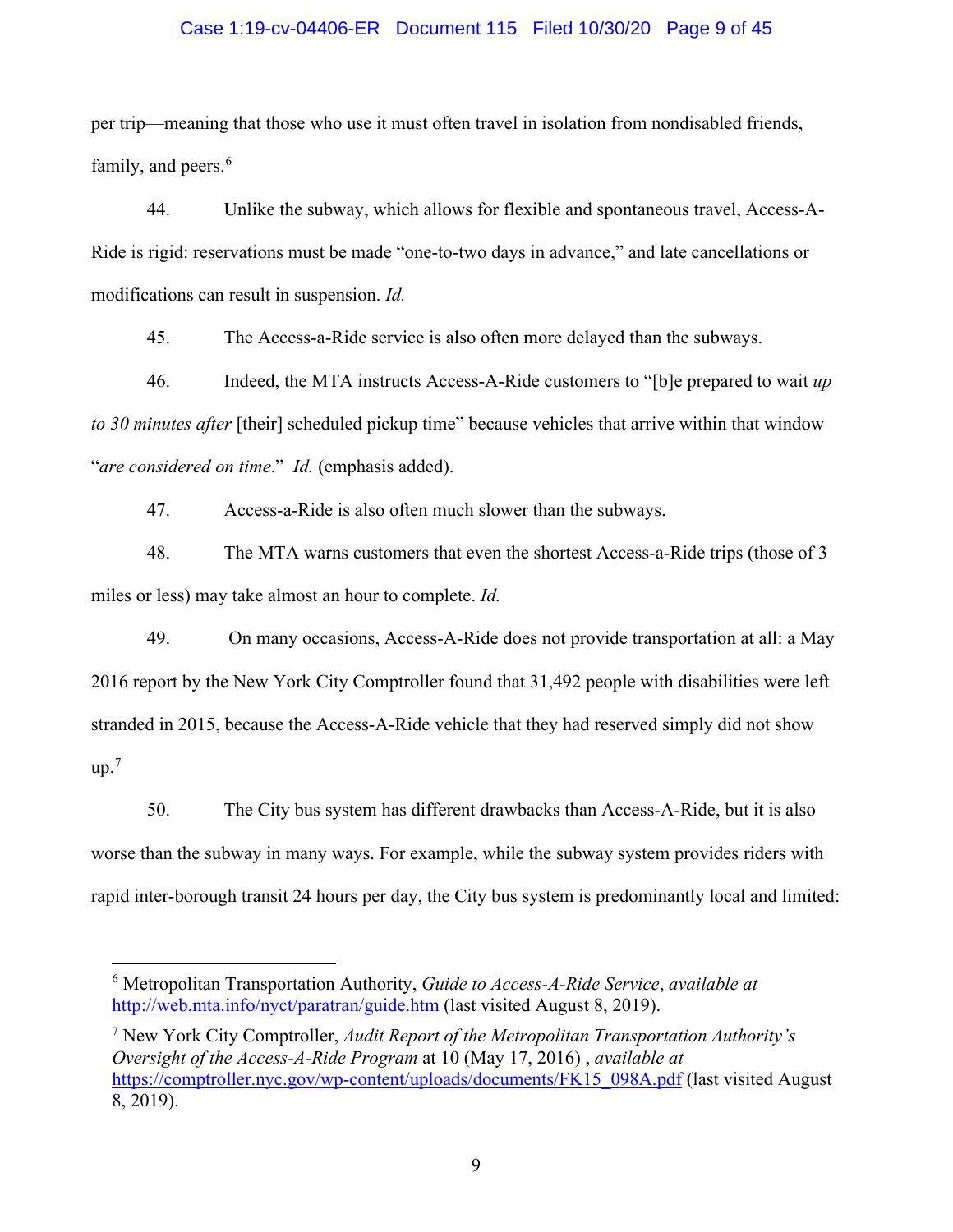# Case 1:19-cv-04406-ER Document 115 Filed 10/30/20 Page 10 of 45

most inter-borough trips require at least one transfer, and many lines stop running entirely for several hours each day.

51. The bus system is also slower than the subway.

52. According to a 2017 report by the New York City Comptroller, New York's bus system is "the slowest among the seventeen largest bus companies in the nation."<sup>[8](#page-9-0)</sup>

53. The same report noted that City bus routes are often "unreliable, long,

meandering, confusing, congested, and poorly connected." *Id*. at 4.

54. A trip by City bus will often take twice as much time—or more—than someone would need to complete the exact same trip by subway.

55. Bus travel is often also more expensive than subway travel, often almost twice the cost.

56. These separate and inferior systems are no substitute for the subway, and

Defendants cannot avoid their obligation to operate the subway system itself in compliance with disability rights laws by arguing that they are.

# **B. Fewer than 25% of New York City's Subway Stations Are Accessible, and Defendants' Routine Failure to Comply with the Law when Renovating Stations Preserves this Discriminatory Status Quo.**

57. Of the City's 472 subway stations, fewer than 25% are accessible to people whose

disabilities make the use of stairs, difficult, dangerous or impossible.

58. This makes New York City's subway system the least accessible system of any

major U.S. city, by far.

<span id="page-9-0"></span><sup>8</sup> New York City Comptroller, *The Other Transit Crisis: How to Improve the NYC Bus System* 26 (November 2017) available at [https://comptroller.nyc.gov/wp-content/uploads/documents/The-](https://comptroller.nyc.gov/wp-content/uploads/documents/The-Other-Transit-Challenge.pdf)[Other-Transit-Challenge.pdf](https://comptroller.nyc.gov/wp-content/uploads/documents/The-Other-Transit-Challenge.pdf) (last visited August 8, 2019).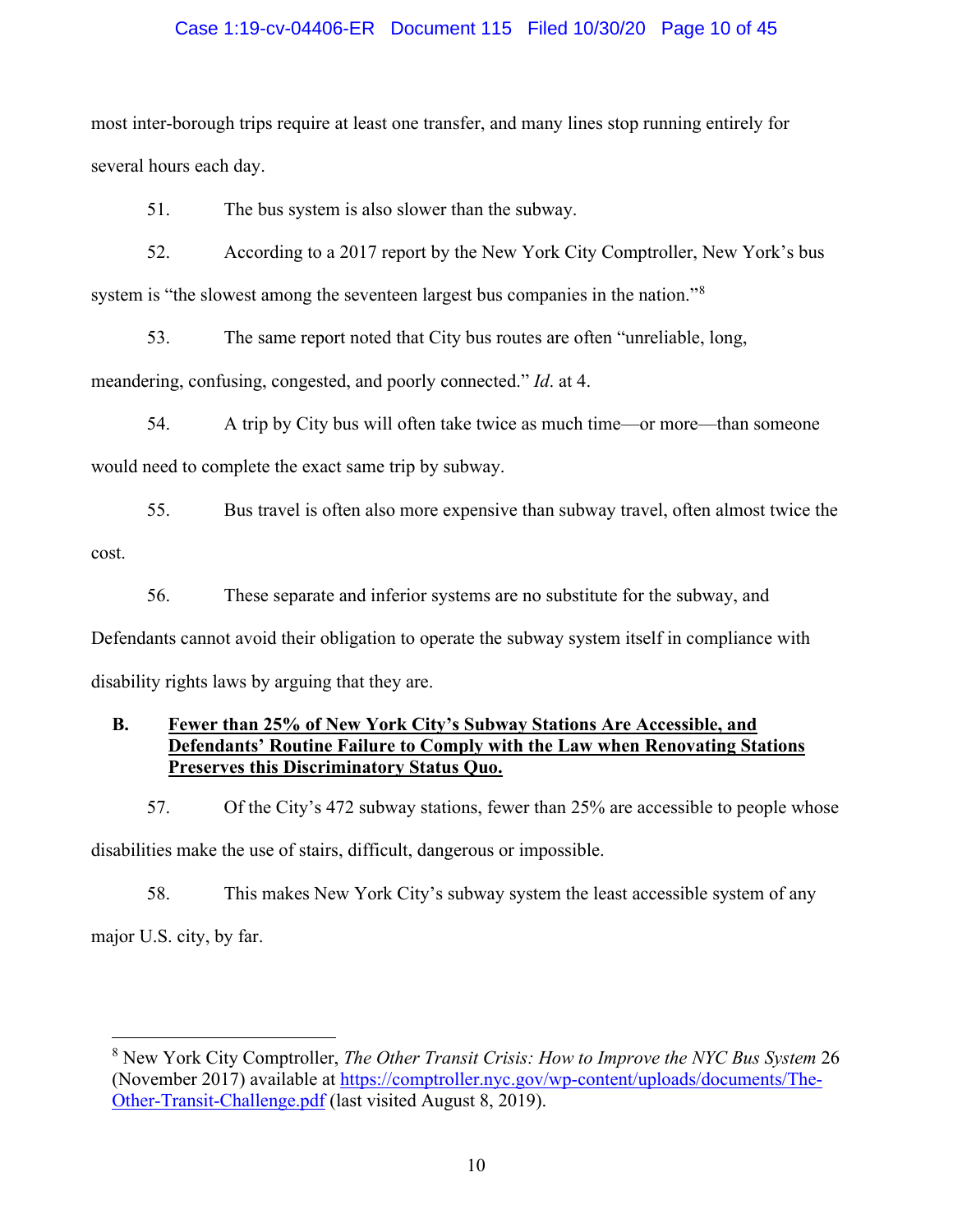## Case 1:19-cv-04406-ER Document 115 Filed 10/30/20 Page 11 of 45

59. The subway is even less accessible in the areas where large numbers of the City's disabled, elderly, non-white, and low-income residents reside. For example, of Brooklyn's 159 subway stations, only 21 (13%) can be used by people whose disabilities make it difficult or impossible to use stairs. In the Bronx, only 11 of 68 stations (16%) are accessible to people with disabilities.

60. In contrast, Manhattan, with the lowest percentage of people with disabilities, and the lowest percentage of people living in poverty, has by far the highest percentage of accessible stations in the system—35%.

61. Indeed, according to a recent report from the City's Comptroller, over half of the 122 neighborhoods served by the subway system lack a single accessible station,<sup>[9](#page-10-0)</sup> and a recent New York Times analysis found that two-thirds of City residents with mobility disabilities (over 350,000 people) live far from an accessible station. [10](#page-10-1) 

62. As a result of this rampant inaccessibility, people with disabilities are often either excluded from the subway system entirely or forced to take long, time-consuming detours to reach a station they can use (for example, taking a bus to an accessible station in the wrong direction, and then doubling-back)—an arduous and costly daily process that no nondisabled riders need to endure.

63. In addition to excluding riders and would-be riders with disabilities, the inaccessibility of the New York City subway system adversely impacts many others who would

<span id="page-10-0"></span><sup>9</sup> New York City Comptroller, *Service Denied: Accessibility and the New York City Subway System* (July 17, 2018), https://comptroller.nyc.gov/reports/service-denied-accessibility-and-thenew-york-city-subway-system/

<span id="page-10-1"></span> $10$  Patel, Jugal K, New York Times, Where the Subway Limits New Yorkers With Disabilities (February 11, 2019), available at https://www.nytimes.com/interactive/2019/02/11/nyregion/nycsubway-access.html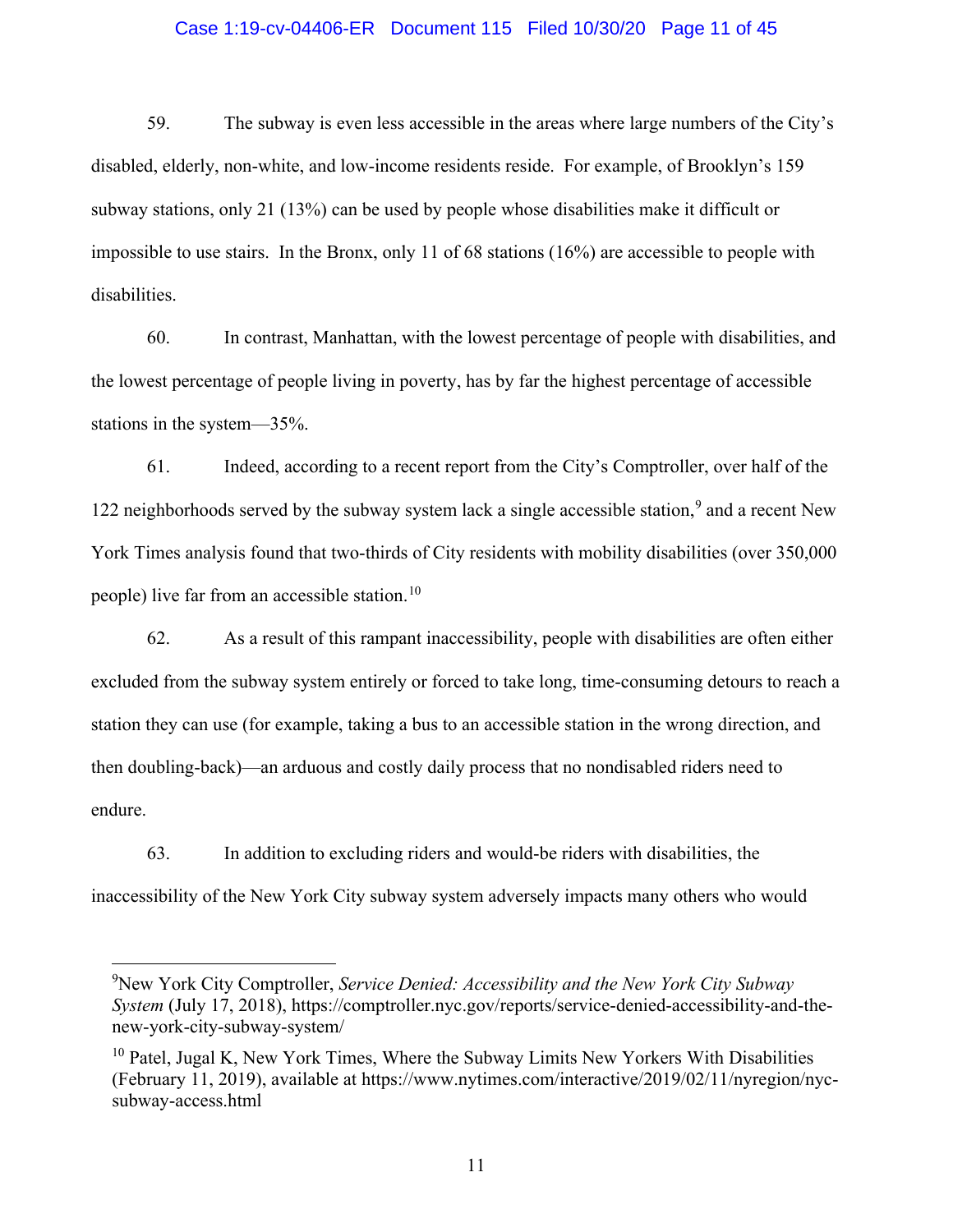## Case 1:19-cv-04406-ER Document 115 Filed 10/30/20 Page 12 of 45

benefit from a more accessible system, such as parents with strollers, tourists and travelers with luggage, shoppers with heavy bags, and those with temporary injuries or illness.

64. Inaccessible subways also negatively impact the City's many elderly residents—a large percentage of whom meet the definition of people with disabilities under the ADA, even if they do not self-identify as "disabled."

65. As explained below, when Defendants renovate existing stations in ways that affect usability, as a matter of law, they have both an opportunity and obligation to make the station and its path of travel accessible to the maximum extent feasible. If Defendants complied with their legal obligation, they would dramatically improve subway access for people with disabilities, while simultaneously making the subway safer and better for *all* riders.

66. However, Defendants routinely fail to make required access improvements, or even to seriously *assess* what it would be feasible to do.

# **C. Defendants Must Make All Feasible Access Improvements when Renovating Subway Stations and Station Pathways in Ways that Affect Usability, Without Regard to Cost.**

67. Title II of the ADA requires that when a public entity alters a public transit facility, such as a subway station, in a way "that affect<sup>[s]</sup> or could affect" usability, it must ensure that the alterations are made so that the facility is "*readily accessible to and usable by individuals with disabilities, including individuals who use wheelchairs*" "to the maximum extent feasible." 42 U.S.C. § 12147(a); 49 C.F.R. § 37.43(a)(1).<sup>[11](#page-11-0)</sup> The New York City Human Rights Law has even broader requirements. This requirement has been referred to as the "Accessible Alterations Rule."

<span id="page-11-0"></span> $11$  The phrase "maximum extent feasible" means that "all changes that are possible must be made," and is intended to provide exception only for "the occasional case in which the nature of an existing facility" makes full accessibility "virtually impossible." 49 C.F.R. Part 37, App. D.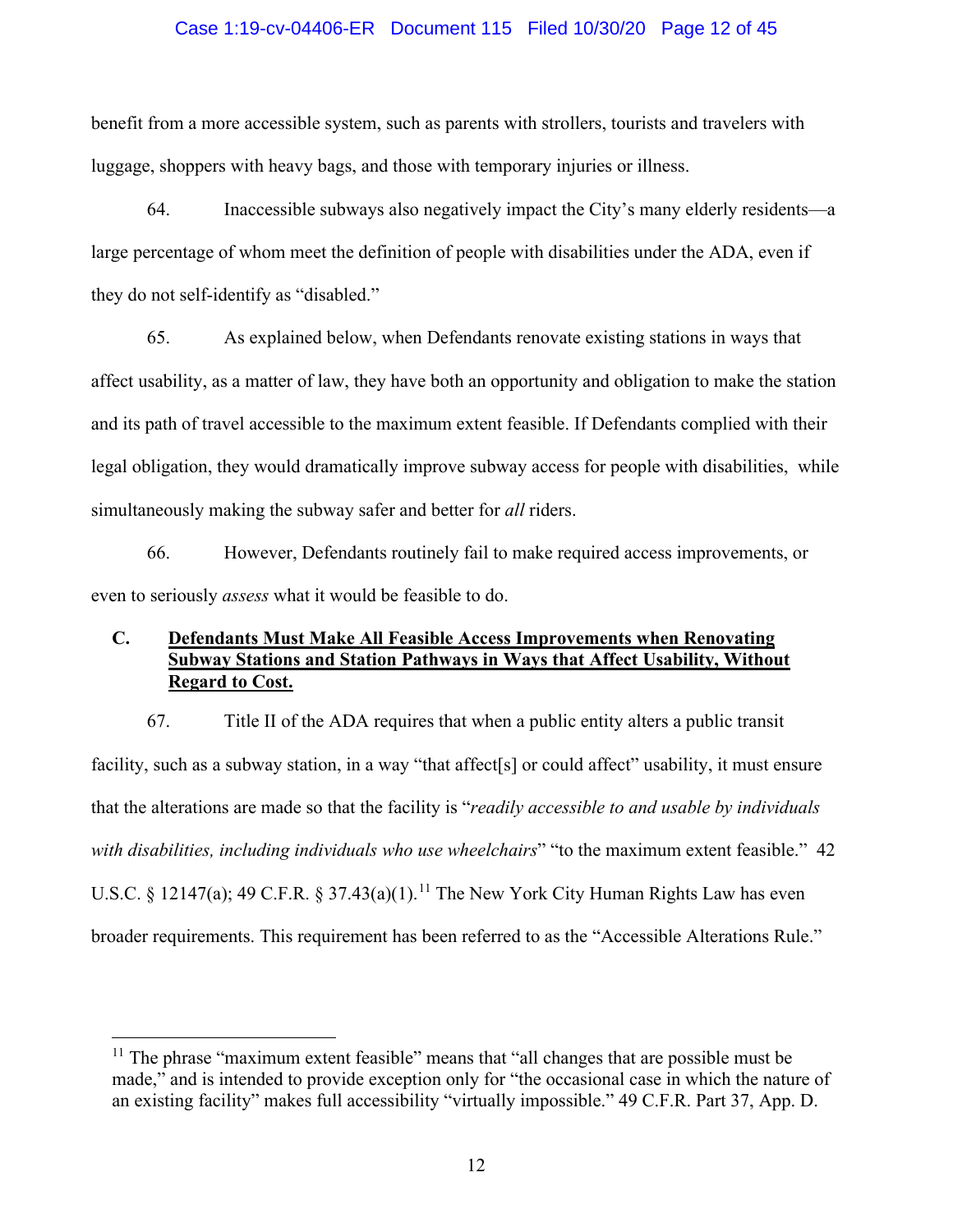### Case 1:19-cv-04406-ER Document 115 Filed 10/30/20 Page 13 of 45

68. The Accessible Alterations Rule does not contain an exception for cost, meaning that if a required access improvement is technically feasible, it must be made.

69. Moreover, the concept of "usability" is construed "broadly to include *any* change that affects the usability of the facility, not simply changes that relate directly to access by individuals with disabilities."<sup>[12](#page-12-0)</sup>

70. When station alterations affect the usability of a station as a whole, the *entire station* must be made accessible to the maximum extent feasible.

71. Similarly, when such alterations make the pedestrian pathway into, out of, or through a station more usable (such as when existing stairs, escalators, or elevators are renovated or replaced) the entire path of travel must be made accessible, unless it would be technically infeasible to do so.

72. Similarly, the Americans with Disabilities Act Standards for Transportation Facilities require that when Defendants place new station stairs where none existed previously, and make major structural modifications in order to do so, they must also provide an accessible path between the levels served by the new stairs. ADA Standards for Transp. Facilities § 206.2.3.1. This rule, too, contains no exception for cost. However, as explained below, despite the foregoing legal requirements, Defendants regularly install new station stairs without regard to this obligation.

<span id="page-12-0"></span><sup>&</sup>lt;sup>12</sup> See Final Rule, Nondiscrimination on the Basis of Disability by Public Accommodations and in Commercial Facilities, 56 Fed.Reg. 35,544, 35,581 (July 26, 1991) ("Title III Final Rule") (emphasis added); *see also* Department of Justice Title III Technical Assistance Manual at III-6.1000 (noting that replacement of flooring, installation of a new doorway, or relocation of a single electrical outlet may all be alterations that affect usability).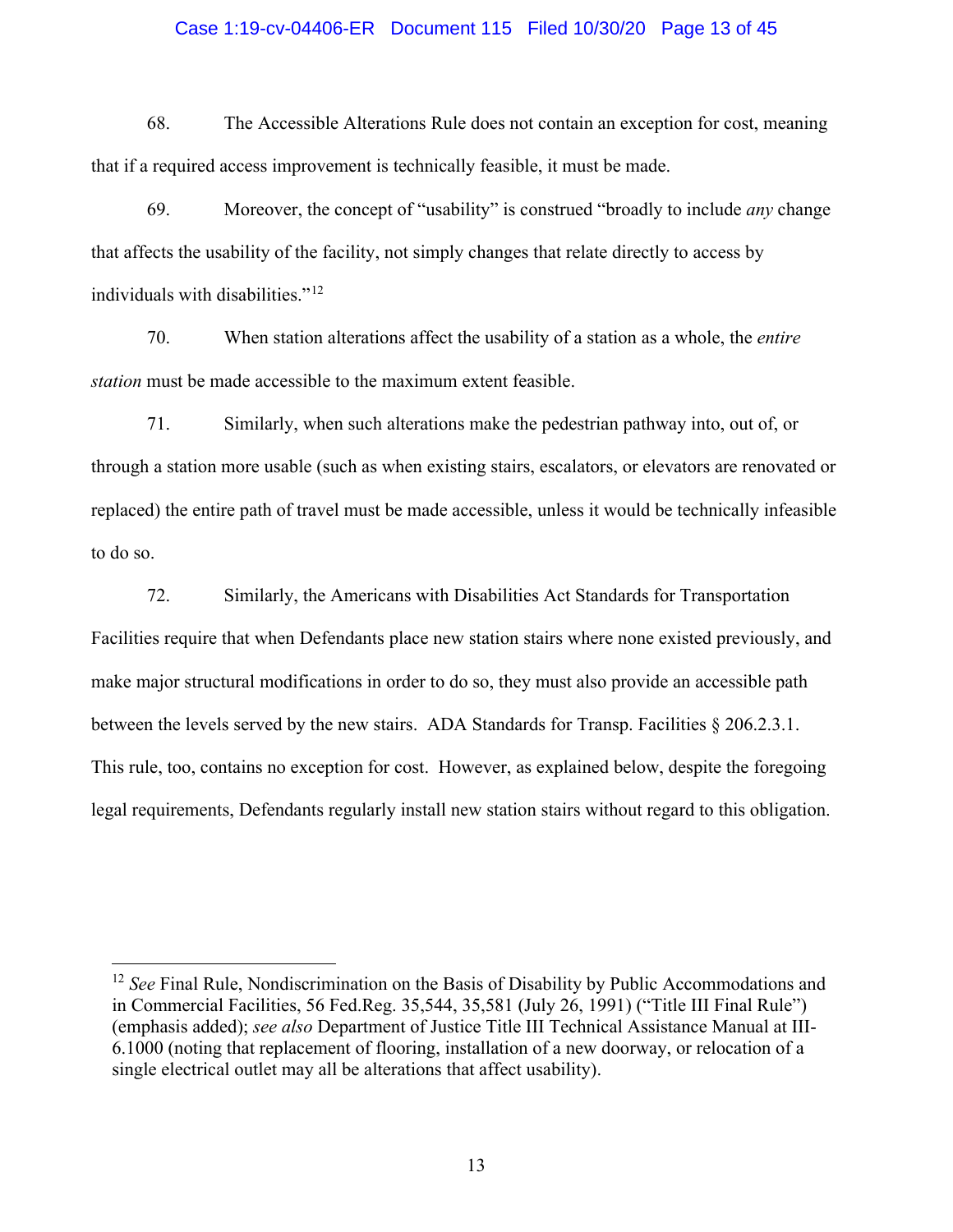# **D. Defendants Have Long Failed to Abide by the Accessible Renovations Requirements of Disability Law When Renovating Stations and Station Pathways.**

73. Defendants have regularly renovated New York City subway stations and station pathways without regard to the Accessible Alterations Rule for years, if not decades.

74. The MTA has continued to flout the law when conducting station renovations despite multiple lawsuits challenging the practice and despite notice from the Federal Transit Administration, which administers the ADA, of its obligations.

75. For example, between 2010 and 2011, Defendants spent tens of millions of dollars to renovate Dyckman Street Station in the Inwood neighborhood of Manhattan—a project that included the replacement of the station's stairs, but did not include any plan to provide an accessible path of travel for people with disabilities. It was only after a lawsuit was filed that Defendants installed an elevator between the street and the station's southbound platform, thus demonstrating that it had been feasible to make the station's renovated path of travel more accessible—as the Accessible Alterations Rule requires—all along.

76. Similarly, in 2013, Defendants replaced every staircase at the Middletown Road Station in the Bronx—part of a massive \$26.6 million project to renovate that station. Even though these renovations indisputably altered the station's path of travel (and the station itself) in ways that affected usability, Defendants again did nothing to make the station accessible to people whose disabilities make the use of stairs difficult, unsafe or impossible.

77. In fact, when planning the Middletown Road project, the MTA did not even seriously *consider* ways to make the station accessible to the maximum extent feasible, as the Accessible Alterations Rule requires. From the time it first began developing a plan for the renovation of Middletown Road in 2003, the MTA was clear that "no elevators [would] be provided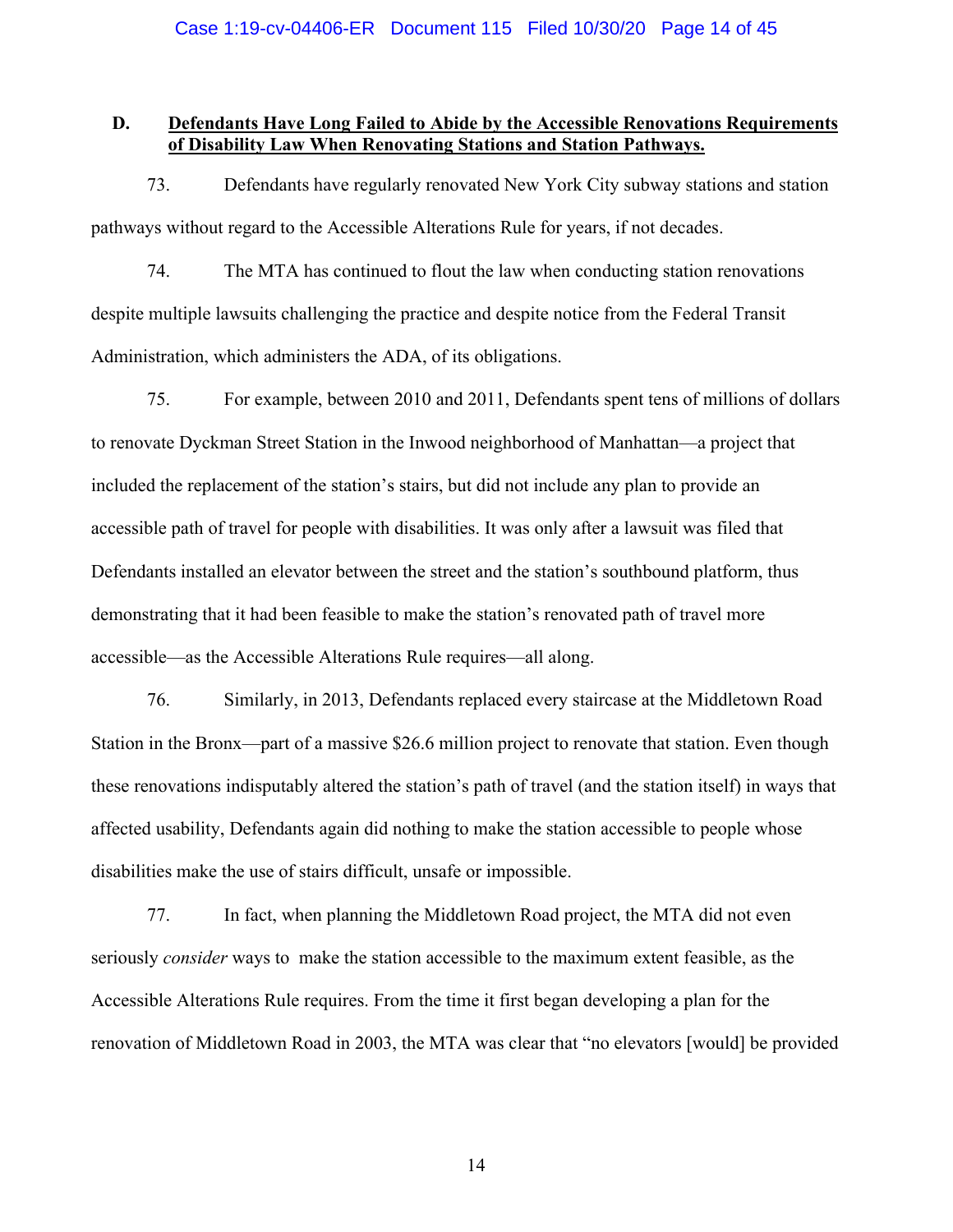### Case 1:19-cv-04406-ER Document 115 Filed 10/30/20 Page 15 of 45

at this station," and Defendants did not perform an initial analysis of the feasibility of installing elevators there until April of 2013, a mere six months before construction began.

78. Between 2003 and April of 2013—a period that encompassed virtually the entire planning process—Defendants made only what they described as a "very crude" "guesstimate" of whether they could make Middletown Road—or 34 other stations at which stair work was planned—accessible by installing elevators.

79. More recently, as part of the then-planned shutdown of the L train for tunnel repair, Defendants planned to make major renovations to Manhattan's 14<sup>th</sup> Street/Sixth Avenue station—a transfer point for several subway lines (including the 1, 2, 3, F, L, and M) and the PATH train. Originally, Defendants had no plan or intention to install a stair-free route as part of these renovations. However, in response to a lawsuit, the MTA agreed to make the station fully accessible to people with disabilities by 2024—thus demonstrating, again, that it would have been feasible to make those access improvements in the first instance.

# **E. Defendants Have Recently Renovated Dozens of Stations in Ways that Make Them More Usable, Without Making those Stations Accessible to People who Cannot Use Stairs Due to Disability.**

80. People with mobility disabilities have been protesting the MTA's practice of renovating stations without making them accessible for decades. In fact, Plaintiffs' counsel sent the MTA a letter in September 2010 challenging the failure to implement access requirements when renovating subway stations and other access violations.

81. More recently, in April 2018, Plaintiffs' counsel sent another letter on behalf of Plaintiffs and others with mobility disabilities, specifically requesting that the MTA put a stop to their discriminatory practice of renovating stations in ways that affect usability without also taking all feasible steps to provide a stair-free route, as required by the Accessible Alterations Rule.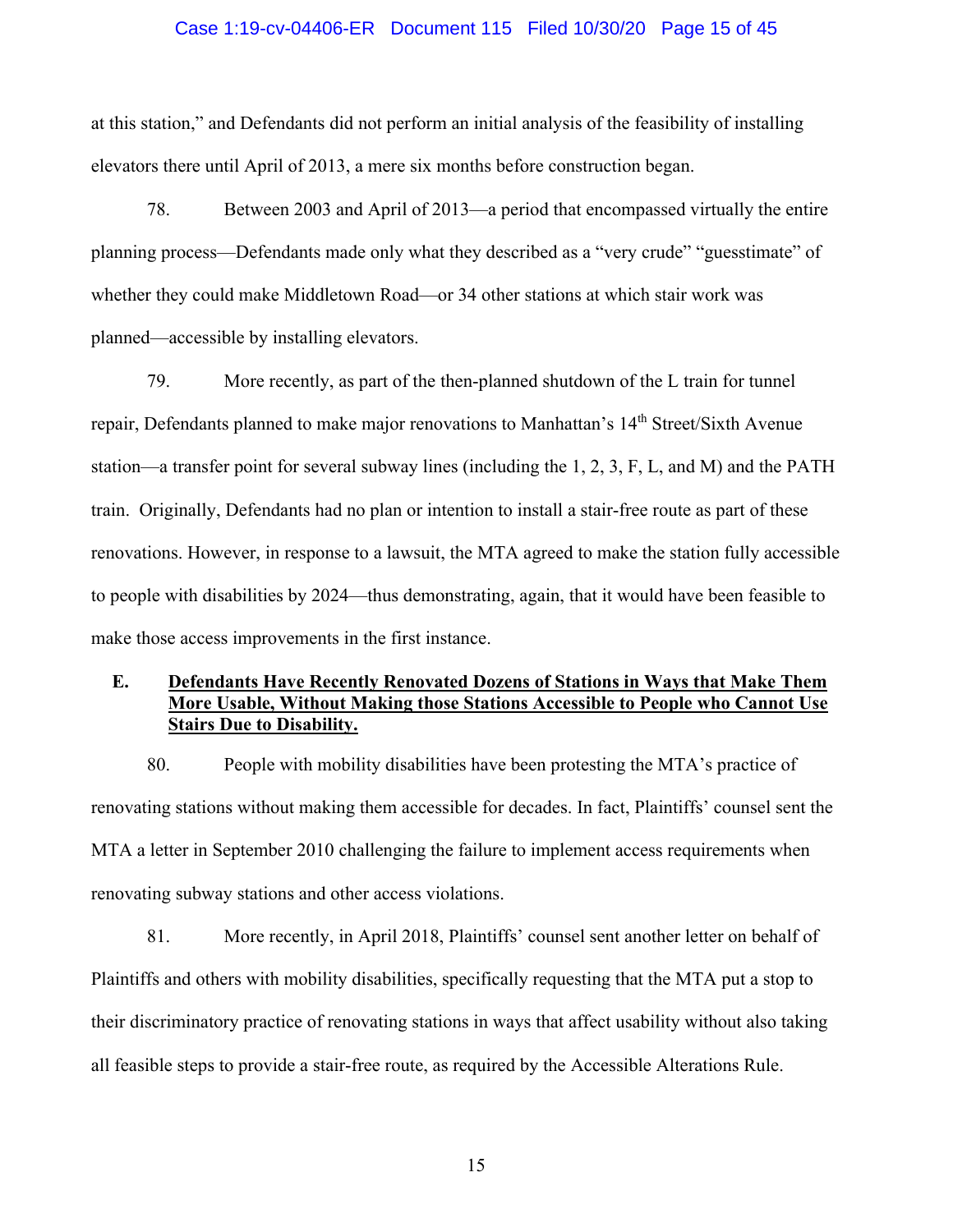## Case 1:19-cv-04406-ER Document 115 Filed 10/30/20 Page 16 of 45

82. Despite these requests—and their longstanding legal obligation—Defendants continue to make major renovations that affect the usability of stations and station pathways without making those stations more accessible for people who cannot use stairs—and without even adequately assessing whether it would be feasible to do so.

83. There are numerous recent instances of Defendants' discriminatory renovations, encompassing a variety of station renovation project scopes.

i) Demolition and Replacement of Subway Station Staircases

*(1) Discriminatory renovations on the N Line in Brooklyn*

84. Defendants demolished and replaced staircases at Fort Hamilton Parkway Station without providing stair-free access.

85. Defendants demolished and replaced staircases at 18<sup>th</sup> Avenue Station without providing stair-free access.

86. Defendants demolished and replaced staircases at Kings Highway Station without providing stair-free access.

87. Defendants demolished and replaced staircases at Avenue U Station without providing stair-free access.

88. Defendants demolished and replaced staircases at 86<sup>th</sup> Street Station without providing stair-free access.

89. Defendants demolished and replaced staircases at Bay Parkway Station without providing stair-free access.

*(2) Discriminatory renovations on the 1 Line in the Bronx* 

90. Defendants demolished and replaced staircases at West 238<sup>th</sup> Street Station without providing stair-free access.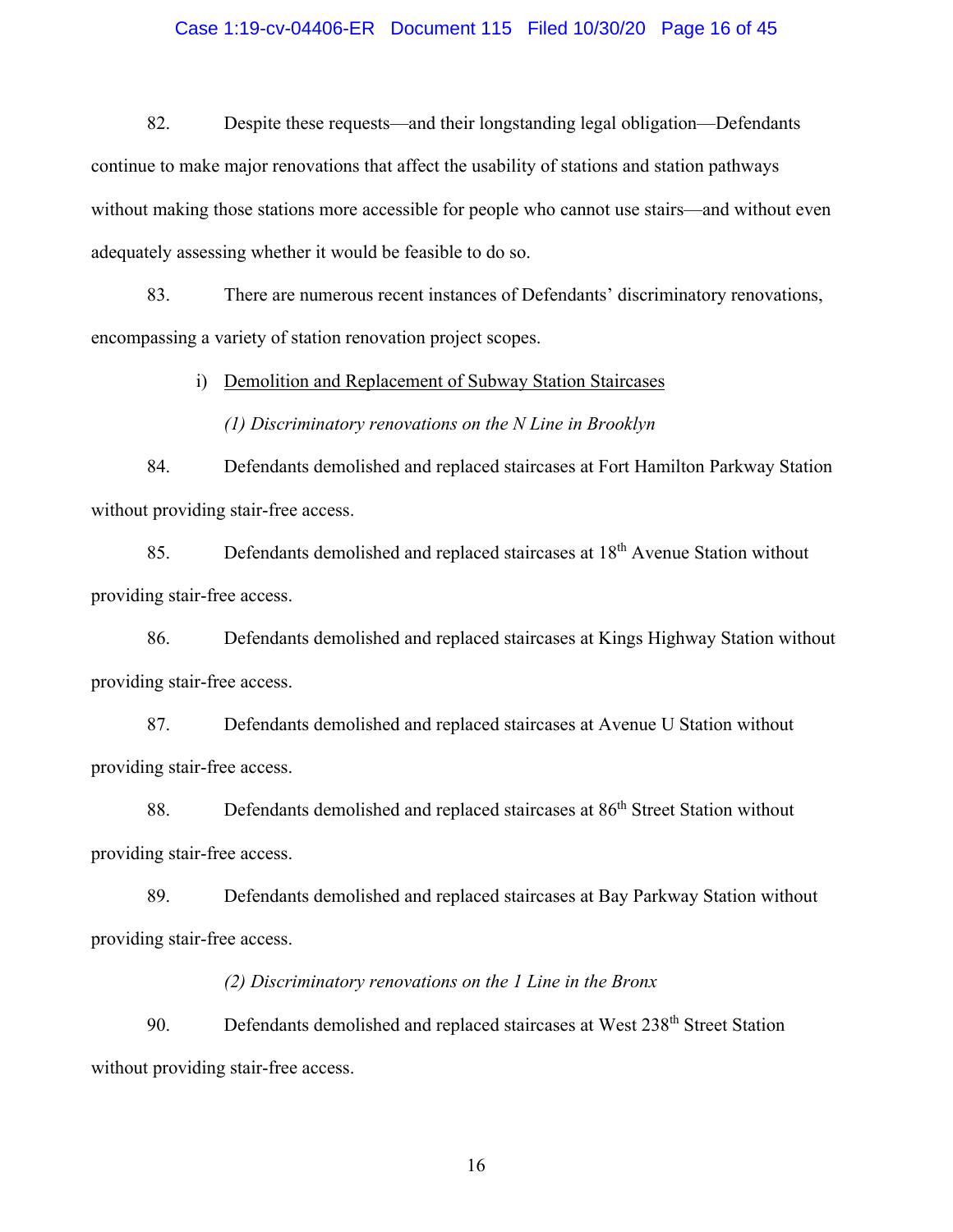## Case 1:19-cv-04406-ER Document 115 Filed 10/30/20 Page 17 of 45

### ii) Construction of New Subway Station Staircases

*(1) Discriminatory renovations on the N/W Line in Astoria, Queens* 

91. Defendants constructed a new staircase connecting the mezzanine to the street at  $30<sup>th</sup>$  Avenue Station without providing stair-free access.

92. Defendants constructed a new staircase connecting the Astoria-Bound platforms to the street at Broadway Station without providing stair-free access.

*(2) Discriminatory renovations on the J/Z/L Line in Brooklyn* 

93. Defendants are constructing two new staircases connecting the J/Z subway platforms to the L platform at Broadway Junction Station in Brooklyn but did not and are not providing stair-free access.

iii) Enhanced Station Initiative Renovations at Subway Stations

94. The MTA's \$1 billion "Enhanced Station Initiative" project shut down 19 stations for months to make renovations such as new flooring, lighting, digital displays, glass barriers, handrails, stair treads, and more, but failed to make these stations accessible. Specifically:

*(1) Discriminatory renovations on the R Line in Brooklyn* 

95. Defendants shut down the Bay Ridge Avenue Station to conduct extensive renovations without providing stair-free access.

96. Defendants shut down the  $53<sup>rd</sup>$  Street Station to conduct extensive renovations without providing stair-free access.

## *(2) Discriminatory renovations on the 3 Line in Harlem*

97. Defendants shut down the 145<sup>th</sup> Street Station to conduct extensive renovations without providing stair-free access.

*(3) Discriminatory renovations on the C Line in Manhattan*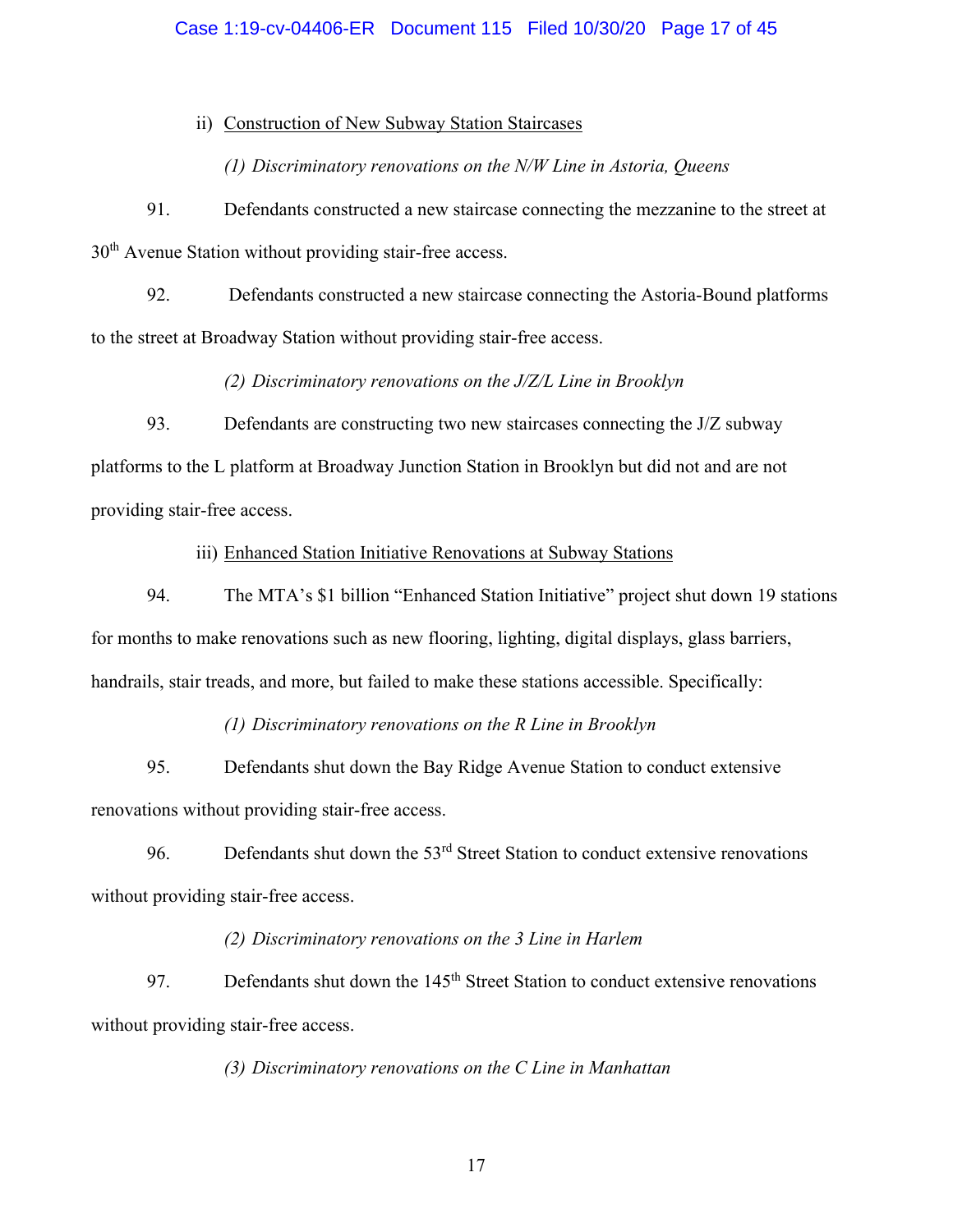## Case 1:19-cv-04406-ER Document 115 Filed 10/30/20 Page 18 of 45

98. Defendants shut down the 163<sup>rd</sup> Street Station to conduct extensive renovations without providing stair-free access.

*(4) Discriminatory renovations on the F Line in Manhattan* 

99. Defendants shut down the  $57<sup>th</sup>$  Street Station to conduct extensive renovations without providing stair-free access.

*(5) Discriminatory renovations on the F/M Line in Manhattan* 

100. Defendants shut down the 23<sup>rd</sup> Street Station to conduct extensive renovations without providing stair-free access.

*(6) Discriminatory renovations on the B/D Line in the Bronx* 

101. Defendants shut down the 167<sup>th</sup> Street Station to conduct extensive renovations without providing stair-free access.

102. Defendants shut down the 174<sup>th</sup>-175<sup>th</sup> Street Station to conduct extensive renovations without providing stair-free access.

*(7) Discriminatory renovations on the B/C Line in Manhattan* 

103. Defendants shut down the 72<sup>nd</sup> Street Station to conduct extensive renovations without providing stair-free access.

104. Defendants shut down the 86<sup>th</sup> Street Station to conduct extensive renovations without providing stair-free access.

105. Defendants shut down the  $110<sup>th</sup>$  Street Station to conduct extensive renovations without providing stair-free access.

*(8) Discriminatory renovations on the N/W Line in Astoria, Queens* 

106. Defendants shut down the 30th Avenue Station to conduct extensive renovations without providing stair-free access.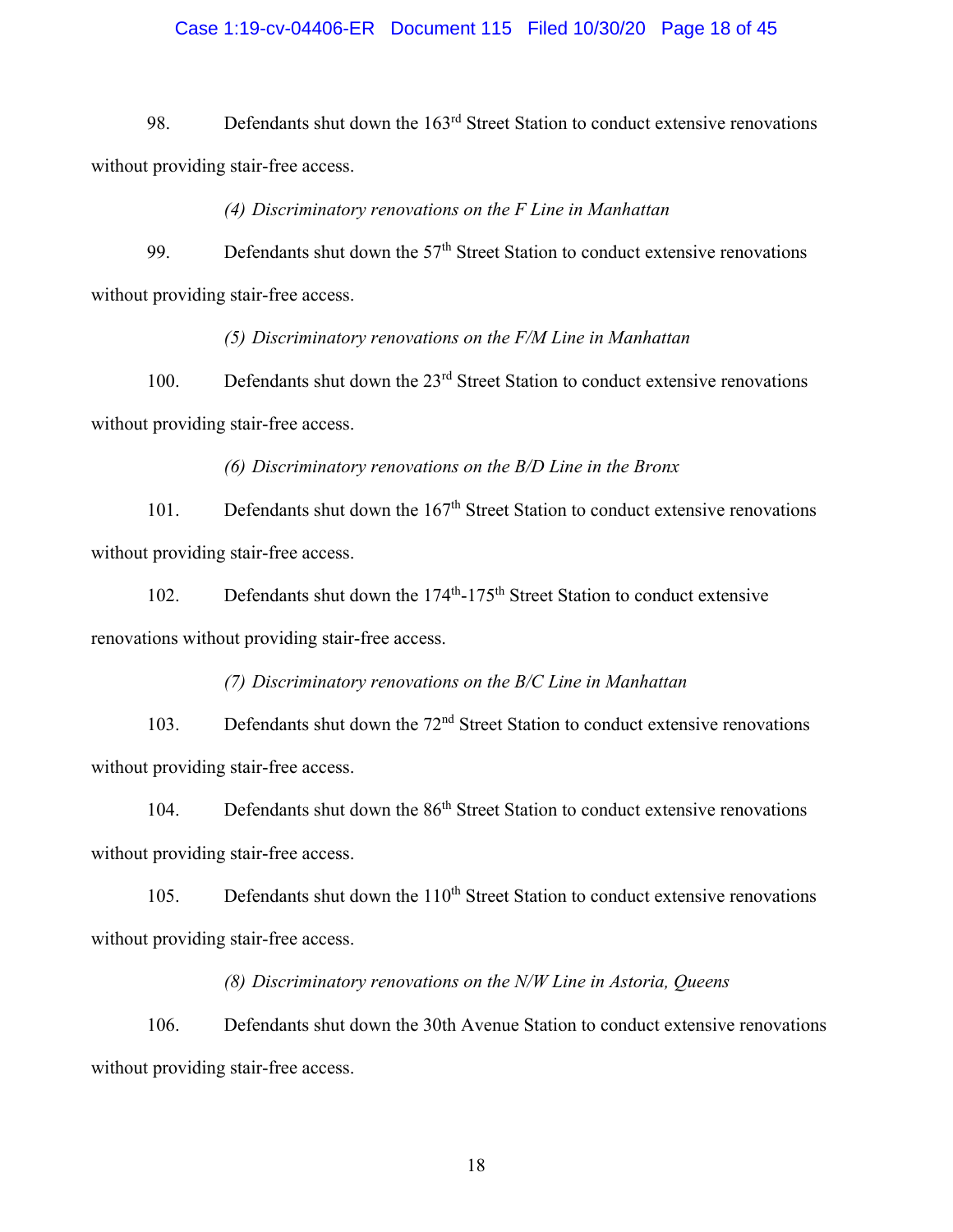### Case 1:19-cv-04406-ER Document 115 Filed 10/30/20 Page 19 of 45

107. Defendants shut down the 36<sup>th</sup> Avenue Station to conduct extensive renovations without providing stair-free access.

108. Defendants shut down the 39<sup>th</sup> Avenue Station to conduct extensive renovations without providing stair-free access.

109. Defendants shut down the Broadway Station to conduct extensive renovations without providing stair-free access.

i) Other Major Station Renovations That Did Not Provide Stair-Free Access

110. ESI is only one example of the MTA's discriminatory practice of making major renovations without providing stair-free access. Other examples include:

*(1) Discriminatory renovations on the 3 Line in Brooklyn* 

111. Defendants shut down the Sutter Avenue/Rutland Road Station to conduct extensive renovations without providing stair-free access.

112. Defendants shut down the Junius Street Station to conduct extensive renovations without providing stair-free access.

### *(2) Discriminatory renovations on the 4/5 Line in Brooklyn*

113. The MTA has announced a \$43 million plan to renovate Borough Hall station, currently inaccessible for riders on the 4/5 Line traveling south. Planned work includes stairway renovations and replacement, but the MTA has not publicly announced any plan to provide stairfree access.

### *(3) Discriminatory renovations on the 6 Line in Manhattan*

114. The MTA shut down the 28<sup>th</sup> Street Station to conduct extensive renovations without providing stair-free access for customers traveling northbound.

i) Inaccessible Elevator Replacements at Subway Stations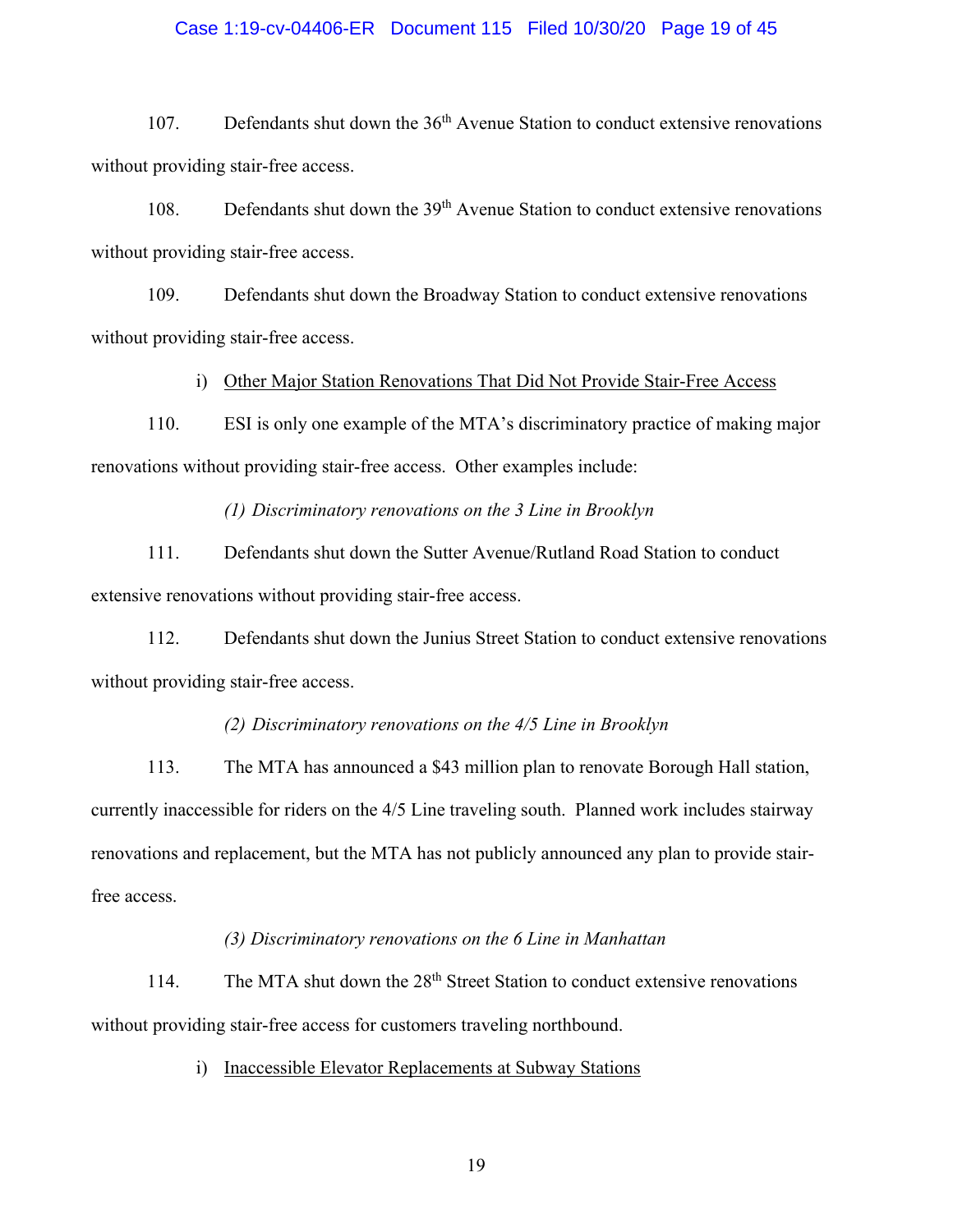### Case 1:19-cv-04406-ER Document 115 Filed 10/30/20 Page 20 of 45

115. The MTA is replacing more than a dozen elevators in stations that serve only customers who can use stairs. (The MTA calls these elevators that do not form part of an accessible path of travel "non-ADA elevators.")

116. A final flight of stairs to the platform forms a barrier for people with disabilities that the renovations will not touch, even though some of the stations will be closed for a full year for the work.

*(1) Discriminatory renovations on the 1 Line in Washington Heights, Manhattan* 

117. Defendants shut down the 168<sup>th</sup> Street Station to replace non-ADA elevators without providing stair-free access.

118. Defendants plan to shut down the 181<sup>st</sup> Street Station to replace non-ADA elevators without providing stair-free access.

119. Defendants plan to replace non-ADA elevators at 191<sup>st</sup> Street Station without providing stair-free access.

*(2) Discriminatory Renovations on the A Line in Washington Heights, Manhattan*  120. Defendants plan to replace non-ADA elevators at 181<sup>st</sup> Street Station without providing stair-free access.

121. Defendants plan to replace non-ADA elevators at 190<sup>th</sup> Street Station without providing stair-free access.

122. In each of the above examples and in many other instances since the ADA was passed, the MTA did not provide stair-free access at these inaccessible stations during these renovations. It apparently has not even evaluated whether doing so would be technically feasible. Given that failure, the number of renovations, and the scale of the alterations already made, there can be little doubt that many or most were in fact technically feasible.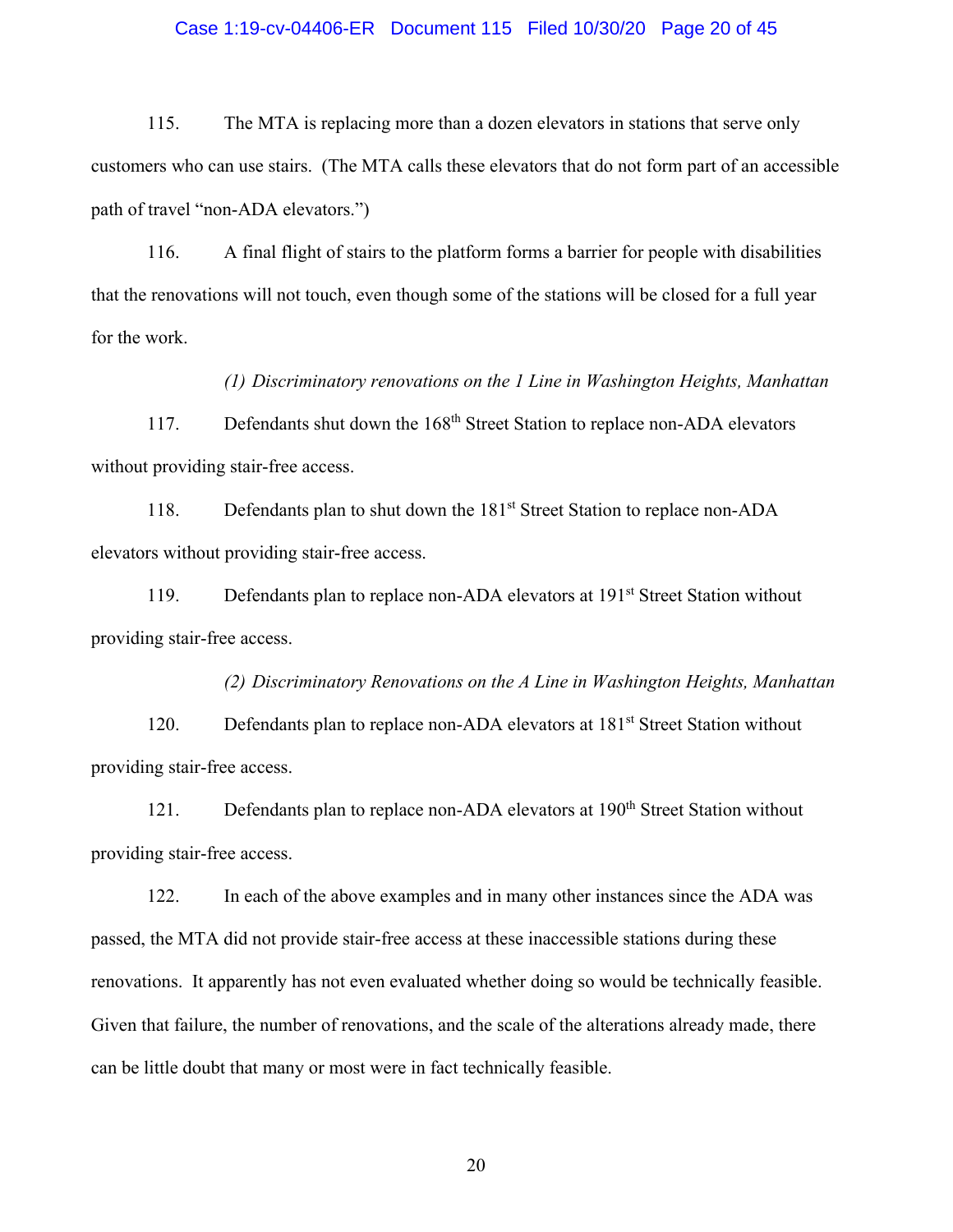# **F. Defendants' Persistent Failure to Abide by the Accessible Alterations Rule Harms Plaintiffs and Hundreds of Thousands of People With Disabilities Who Cannot Use Stairs.**

123. Plaintiffs and other people with disabilities have been harmed by Defendants' discriminatory practice of not making feasible access improvements when they renovate stations and station pathways.

i.) Harm to Individual Plaintiffs

## *(1) Harm to Plaintiff Jessica De La Rosa*

124. Plaintiff Jessica De La Rosa lives in the Murray Hill neighborhood of Manhattan and uses a power wheelchair to get from place to place. She has been harmed, and will continue to be harmed, by Defendants' ongoing failure to abide by the Accessible Alterations Rule and other ADA obligations. Ms. De La Rosa is 35 years old and has lived in Murray Hill for her entire life. Ms. De La Rosa travels throughout the City frequently in order to commute to her job as a Systems Advocate at BCID, visit family and friends throughout the five boroughs, go shopping, and attend doctor's appointments. Her ability to get around is severely constrained by the limited number of subway stations she can access.

125. Ms. De La Rosa uses the subway at least three times a week and often more frequently. She would prefer to use the subway for all her travel but many locations she visits are not close to an accessible station so she must sometimes rely on the bus or Access-A-Ride, which are both inferior to the subway, for the reasons discussed above. Ms. De La Rosa also hates that, unlike the subway, she cannot board the bus independently and must be strapped and secured by the bus driver.

126. Ms. De La Rosa's home is just .4 miles from the 28th Street Station on the 6 Line which is inaccessible for customers traveling northbound. Defendants closed the station from June 2018 to January 2019 to improve station access for customers without disabilities by repairing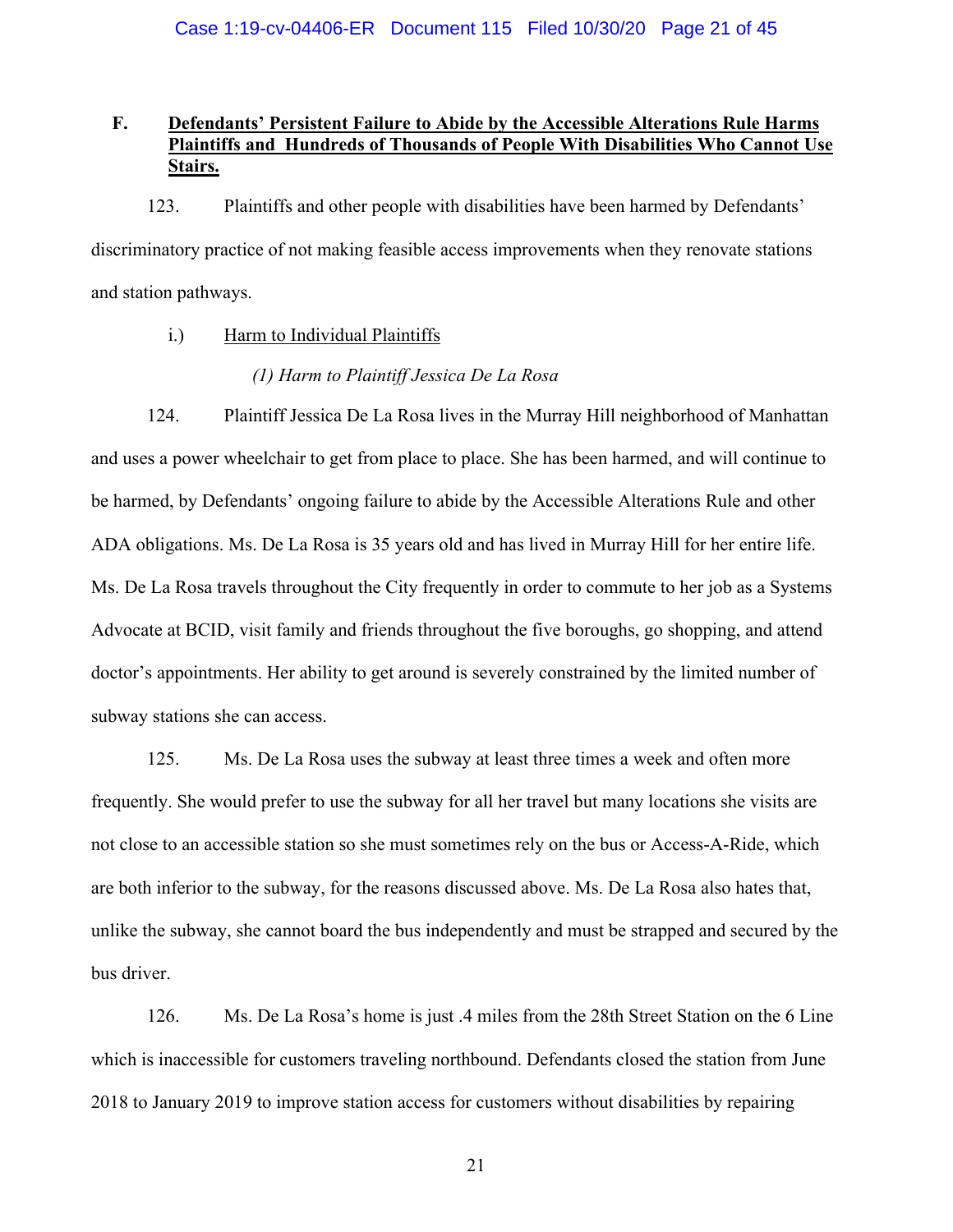### Case 1:19-cv-04406-ER Document 115 Filed 10/30/20 Page 22 of 45

structural steel, concrete, and stairways, adding new lighting, guardrails and railings, replacing and repairing, concrete platform floors, and adding new technological features like customer information screens, countdown clocks, Help Point intercoms and security cameras without providing stair-free access.

127. In order to commute to work at BCID Ms. De La Rosa must roll 1.1 miles from her home to 14th Street – Union Square station where she travels on the N/Q line to Dekalb Avenue station, which is located .4 miles from BCID.

128. For her job at BCID Ms. De La Rosa must travel throughout Brooklyn and into lower Manhattan for meetings with elected officials, the MTA, and constituents. Ms. De La Rosa's office is a just 0.2 miles from the partially inaccessible Borough Hall station. Ms. De La Rosa frequently attends morning MTA board meetings at 2 Broadway and then travels back to her office. If the MTA's renovation of the Borough Hall station had included accessibility improvements to accommodate customers traveling southbound on the 4/5 Line, this journey would take Ms. De La Rosa approximately 12 minutes via subway. Instead, she is often forced to spend money on taxis or push across the Brooklyn Bridge in order to get back to work.

129. On one occasion in August 2019, Ms. De La Rosa had to travel from her office to the Broadway Junction subway station to attend a press conference with Brooklyn Borough President Eric Adams. If the MTA had included feasible accessibility improvements during its renovation of the Broadway Junction station this journey would have taken 23 minutes. As it stands, Google Maps currently states it cannot find an accessible way to travel between these two locations. Ms. De La Rosa had to hire a taxi driver who got lost, forcing Ms. De La Rosa to leave the taxi, reroute herself on a bus, and nearly miss the conference.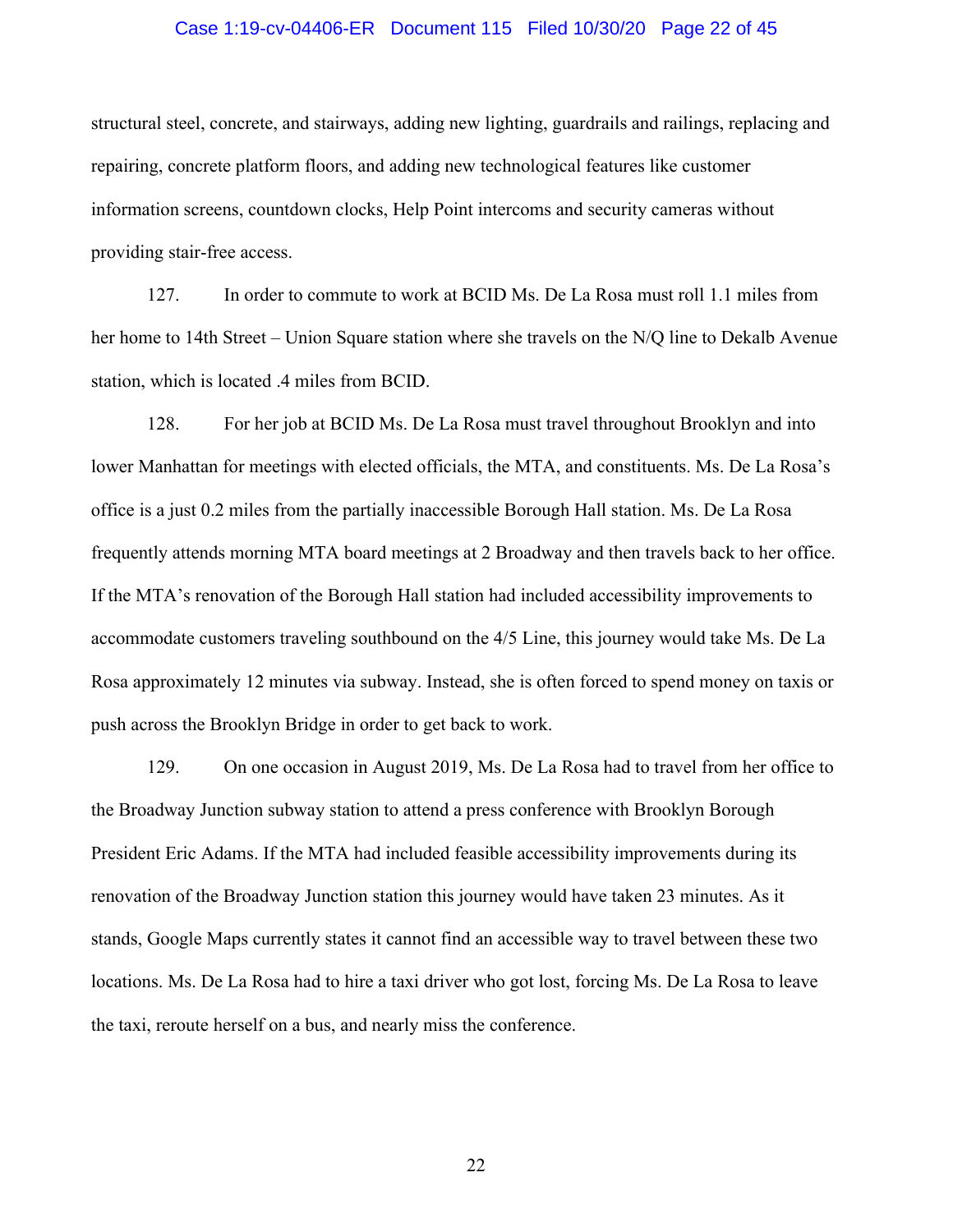### Case 1:19-cv-04406-ER Document 115 Filed 10/30/20 Page 23 of 45

130. Ms. De La Rosa also travels regularly to a doctor whose office is located at 59th and Madison. If the 6 Line was more accessible, including at 28th Street Station, Ms. De La Rosa's journey would take 21 minutes. Instead, she must roll a full two miles to doctor's appointments, including in inclement weather.

131. The inaccessibility of the 28th Street Station harms Ms. De La Rosa when she goes to visit her boyfriend who lives close to the 3 Av-149 St Station in the Bronx. Because she cannot board the 6 Line at 28th Street and then switch to the 5 Line at Grand Central she instead must roll directly to Grand Central, a 1.1 mile push.

132. If Defendants simply made feasible accessibility improvements when renovating stations and station pathways, as the law requires, many more stations would be accessible to Ms. De La Rosa, and it would be significantly easier for her to navigate the City.

# *(2) Harm To Plaintiff Jean Ryan*

133. Plaintiff Jean Ryan lives in the Bay Ridge neighborhood of Brooklyn and uses a power wheelchair to get from place to place. She has been harmed, and will continue to be harmed, by Defendants' ongoing failure to abide by the Accessible Alterations Rule and other ADA obligations.

134. Ms. Ryan has lived in Bay Ridge since 1972, and originally chose her home because of its proximity to the subway. Ms. Ryan travels throughout the City frequently, but she has been unable to use the subway stations in her neighborhood for over two decades because none of them are accessible.

135. Ms. Ryan lives only blocks from the recently-renovated Bay Ridge Avenue station, where Defendants spent millions to install new flooring, lighting, digital displays, glass barriers, handrails, and stair treads, but did not install an elevator or otherwise take feasible steps to make the station accessible, as required by the Accessible Alterations Rule.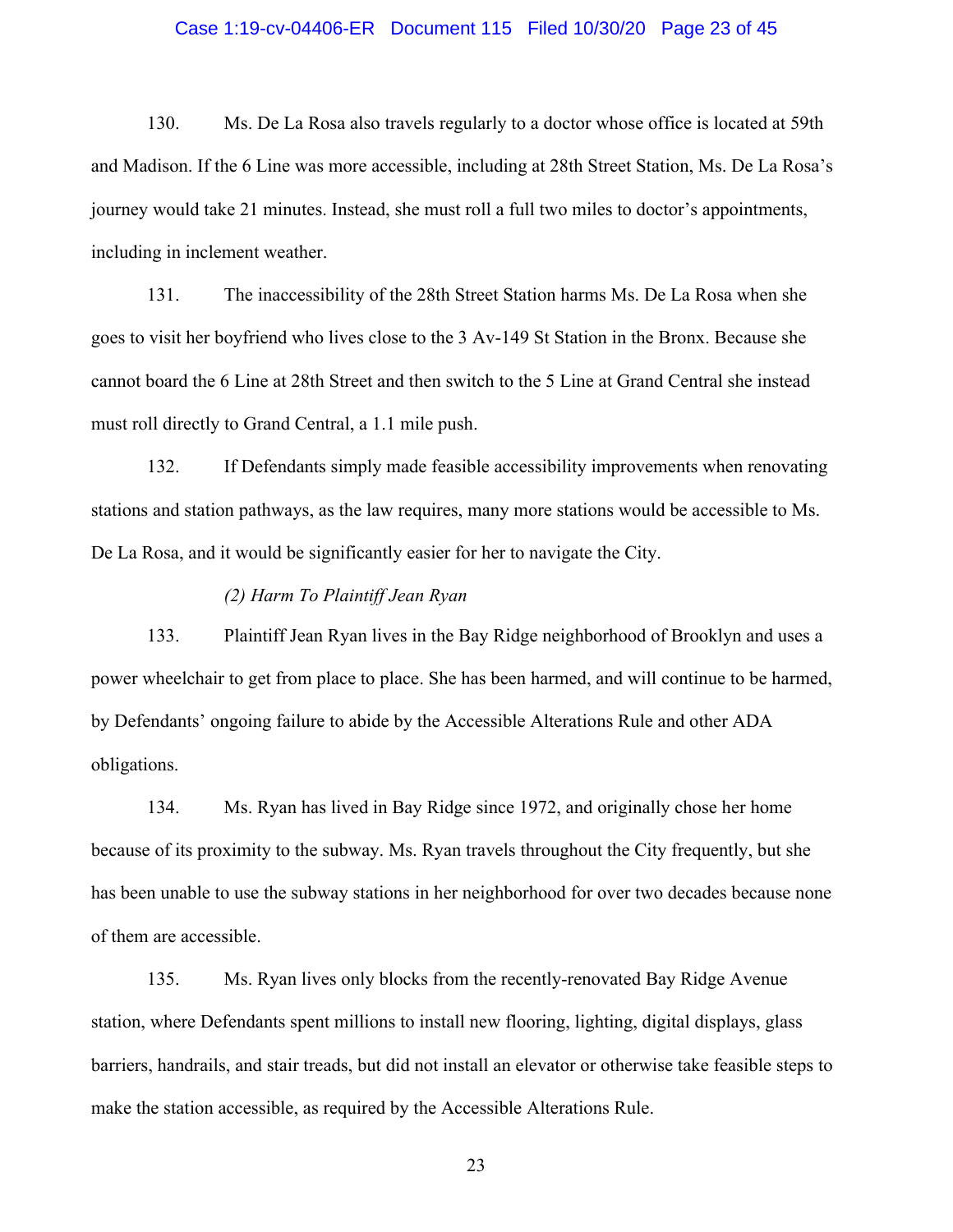### Case 1:19-cv-04406-ER Document 115 Filed 10/30/20 Page 24 of 45

136. Not only is the Bay Ridge Avenue station still inaccessible—so is every other R station for miles around. The nearest accessible subway stop along the R is 9 stops and four miles to the north, at Atlantic Avenue. To the south, there is nothing.

137. As a result, when Ms. Ryan needs to get somewhere she must generally either use Access-A-Ride or a bus, both of which have significant shortcomings when compared to the subway. Indeed, the paratransit service Access-A-Ride must be requested at least a day in advance, making any spontaneous travel impossible. If a sudden transportation need arises, an appointment takes longer than expected, an event runs late, or there is any change of plans (even something as simple as deciding to get dinner after a movie), Access-A-Ride is not an option. The service is also notoriously often both late and slow, meaning that people who use it must build far more time into their schedule for transit than they otherwise would. The bus is more flexible, but service to Ms. Ryan's neighborhood is limited, such that if she needs to stay out late she may not be able to get home. It is also much farther from her house than the subway, over twice the cost: \$6.75 per ride, and much slower.

138. Ms. Ryan's inability to use the subway stations near her house is not just inconvenient: it also has the potential to be tragic. In April of 2016, Ms. Ryan's husband suffered a stroke, and was rushed to a hospital in Brooklyn. The next evening, Ms. Ryan's husband was transferred to a hospital in Manhattan. However, Ms. Ryan had no way to follow him: she could not schedule an Access-A-Ride on such short notice, and the bus was not running. Ms. Ryan was eventually able to contact a friend with a wheelchair-accessible van who drove all the way from Queens to pick her up and take her to the hospital. Because it was so difficult to get between that hospital and her home, Ms. Ryan was forced to stay in a hotel room for the duration of her husband's hospital stay – nearly a week.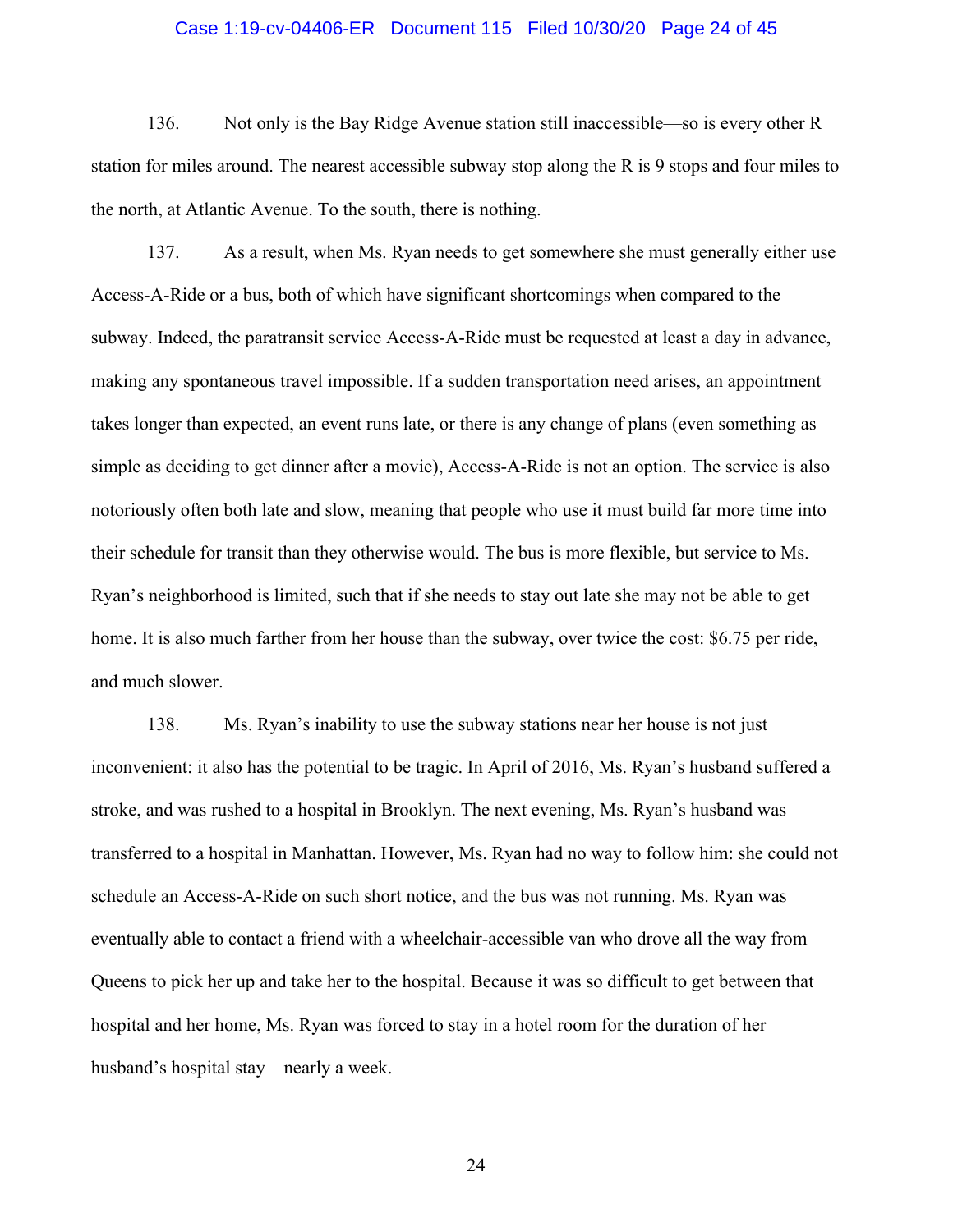### Case 1:19-cv-04406-ER Document 115 Filed 10/30/20 Page 25 of 45

139. After being released from the hospital in Manhattan, Ms. Ryan's husband spent months in recovery at NYU Langone Hospital in Brooklyn, and, because Ms. Ryan could not take the subway between her home and the nearest R station (the recently-renovated  $53<sup>rd</sup>$  street station, which is still inaccessible), she had to wheel the entire way to the hospital whenever she wanted to visit.

140. Ms. Ryan's husband has had to return to NYU Langone or an adjoining rehabilitation center several times since 2016, sometimes for weeks at a time. Each time, the lack of accessible subway stations has made Ms. Ryan's attempts to visit her husband vastly more difficult. The inaccessibility of the subway system—including the continued inaccessibility of renovated stations that should have been made accessible, such as those discussed herein—makes every aspect of Ms. Ryan's daily life significantly more difficult than it should be, and routinely forces her to find much less convenient alternate routes to meetings, appointments, social events, family gatherings, and everywhere else she needs to go.

141. If Defendants simply made feasible access improvements when renovating stations and station pathways, as the law requires, many more stations would be accessible to Ms. Ryan, and her ability to navigate the City—both in emergencies, and in response to the exigencies of everyday life—would be much improved.

ii.) Harm to Organizational Plaintiffs

142. Each Organizational Plaintiff has members or constituents who have been harmed by the MTA's discriminatory renovations practices.

143. Each Organizational Plaintiff has also suffered direct harm as a result of those practices. Defendants' discriminatory failure to abide by local and federal law when renovating stations—as well as by the broad inaccessibility of the subway system as a whole, to which this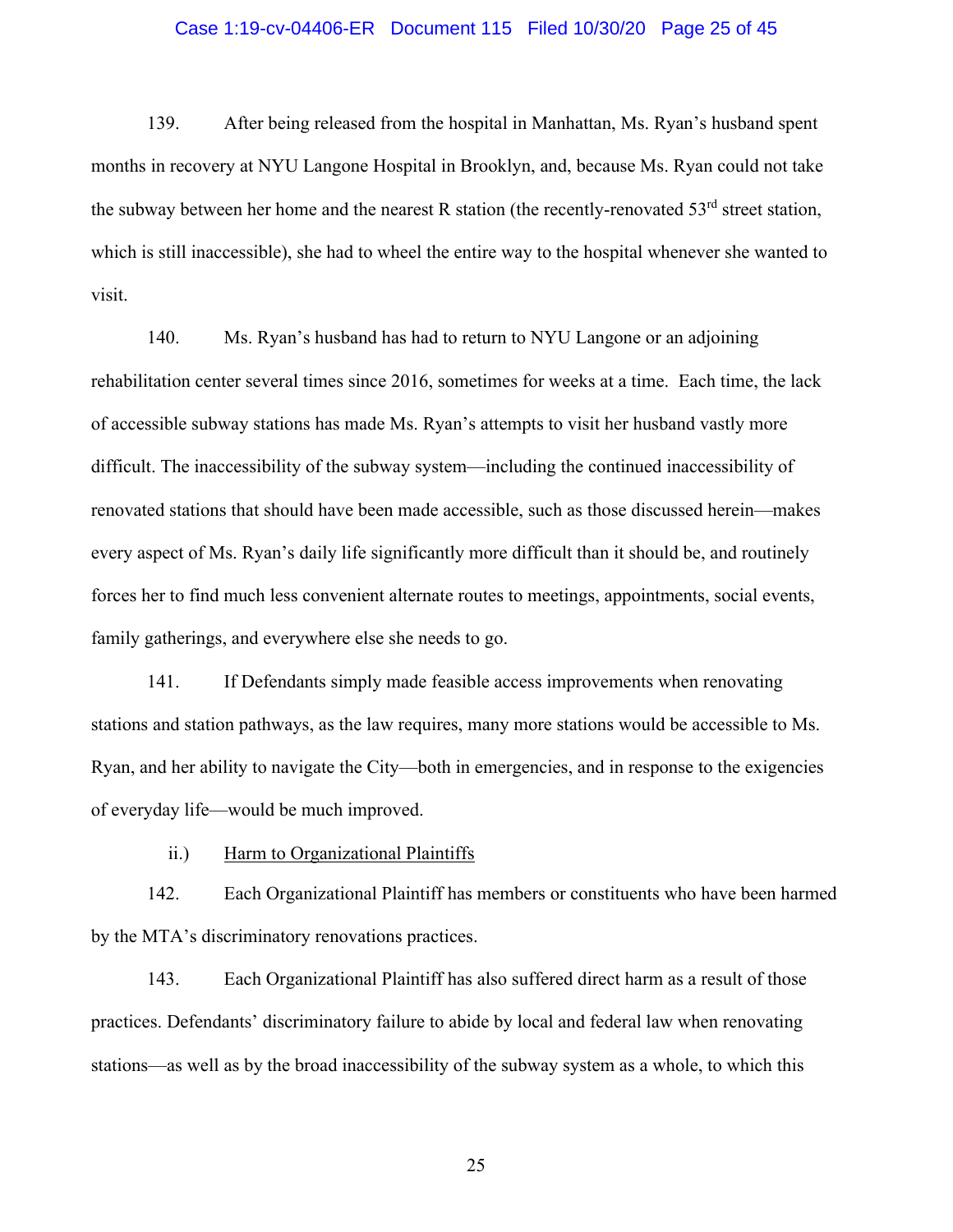### Case 1:19-cv-04406-ER Document 115 Filed 10/30/20 Page 26 of 45

practice contributes—impacts the Organizational Plaintiffs' programs, frustrates their missions, and forces them to expend substantial resources.

144. Organizational Plaintiff DIA is a nonprofit membership organization founded in 1970 that engages in activism, outreach, and advocacy aimed at eliminating discrimination against people with disabilities. Individual Plaintiff Ms. Ryan is the current President of DIA.

145. DIA has advocated for increased subway access for decades, including protests of the MTA's inaccessible renovations at stations and at MTA Board meetings. DIA has also participated in prior lawsuits about the MTA's inaccessibility. DIA officers and members have greater difficulty attending its monthly membership meetings because of inaccessible renovations.

146. Organizational Plaintiffs BILS, BCID, CIDNY and HILC, all statutorily-defined Centers for Independent Living, are subject to the control of their constituents, and one of their core purposes is to engage in the sort of systems advocacy on their behalf that this lawsuit represents. See 29 U.S.C. § 796(a)(3) ( "consumer control") 29 U.S.C. §§ 705(17-18) (defining the "core services" and "services" of an independent living center). The four Centers for Independent Living in this case are thus the functional equivalent of voluntary membership organizations.

147. All four Centers for Independent Living employ staff members who work directly with thousands of constituents each year, helping them to solve problems related to transportation, employment, housing, healthcare, education, and more. The majority of board members and employees for all four Centers for Independent Living are people with disabilities, as are nearly all of the people they serve. Many of these individuals have mobility disabilities.

148. BCID has protested the MTA's inaccessible renovations at stations and at MTA Board meetings. BCID has also participated in prior lawsuits about the MTA's inaccessibility. In addition, BCID's office is very close to the Borough Hall Station, which is inaccessible to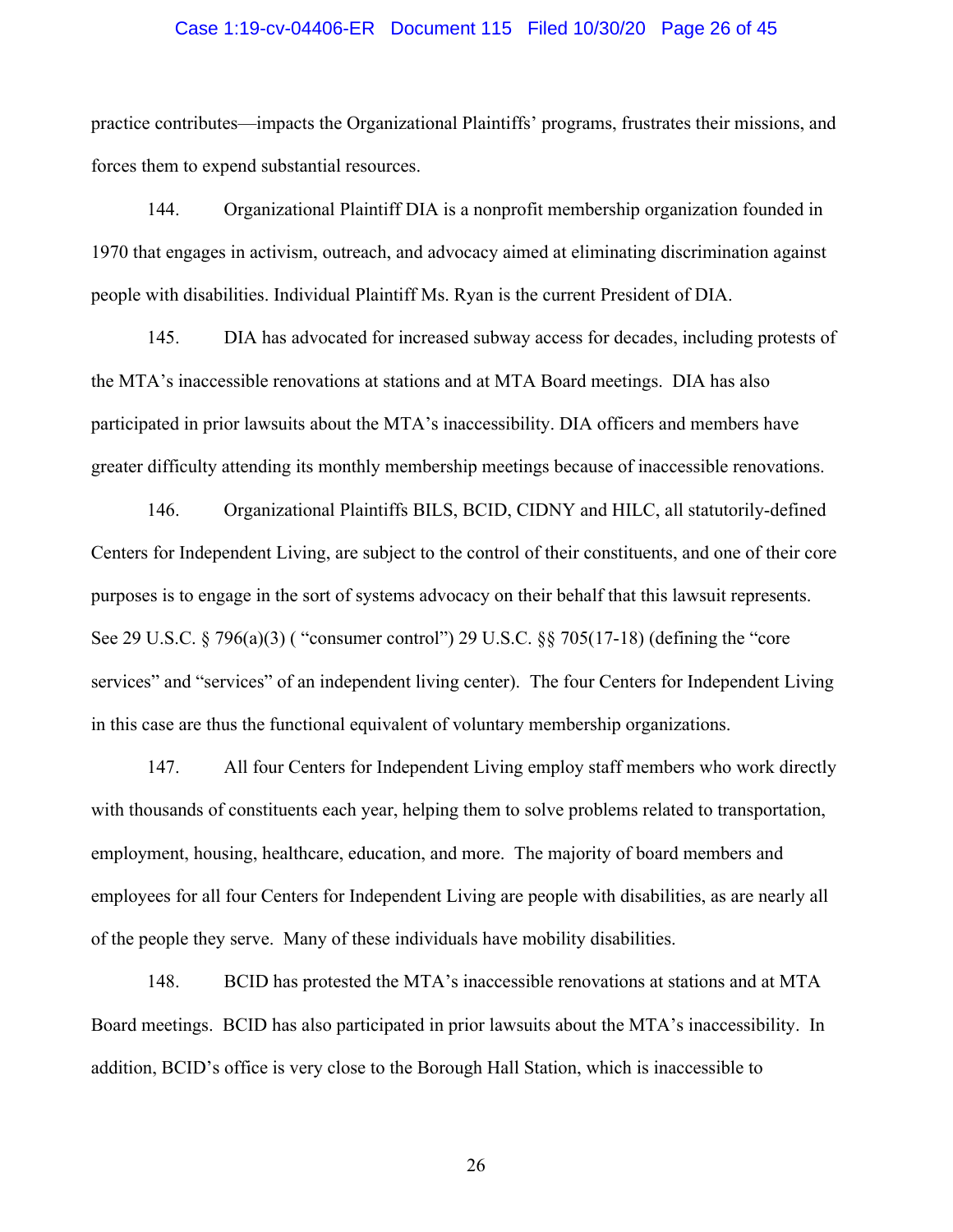### Case 1:19-cv-04406-ER Document 115 Filed 10/30/20 Page 27 of 45

customers traveling southbound on the 4 and 5 lines. Due to the limited accessibility of the Borough Hall Station, BCID staff with mobility disabilities who are traveling further southbound into Brooklyn for outreach events, client meetings, or for other constituent-related purposes must travel instead to the Atlantic Avenue station, which is .7 miles, or 15 minutes, from BCID's office. Defendants' failure to include accessibility improvements during the \$43 million renovation of the Borough Hall Station means BCID will continue to be forced to spend additional time and resources traveling throughout the city: time that could otherwise be spent helping constituents or engaging in other organization-related work.

149. BILS has protested the MTA's inaccessible renovations at stations. BILS has participated in prior lawsuits about the MTA's inaccessibility, including a prior lawsuit about the MTA's inaccessible renovations. BILS' staff members, including staff members with mobility disabilities, frequently travel from their office to various locations throughout the Bronx to conduct outreach and provide trainings and information to local businesses. If Defendants had included stair-free access during their renovation of the 174<sup>th</sup>-175<sup>th</sup> Street Station, BILS' employees with mobility disabilities could walk or take a short bus ride to this station, a mile from BILS' office, and then travel throughout the Bronx on the subway system. Instead, these employees must rely on longer and less reliable methods of transportation, which takes time away from their core purpose of helping constituents. Defendants' failure to make the 174<sup>th</sup>-175<sup>th</sup> Street Station accessible also harms BILS' constituents with mobility disabilities, who cannot use this station to visit BILS.

150. CIDNY has protested the MTA's inaccessible renovations at stations and at MTA Board meetings. CIDNY has also participated in prior lawsuits about the MTA's inaccessibility. CIDNY staff members, including staff members with mobility disabilities, travel throughout the City to assist constituents. Constituents seeking assistance from CIDNY live close to many of the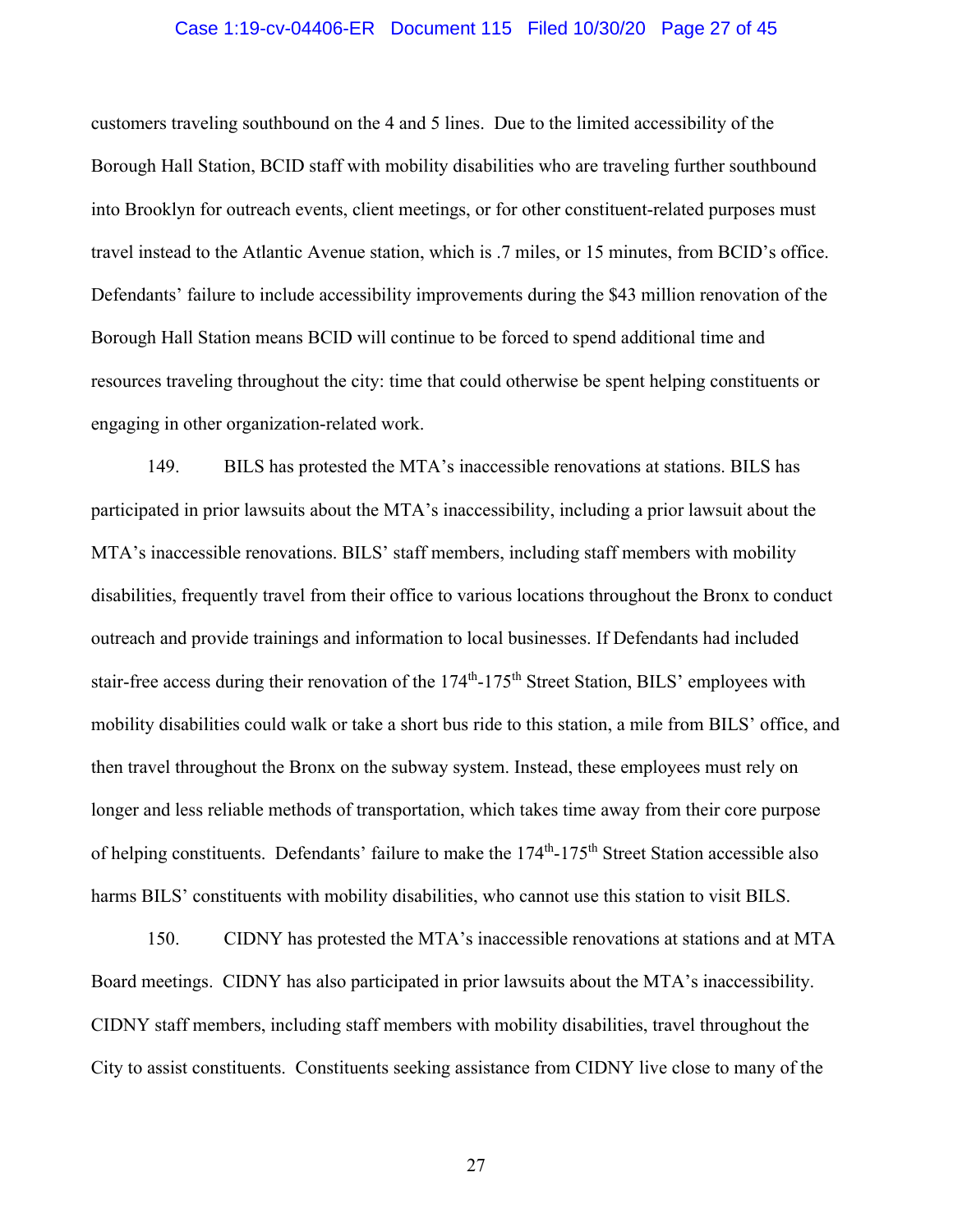### Case 1:19-cv-04406-ER Document 115 Filed 10/30/20 Page 28 of 45

recently renovated stations mentioned herein. CIDNY expends additional resources providing transportation for staff with mobility disabilities who must travel to locations that are nearby recently renovated inaccessible stations. CIDNY has created maps comparing the location of accessible subway stations with locations that have a high population density of people with disabilities.

151. HILC has protested the MTA's inaccessible renovations at stations and at MTA Board meetings. HILC has participated in prior lawsuits about the MTA's inaccessibility. HILC constituents, staff, and board have greater difficulty conducting organizational work because of the inaccessibility of the subway system.

152. If Defendants simply made feasible access improvements when renovating stations and station pathways, as the law requires, many more stations would be accessible to the Plaintiffs, and their ability to navigate the City—with the same level of convenience and dignity that nondisabled New Yorkers enjoy—would be much improved.

## **G. In Addition to Owning the Subway System, Defendant City of New York Retains Significant Control over Its Capital Programs and Renovations.**

153. In addition to owning the subway system, the City in fact retains control over its capital programs and particularly the inaccessible renovations challenged here. For example:

154. The City's Mayor nominates for appointment one of the four voting members of the MTA's Capital Program Review Board, which must unanimously approve every MTA capital budget. *See* N.Y. Public Authorities Law § 1269-a(2) and § 1269-b(3).

155. The Capital Program Review Board member appointed by recommendation of New York City's Mayor acts as the City's agent on the Review Board.

156. The City agent member can vote on any bond resolutions, capital plans, and amendments pertaining to the New York City Transit Authority and its subsidiaries and—via their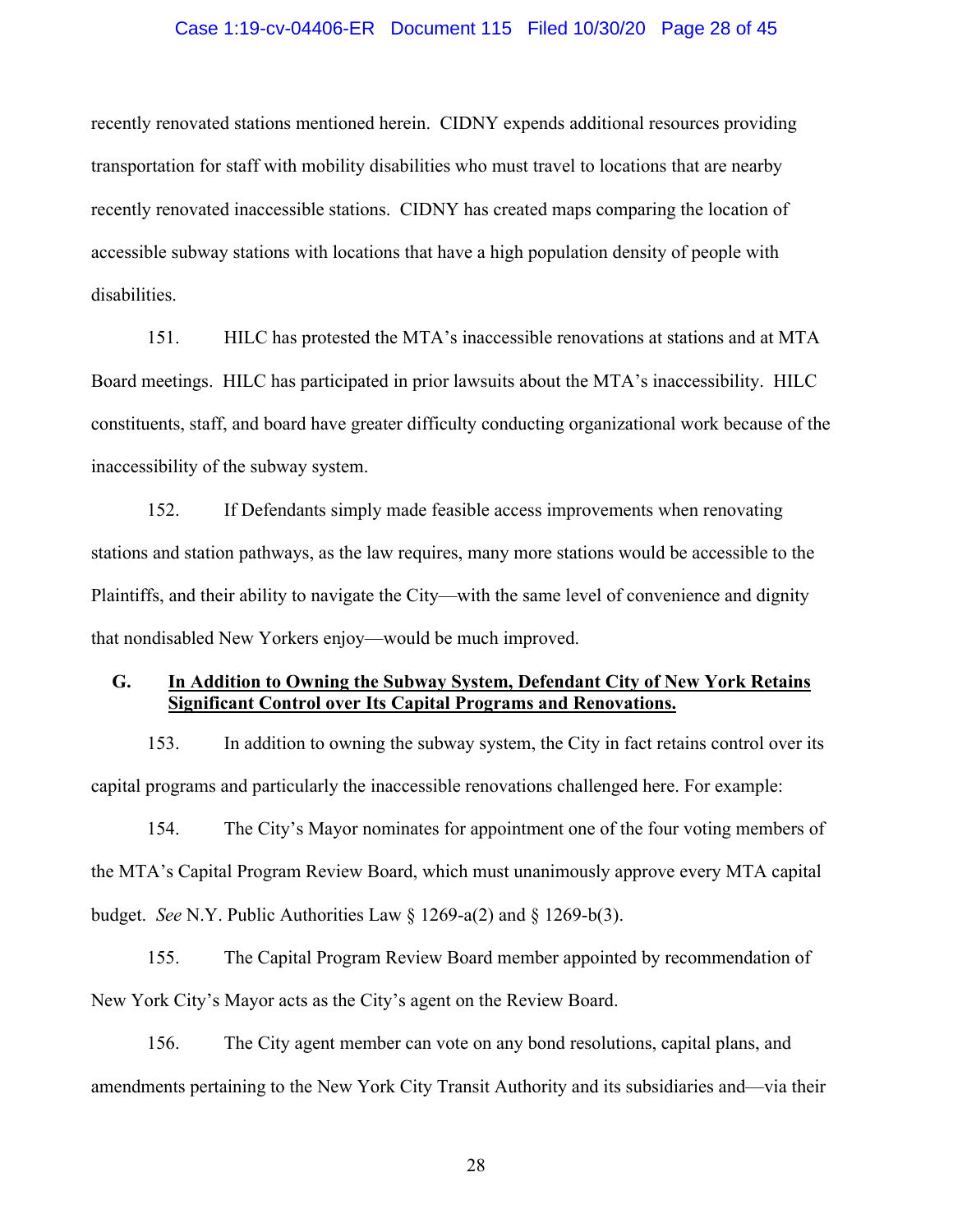#### Case 1:19-cv-04406-ER Document 115 Filed 10/30/20 Page 29 of 45

written disapproval—has the authority to unilaterally force reconsideration of such resolutions, plans, or amendments. *See id.* at § 1269-a(2) and § 1269-b(3).

157. The City can use this veto power to exert control over Defendants MTA and NYCT, and over the subway system generally, and members of the Capital Program Review Board have repeatedly used their veto power (or the threat thereof) to demand specific changes to a capital plan.

158. The City could use this veto power to require that all proposed station alterations be completed in compliance with the ADA and § 504, but it does not.

159. Beyond this veto power, the City retains the independent power to reject any NYCT capital project estimated to cost in excess of \$1 million, if either the Mayor or a majority of the City Council (formerly the "Board of Estimates") finds that the project is "incompatible with sound planning for the development or redevelopment of the City." *See* N.Y. Public Authorities Law  $§$  1203(1)(b)(ii).

160. The City could use this power to reject any proposed station renovation projects that do not provide people with disabilities with stair-free access—but, again, it does not.

161. The City also exerts control of the MTA through the power of the purse, because the NYCT must receive mayoral approval if it seeks recover more than \$5 million in capital costs from the City in any fiscal year. *See id*. at § 1203(1)(b)(i).

162. The Mayor routinely approves funding far in excess of this amount, but with strings attached. For example, the City agreed to provide \$2.5 billion toward the funding of the agency's 2015-2019 Capital Plan. This agreement was expressly "dependent upon" certain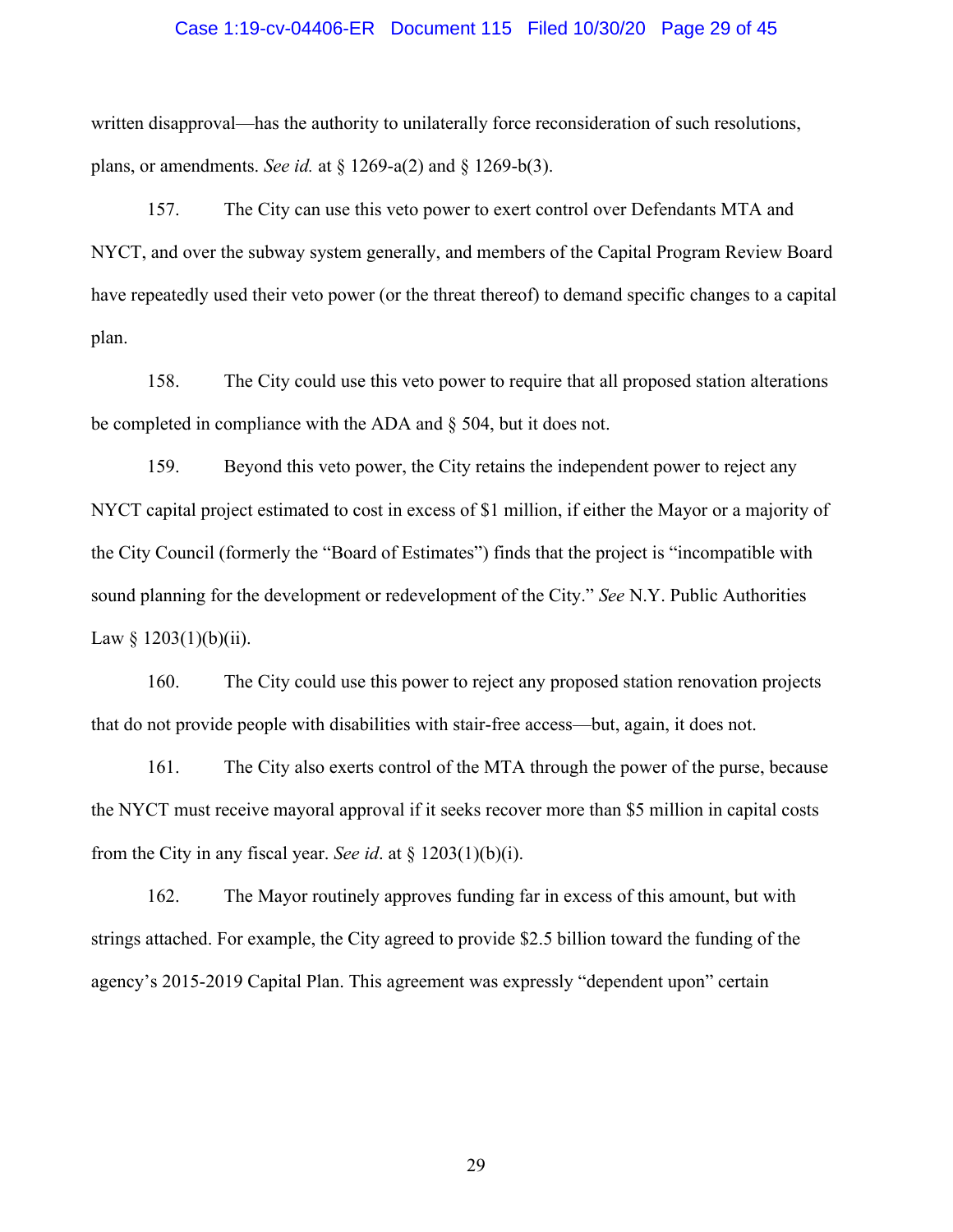### Case 1:19-cv-04406-ER Document 115 Filed 10/30/20 Page 30 of 45

conditions, including that: "Projects in the City . . . will be planned . . . in collaboration with the City representatives on the MTA board."<sup>13</sup>

163. Indeed, Mayor de Blasio admitted that this "historic investment—the City's largest ever general capital contribution"—was contingent on "giving NYC riders and taxpayers a stronger voice." *Id.*

164. In addition, the City has recently directed \$300 million toward "critical station improvements at key locations sponsored by the City of New York."<sup>14</sup> The "sponsored station" projects funded with this money are expressly intended to "address station accessibility, crowding, and other stations issues and support the economic development and affordable housing strategy of the city of New York." *Id.* 

165. Finally, the City owns and controls City streets, sidewalks, and other public properties, and station renovations routinely require City permits, easements, or other approvals.

166. Rather using these powers to ensure that the subway stations it owns are made accessible to the maximum extent feasible when they are altered, the City has historically stymied efforts to increase accessibility.

167. For example, the New York City Department of Transportation opposed installing elevators as part of the Middletown Road station renovation discussed above, because they believed that doing so would require "changing the curb geometry" of a street they were *already planning to* 

<span id="page-29-0"></span><sup>13</sup> *See* Metropolitan Transportation Authority, *Governor, Mayor, and MTA Chairman Announce Agreement on Funding for MTA Capital Program* (October 10, 2015), *available at* [http://www.mta.info/news/2015/10/10/governor-mayor-and-mta-chairman-announce-agreement](http://www.mta.info/news/2015/10/10/governor-mayor-and-mta-chairman-announce-agreement-funding-mta-capital-program)[funding-mta-capital-program](http://www.mta.info/news/2015/10/10/governor-mayor-and-mta-chairman-announce-agreement-funding-mta-capital-program) (last visited August 8, 2019).

<span id="page-29-1"></span><sup>14</sup> *See* Metropolitan Transportation Authority, *Capital Program 2015-2019 Amendment No. 3* (2018) at 31 *available at*

[http://web.mta.info/capital/pdf/April\\_2018\\_Amendment\\_Approved\\_Optimized](http://web.mta.info/capital/pdf/April_2018_Amendment_Approved_Optimized) (last visited August 8, 2019).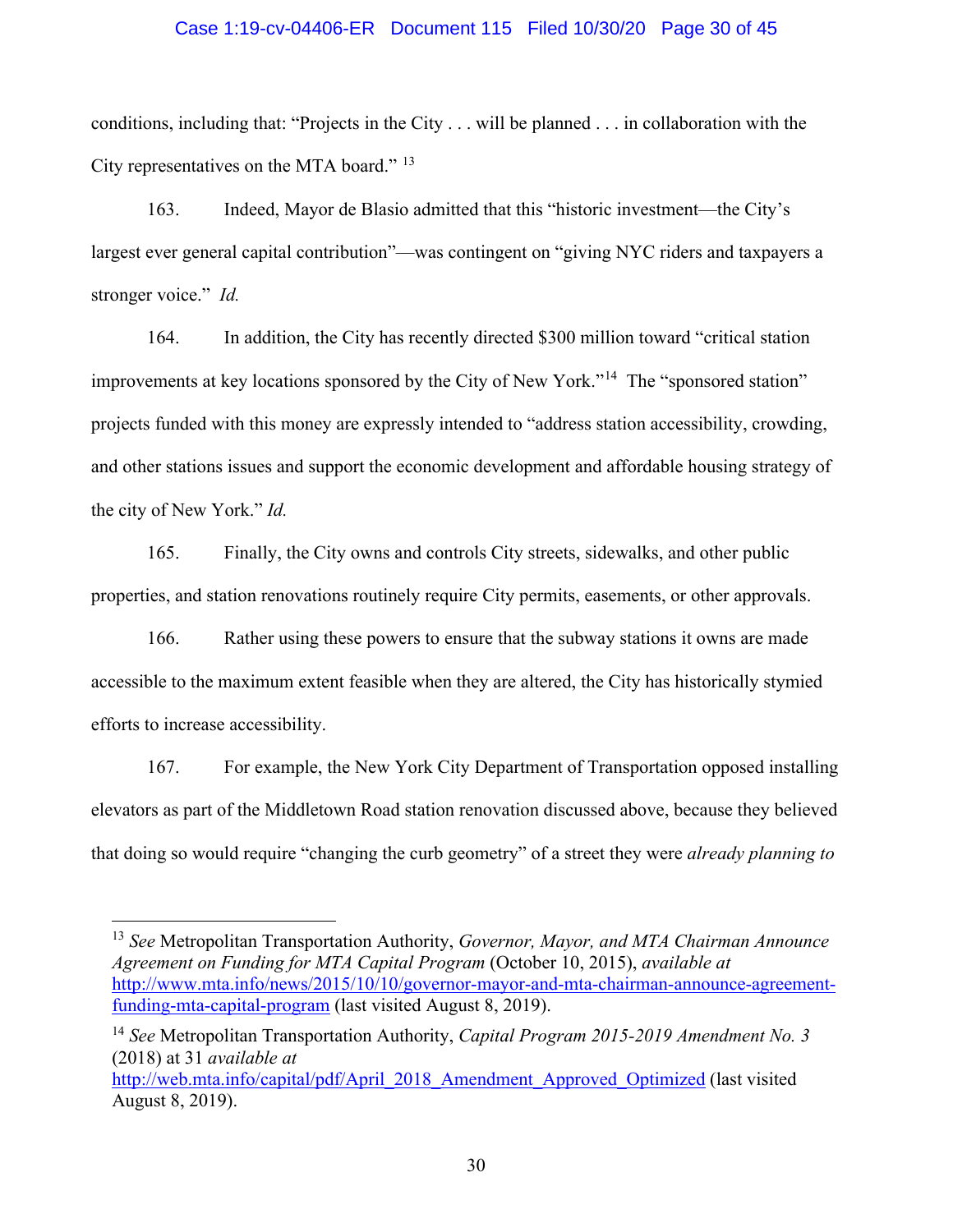### Case 1:19-cv-04406-ER Document 115 Filed 10/30/20 Page 31 of 45

*rebuild*, and they were not willing to upset the "current . . . budget and schedule" of that project for the sake of station accessibility.

### **CLASS ACTION ALLEGATIONS**

168. Pursuant to Federal Rule of Civil Procedure 23(b)(2), named Plaintiffs Jessica De La Rosa, Jean Ryan, BILS, BCID, CIDNY, DIA, and HILC bring this action for injunctive and declaratory relief on their own behalf, on behalf of the constituents of organizational plaintiffs BILS, BCID, CIDNY, HILC and the members of organizational Plaintiff DIA, and on behalf of all persons similarly situated.

169. The class that Plaintiffs seek to represent is composed of all people whose disabilities make use of stairs difficult, dangerous, or impossible, and who have been discriminated against as a result of the MTA's failure to improve stair-free access when doing renovations as required by disability laws. This includes individuals who use, have used, or who have attempted to use the subway system, as well as those who have been and/or are being deterred from such use as a result of the lack of accessible stations that results from the MTA's inaccessible renovations.

170. The claims asserted herein are solely for injunctive and declaratory relief for class members; damage claims are not included in this complaint.

171. The persons in the class are so numerous that joinder of all such persons is impracticable and the disposition of their claims in a class action is a benefit to the parties and the Court. Census Data indicates that 553,064 non-institutionalized New York City residents have a mobility-related disability. The Mayor's Office for People with Disabilities estimates that that approximately seven million of the City's visitors during 2017 were individuals with a disability and that roughly 99,000 wheelchair users reside in the five boroughs of New York City.

172. There is a well-defined community of interest in the questions of law and fact involved affecting the persons to be represented in that they are all being subjected to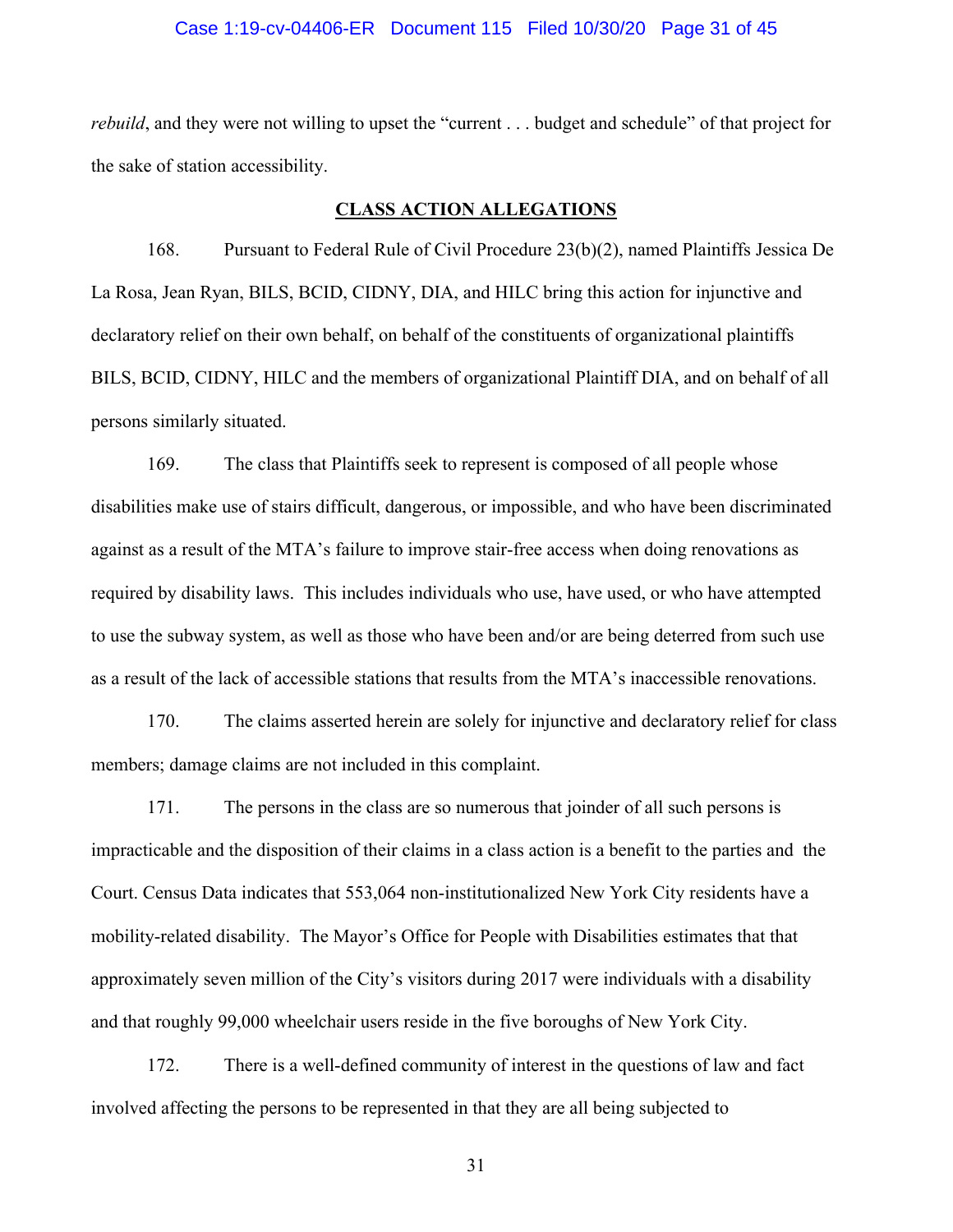### Case 1:19-cv-04406-ER Document 115 Filed 10/30/20 Page 32 of 45

discrimination in the New York City subway system, as well as to individual renovated stations that should have been made more accessible.

173. Common questions of law and fact predominate, including, but not limited to, whether Defendants' ongoing failure to make feasible stair-free access improvements in the course of renovating stations and station pathways or installing new station stairs—or to seriously and/or adequately evaluate the feasibility of such improvements—violates disability rights laws.

174. Plaintiffs are adequate class representatives because they, or the persons they serve, are directly impacted by Defendants' consistent failure to make feasible stair-free access improvements in the course of renovating stations and station pathways and installing new station stairs, or to seriously and/or adequately evaluate the feasibility of such improvements. Plaintiffs' interests are not antagonistic to, or in conflict with, the interests of the class as a whole.

175. The attorneys representing the class are highly trained, duly qualified, and very experienced in representing plaintiffs in civil rights class actions for injunctive relief.

176. Plaintiffs' claims are typical of the claims of the class as a whole because Plaintiffs are similarly affected by the violations described herein.

177. Defendants have acted and/or failed to act on grounds generally applicable to the class as a whole, thereby making final declaratory and injunctive relief appropriate with respect to the class as a whole.

178. References to Plaintiffs shall include each Plaintiff and each member of the class, unless otherwise indicated.

### **FIRST CAUSE OF ACTION** Violation of Title II of the Americans with Disabilities Act

(42 U.S.C. § 12131, *et seq.*)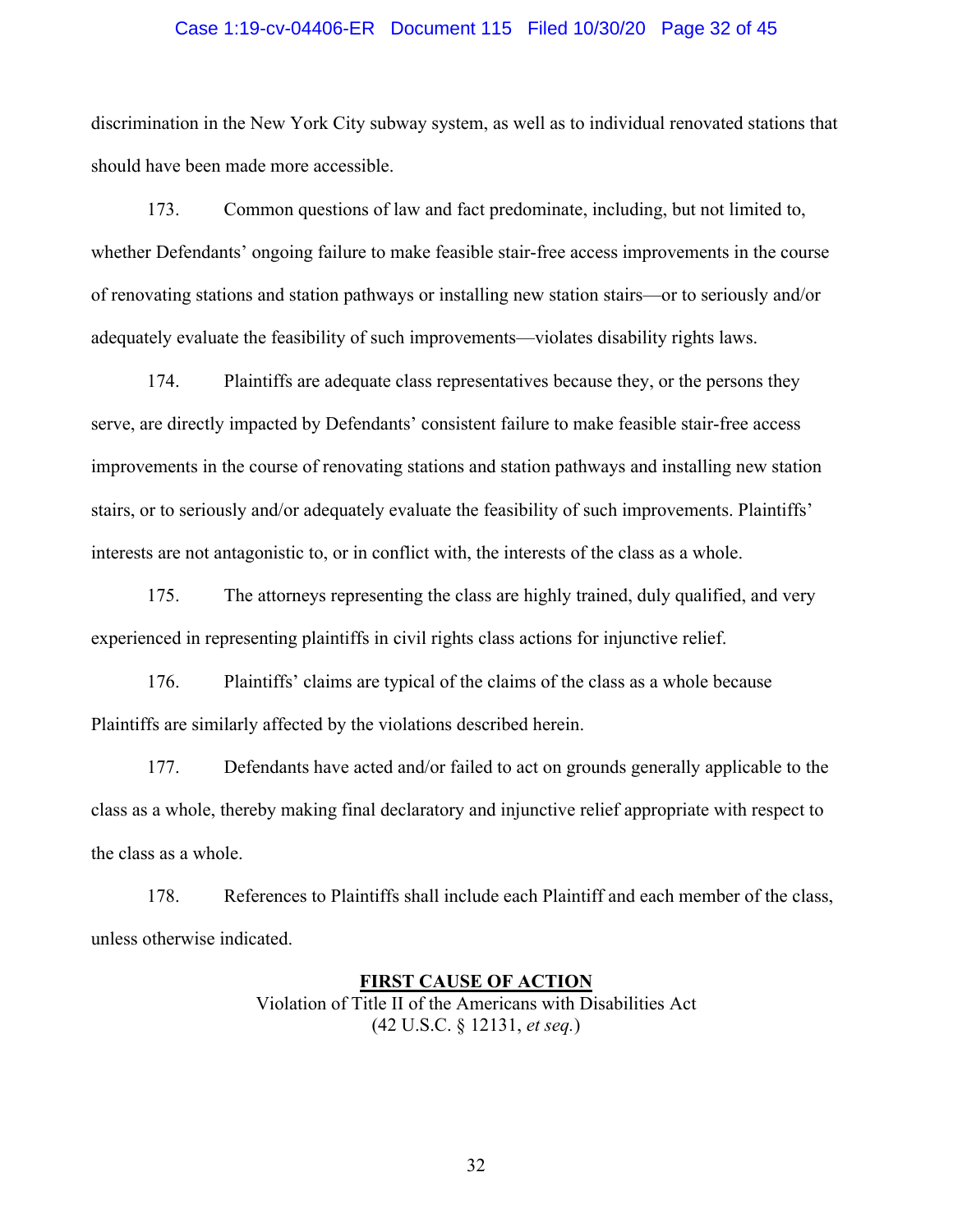## Case 1:19-cv-04406-ER Document 115 Filed 10/30/20 Page 33 of 45

179. Plaintiffs re-allege and incorporate herein all previous paragraphs of the Complaint.

180. Title II of the Americans with Disabilities Act ("ADA"), 42 U.S.C. § 12132, prohibits a public entity from excluding a person with a disability from participating in or otherwise benefiting from its programs, or otherwise discriminating against a person on the basis of disability: "No qualified individual with a disability shall, by reason of such disability, be excluded from participation in or be denied the benefits of the services, programs, or activities of a public entity, or be subjected to discrimination by any such entity."

181. Title II of the ADA also requires public entities, including Defendants, to operate each of their programs, services, or activities so that "when viewed in its entirety, [it] is readily accessible to and usable by individuals with disabilities." 28 C.F.R. § 35.150; *see also* 28 C.F.R. §§ 35.149 & 35.151.

182. The term "disability" includes physical and mental conditions that substantially limit one or more major life activities. 42 U.S.C. §§ 12102(1-2).

183. A "qualified individual with a disability" means an "individual with a disability who, with or without reasonable modifications to rules, policies, or practices, the removal of architectural, communication, or transportation barriers, or the provision of auxiliary aids and services, meets the essential eligibility requirements for the receipt of services or the participation in programs or activities provided by a public entity." 42 U.S.C. § 12131(2).

184. The named Plaintiffs; the board members, staff, and constituents of organizational Plaintiffs; and the class members are persons with disabilities within the meaning of the statute, in that they have conditions that substantially limit one or more major life activities, such as walking.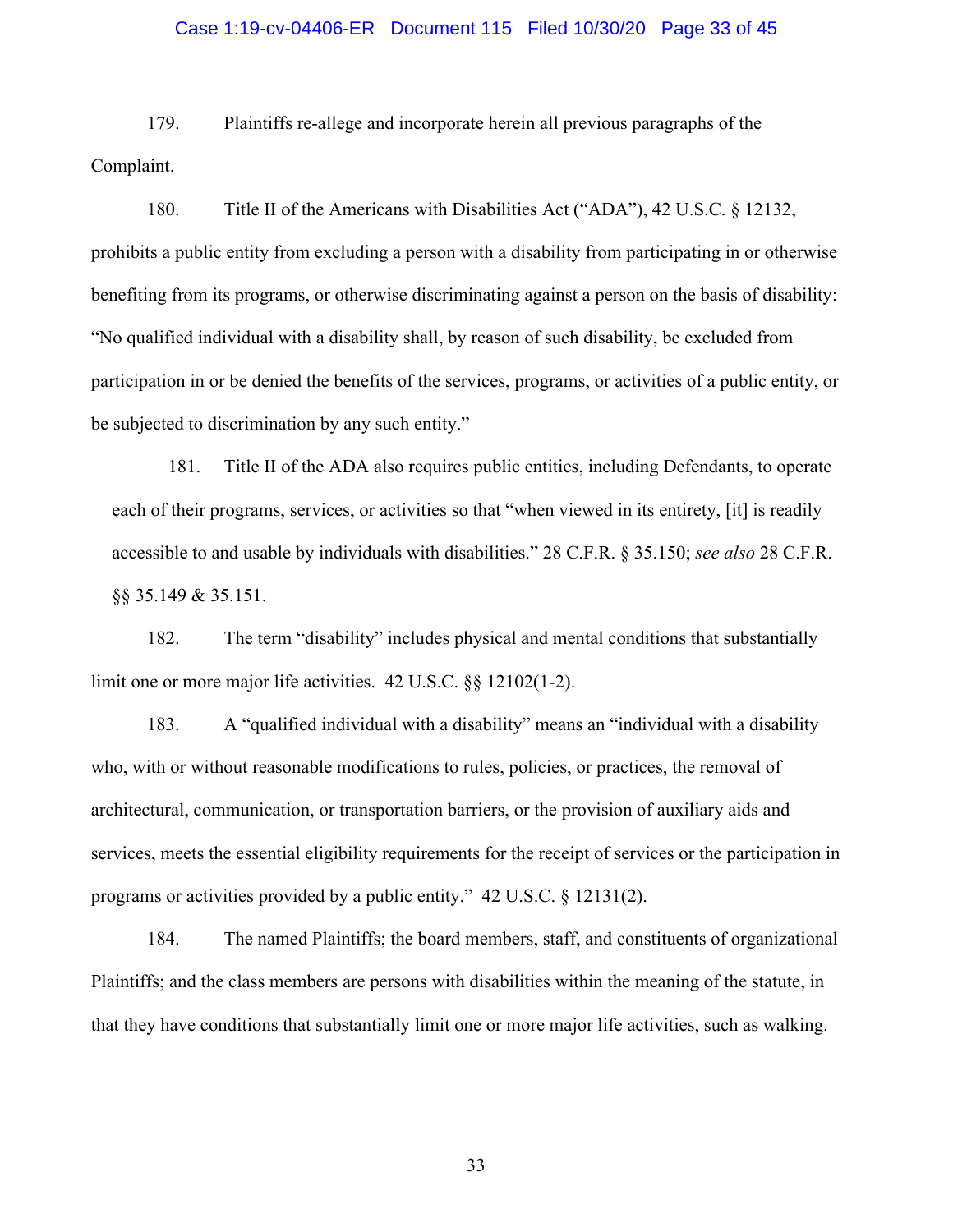### Case 1:19-cv-04406-ER Document 115 Filed 10/30/20 Page 34 of 45

They are also qualified in that they live in, work in, and/or travel to New York City, and thus are eligible to benefit from Defendants' subway service.

185. A "public entity" includes state and local governments, their agencies, and their instrumentalities. 42 U.S.C. § 12131(1). Defendants MTA and NYCT are public entities within the meaning of 42 U.S.C. § 12131 and 28 C.F.R. § 35.104.

186. Furthermore, in providing any aid, benefit, or service, a public entity "may not, directly or through contractual, licensing, or other arrangements, on the basis of disability":

> • "Afford a qualified individual with a disability an opportunity to participate in or benefit from the aid, benefit, or service that is not equal to that afforded others." 28 C.F.R. 35.130(b)(1)(ii);

> • "Provide a qualified individual with a disability with an aid, benefit, or service that is not as effective in affording equal opportunity to obtain the same result, to gain the same benefit, or to reach the same level of achievement as that provided to others." 28 C.F.R. 35.130(b)(1)(iii)

• "Aid or perpetuate discrimination against a qualified individual with a disability by providing significant assistance to an agency, organization, or person that discriminates on the basis of disability in providing any aid, benefit, or service to beneficiaries of the public entity's program." 28 C.F.R. 35.130(b)(1)(v); or

• "Otherwise limit a qualified individual with a disability in the enjoyment of any right, privilege, advantage, or opportunity enjoyed by others receiving the aid, benefit, or service." 28 C.F.R. 35.130(b)(1)(vii).

187. As the owner of the subway system, and the lessor of that system to the MTA, the City of New York cannot contract away its duty to ensure that the MTA does not perpetuate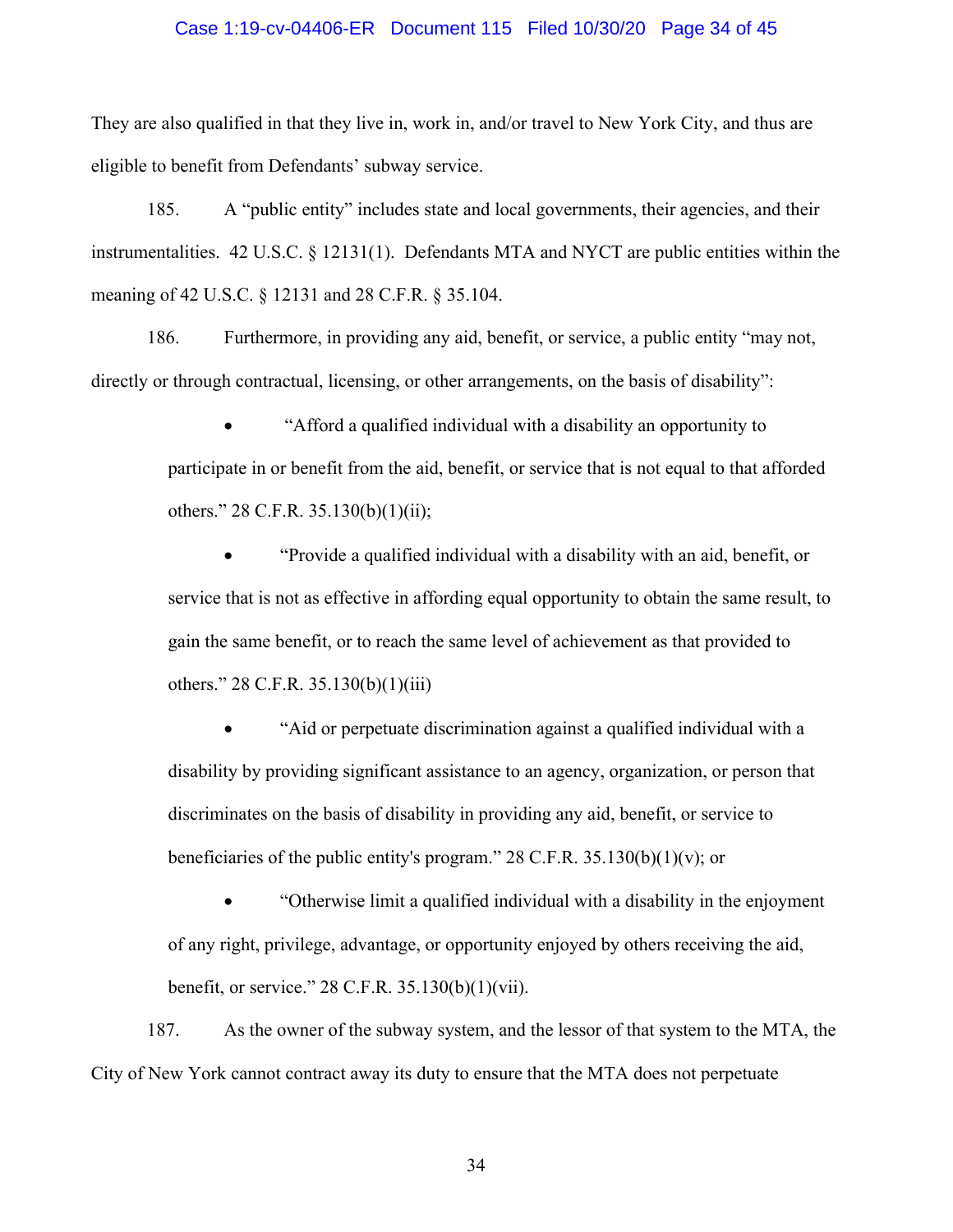### Case 1:19-cv-04406-ER Document 115 Filed 10/30/20 Page 35 of 45

discrimination against individuals with disabilities while operating its programs. *See* 28 C.F.R. § 35.130(b)(1); *see also* 49 C.F.R. § 37.3 (defining "operates," in the context of a "fixed route system," to include "the provision of transportation service by a public or private entity itself o*r by a person under a contractual or other arrangement or relationship with the entity*") (emphasis added).

188. In addition to the direct participation in the discriminatory conduct described above, the City also provides "significant assistance" to Defendants MTA and NYCT—including \$2.5 billion in funding for the most recent capital plan alone—and it is liable for the discriminatory conduct of Defendants MTA and NYCT on that basis alone. *See* 28 C.F.R. 35.130(b)(1)(v).

189. Where a public entity alters all or part of an existing transit facility in ways that "affect or could affect the usability of the facility or part thereof," it must ensure that *the altered portion itself* is "readily accessible to and usable by individuals with disabilities, including individuals who use wheelchairs" to the "maximum extent feasible." 42 U.S.C. § 12147(a); 49 C.F.R. § 37.43(a)(1); *see also* 49 C.F.R. § 37.3 (defining "alteration" to include "remodeling, renovation, rehabilitation, reconstruction, historic restoration, changes or rearrangement in structural parts or elements, and changes or rearrangement in the plan configuration of walls and full-height partitions"). Failure to do so constitutes discrimination, under the ADA. *See* 42 U.S.C. § 12147(a)

190. When such alterations affect the usability of a station as a whole, the entire station must be made accessible to the maximum extent feasible. *See* 42 U.S.C. § 12147(a); 49 C.F.R. §  $37.43(a)(1);$ 

191. Similarly, when such an alteration makes the pedestrian pathway into, out of, or through a facility more usable (such as when existing stairs, escalators, or elevators are renovated or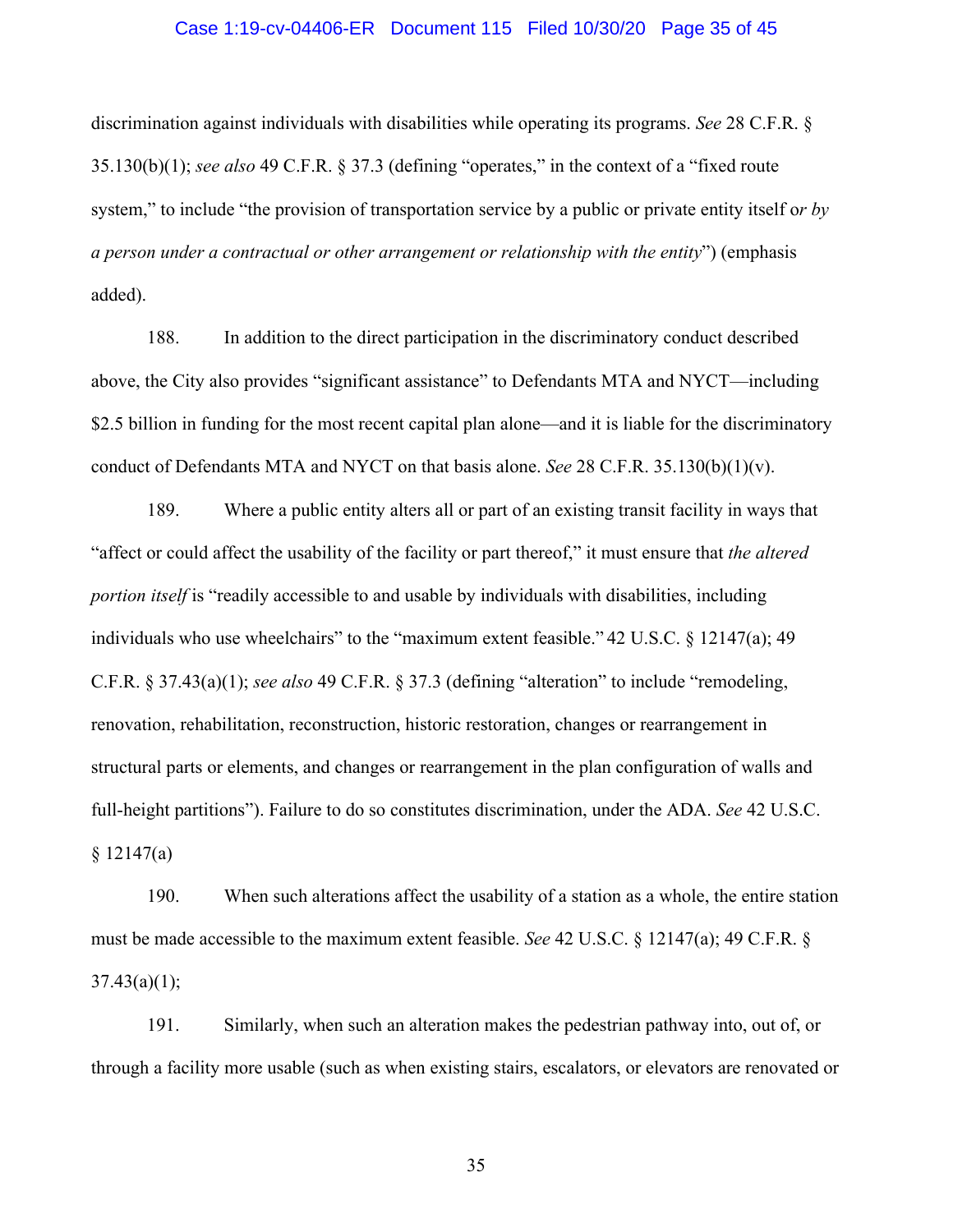### Case 1:19-cv-04406-ER Document 115 Filed 10/30/20 Page 36 of 45

replaced) the facility's entire path of travel accessible must be made accessible, unless it would be technically infeasible to do so. *See* Federal Transit Administration, "Circular C 4710.1 – 'Americans With Disabilities Act (ADA): Guidance'" (November 4, 2015) at § 3.4.3.

192. The stations described herein are "facilit[ies] . . . used in the provision of designated public transportation services" within the meaning of 42 U.S.C. § 12147(a).

193. By consistently renovating stations or station pathways in ways that affect usability but failing to make altered areas accessible to the maximum extent feasible, Defendants violate the ADA. *See* 42 U.S.C. § 12147(a); 49 C.F.R. § 37.43(a)(1).

194. In addition, Defendants' routine failure to even adequately *assess* whether access improvements are feasible in such situations is an independent violation of the ADA. *See id*; *see also Roberts v. Royal Atlantic Corp.*, 542 F.3d 363, 375 (2d Cir. 2008) (a court's feasibility inquiry asks whether an entity made "maximally feasible efforts to achieve the requisite level of accessibility").

195. Moreover, to be considered "readily accessible to and usable by individuals with disabilities" under the above provision, a transportation facility or part thereof must meet *both* the requirements of the Department of Transportation's implementing regulations, 49 C.F.R. Part 37, and the technical scoping requirements of the Americans with Disabilities Act Accessibility Guidelines ("ADAAG"), 36 C.F.R. Part 1191 Appendix B, as modified by the Department of Transportation (hereinafter, the "DOT Standards"). *See* 49 C.F.R. § 37.9(a); *see also* 49 C.F.R. 37, App. A (DOT modifications to ADAAG).

196. This includes the requirement that when installing new stairs where none existed previously, and making major structural modifications in order to do so, Defendants must also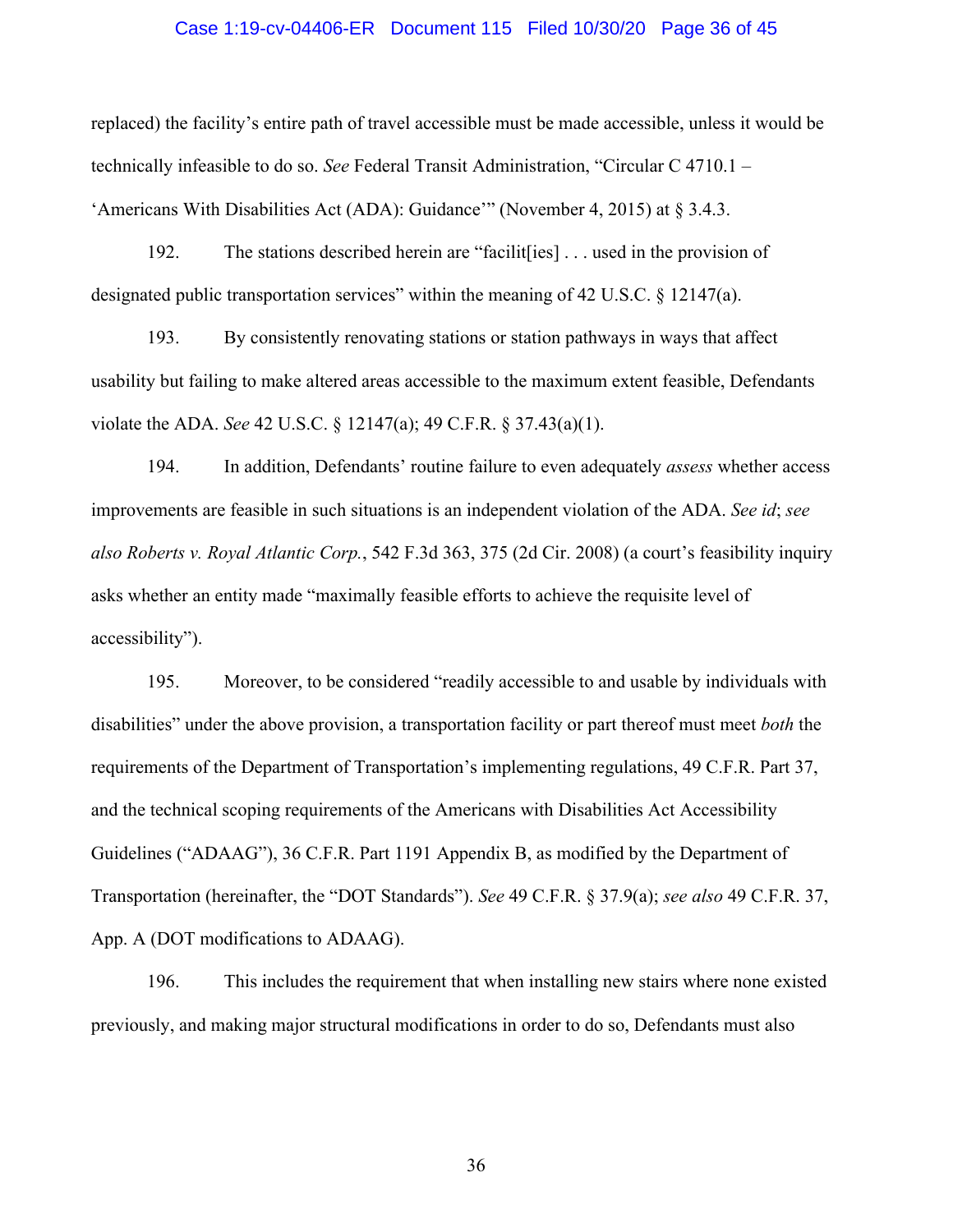### Case 1:19-cv-04406-ER Document 115 Filed 10/30/20 Page 37 of 45

provide an accessible path between the levels served by the new stairs. 36 C.F.R. Part 1191, App. B at § 206.2.3.1.

197. Defendants' persistent failure to install elevators or a stair-free accessible route (or to seriously evaluate the feasibility of doing so) when renovating stations or station pathways in a way that affects usability—both in the stations specifically named here, and more generally constitutes an ongoing violation of the ADA.

198. Unless restrained from doing so, Defendants will continue to violate the law.

199. Through their conduct, Defendants have caused and will continue to cause Plaintiffs immediate and irreparable injury.

200. Plaintiffs are entitled to injunctive relief and reasonable attorneys' fees and costs. 42 U.S.C. § 12133.

## **SECOND CAUSE OF ACTION**

Violation of Section 504 of the Rehabilitation Act of 1973 29 U.S.C. § 794 *et seq.*

201. Plaintiffs re-allege and incorporate herein all previously alleged paragraphs of the Complaint.

202. Section 504 of the Rehabilitation Act of 1973 provides that "no otherwise qualified individual with a disability in the United States . . . shall, solely by reason of her or his disability, be excluded from the participation in, be denied the benefits of, or be subjected to discrimination under any program or activity receiving Federal financial assistance." 29 U.S.C.  $§ 794(a).$ 

203. Plaintiffs; the board members, staff, and constituents of organizational Plaintiffs; and members of the putative class are otherwise qualified individuals with disabilities within the meaning of Section 504, in that they have impairments which substantially limit one or more major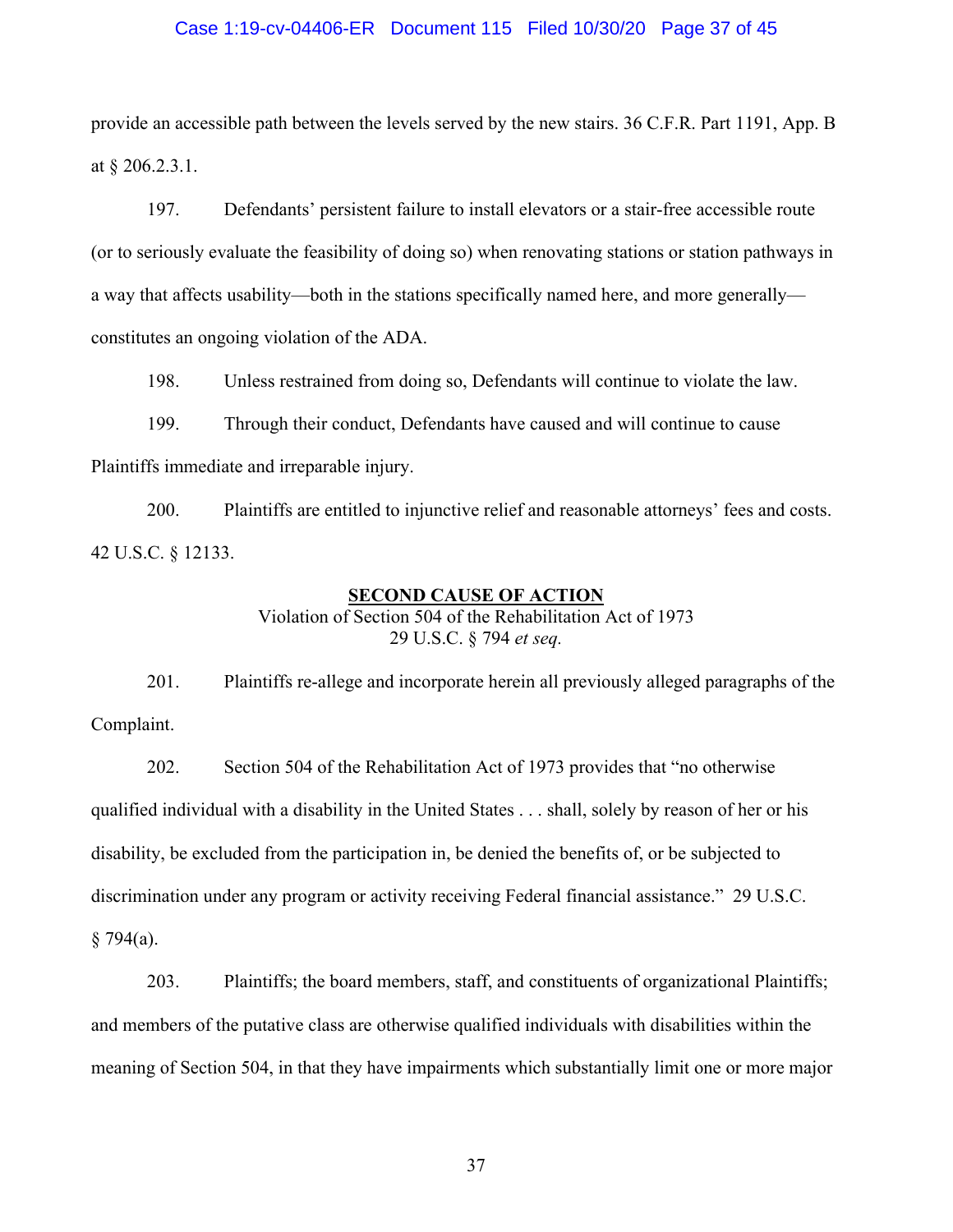### Case 1:19-cv-04406-ER Document 115 Filed 10/30/20 Page 38 of 45

life activities, such as walking, and have reason to and are otherwise eligible to participate in Defendants' subway services. *See* 29 U.S.C. § 705(20)(B) (referencing 42 U.S.C. § 12102).

204. Defendants are recipients of federal financial assistance within the meaning of Section 504, and have received such federal financial assistance at all times relevant to the claims asserted in this Complaint.

205. Defendants MTA and NYCT are instrumentalities of the New York State government.

206. All of the operations of Defendants, including the New York City subway system, are "program[s] or activit[ies]" within the meaning of the Rehabilitation Act. 29 U.S.C. § 794(b)(1)(A).

207. In addition to prohibiting recipients of federal funding from discriminating directly against people with disabilities, Section 504 prohibits discrimination that occurs through a "contractual, licensing, or other arrangement" with another entity. *See* 28 C.F.R. § 41.51(b)(1).

208. Section 504's provisions prohibiting discrimination through a "contractual, licensing, or other arrangement" state that it is unlawful to:

> • "Afford a qualified handicapped person an opportunity to participate in or benefit from [an] aid, benefit, or service that is not equal to that afforded others;"

> • "Provide a qualified handicapped person with an aid, benefit, or service that is not as effective in affording equal opportunity to obtain the same result, to gain the same benefit, or to reach the same level of achievement as that provided to others;"

• Aid or perpetuate discrimination against a qualified handicapped person by providing significant assistance to an agency, organization, or person that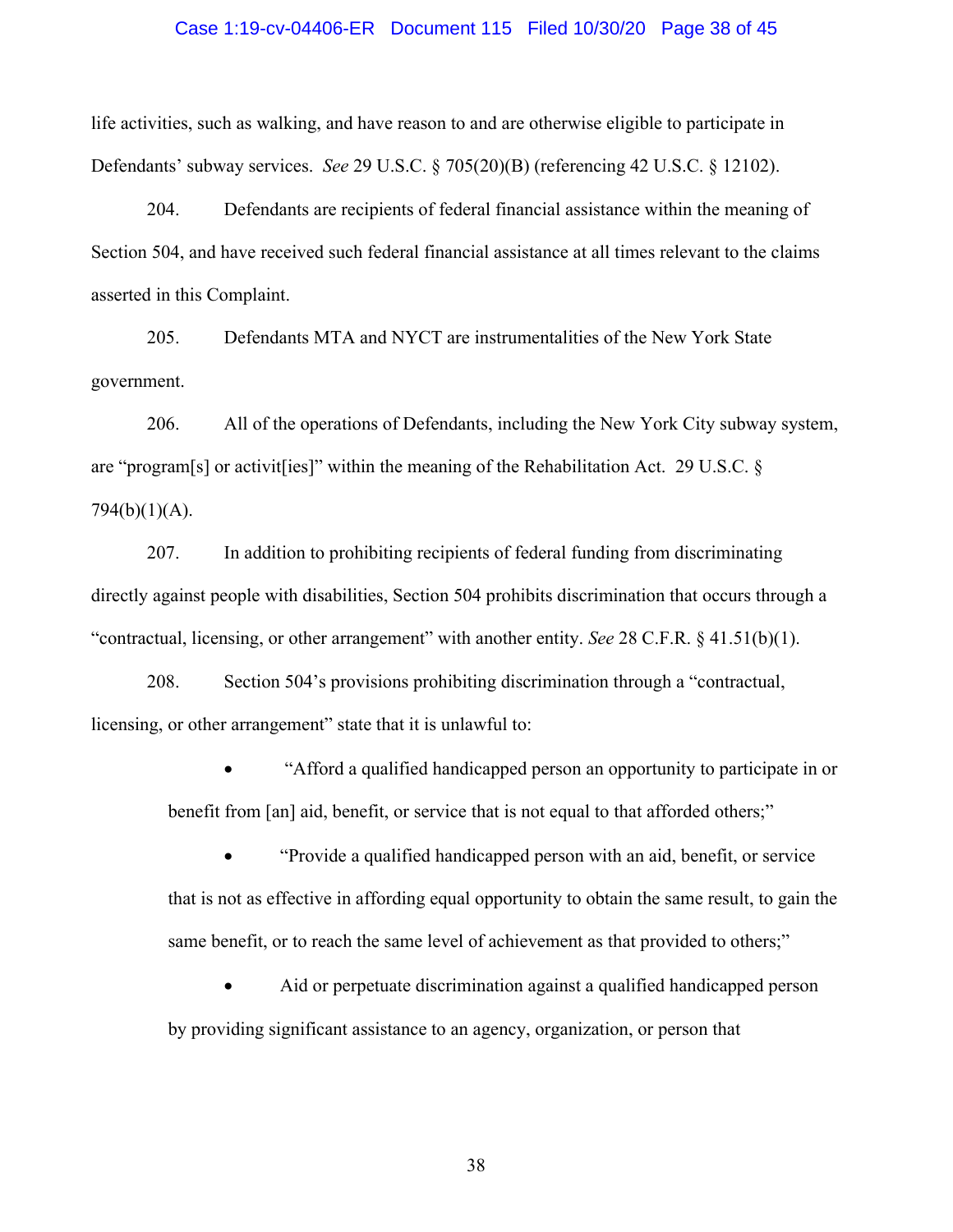### Case 1:19-cv-04406-ER Document 115 Filed 10/30/20 Page 39 of 45

discriminates on the basis of handicap in providing any aid, benefit, or service to beneficiaries of the recipient's program;" or to

• "Otherwise limit a qualified handicapped person in the enjoyment of any right, privilege, advantage, or opportunity enjoyed by others receiving the aid, benefit, or service." *See* 28 C.F.R. §§ 41.51(b)(1)(ii, iii, iv, vii).

209. As a recipient of federal funds, the City must ensure that people with disabilities have nondiscriminatory access to the subway system that it owns, and that it still exerts substantial control over. Section 504 is clear that City cannot insulate itself from this responsibility just because that system is operated through a contractual or other relationship with Defendants MTA and NYCT. *See id*.

210. In addition to the direct participation in the discriminatory conduct described above, the City also provides "significant assistance" to Defendants MTA and NYCT—including \$2.5 billion in funding for the most recent capital plan alone—and it is liable for the discriminatory conduct of Defendants MTA and NYCT on that basis alone. *See* 28 C.F.R.  $\S$  41.51(b)(1)(v).

211. The U.S. Department of Transportation regulations implementing Section 504 provide that "[n]o qualified person with a disability shall, solely by reason of his disability, be excluded from participation in, be denied the benefits of, or otherwise be subjected to discrimination under any program or activity that receives Federal financial assistance administered by the Department of Transportation." 49 C.F.R. § 27.7(a).

212. The prohibition on discrimination in the U.S. Department of Transportation regulations applies to "any aid, benefit, or service provided in or through a facility that has been constructed, expanded, altered, leased or rented, or otherwise acquired, in whole or in part, with Federal financial assistance." 49 C.F.R. § 27.7(b)(6).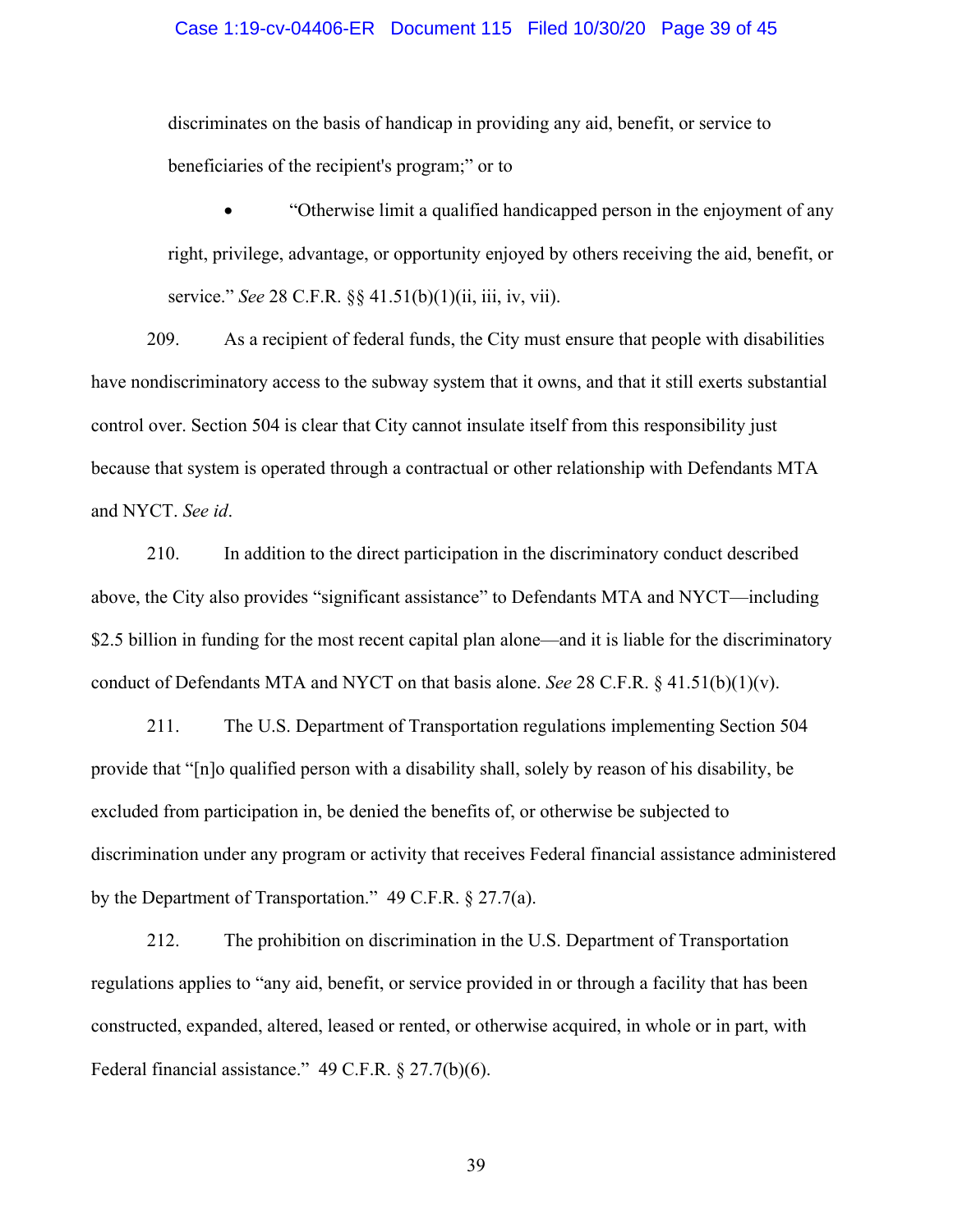### Case 1:19-cv-04406-ER Document 115 Filed 10/30/20 Page 40 of 45

213. For entities receiving Federal financial assistance from the Department of Transportation, compliance with the Department of Transportation's ADA regulations is also a condition of compliance with section 504 of the Rehabilitation Act of 1973. 49 C.F.R. § 37.21(b).

214. Where a public entity alters all or part of an existing transit facility in ways that "affect or could affect the usability of the facility or part thereof," it must ensure that it is "readily accessible to and usable by individuals with disabilities" to the "maximum extent feasible." 42 U.S.C. § 12147(a); 49 C.F.R. 37.43(a)(1); *see also* 49 C.F.R. § 37.3 (defining "alteration" to include "remodeling, renovation, rehabilitation, reconstruction, historic restoration, changes or rearrangement in structural parts or elements, and changes or rearrangement in the plan configuration of walls and full-height partitions").

215. Similarly, when such an alteration makes the pedestrian pathway into, out of, or through a facility more usable (such as when existing stairs, escalators, or elevators are renovated or replaced) the facility's entire path of travel accessible must be made accessible, unless it would be technically infeasible to do so. *See* Federal Transit Administration, "Circular C 4710.1 – 'Americans With Disabilities Act (ADA): Guidance'" (November 4, 2015) at § 3.4.3.

216. Defendants' ongoing failure to comply with this obligation – or to even adequately assess whether doing so is possible – constitutes discrimination under § 504. *See* 49 C.F.R. 37.43(a)(1); *see also* 49 C.F.R. § 37.3.

217. To be considered "readily accessible to and usable by individuals with disabilities" under the above provision, a transportation facility or part thereof must meet *both* the requirements of the Department of Transportation's implementing regulations, 49 C.F.R. Part 37, and the technical scoping requirements of the Americans with Disabilities Act Accessibility Guidelines ("ADAAG"), 36 C.F.R. Part 1191 Appendix B, as modified by the Department of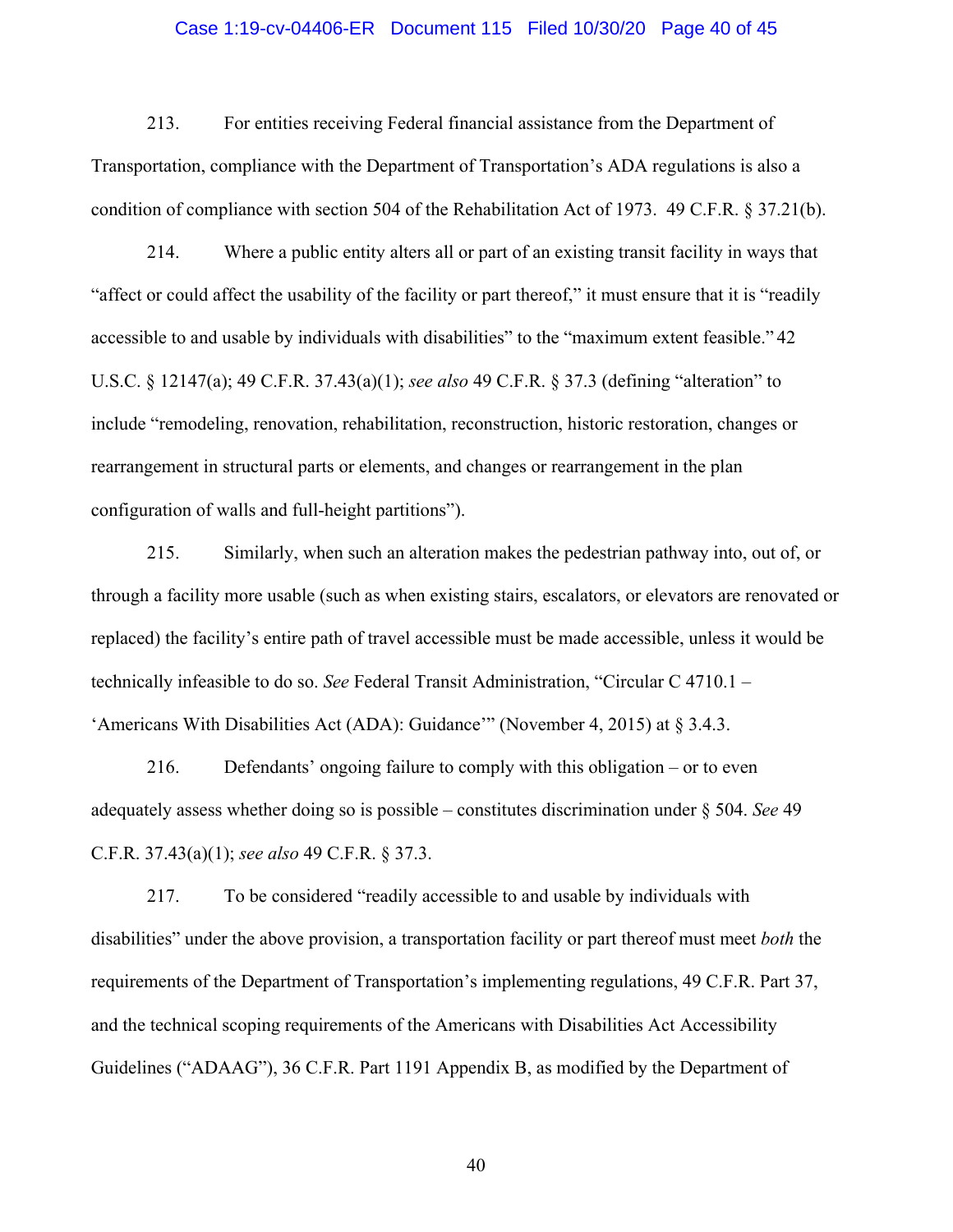#### Case 1:19-cv-04406-ER Document 115 Filed 10/30/20 Page 41 of 45

Transportation (hereinafter, the "DOT Standards"). *See* 49 C.F.R. § 37.9(a); *see also* 49 C.F.R. 37, App. A (DOT modifications to ADAAG).

218. This includes the requirement that when installing new stairs where none existed previously, and making major structural modifications in order to do so, Defendants must also provide an accessible path between the levels served by the new stairs. 36 C.F.R. Part 1191, App. B at § 206.2.3.1.

219. Defendants' persistent failure to install an accessible route (or to even seriously evaluate the feasibility of doing so) between the levels served by newly-installed stairs—both in the stations specifically named here, and more generally—constitutes an ongoing violation of Section 504. *See* 42 U.S.C. § 12147(a); 49 C.F.R. 37.43(a)(1); 36 C.F.R. Part 1191, App. B at § 206.2.3.1; *see also* 49 C.F.R. §§ 27.7(b)(1)(i-ii).

220. As a direct and proximate cause of the aforementioned acts, Plaintiffs have been and will continue to be injured.

221. Defendants' conduct constitutes an ongoing and continuous violation of Section 504. As a result, Plaintiffs are entitled to declaratory and injunctive relief, as well as reasonable attorneys' fees and costs.

#### **THIRD CAUSE OF ACTION**

Violation of the New York City Human Rights Law (N.Y.C. Admin. Code § 8-101 *et seq.*)

222. Plaintiffs re-allege and incorporate herein all previously alleged paragraphs in this Complaint.

223. The New York City Human Rights Law ("NYCHRL"), N.Y.C. Admin. Code § 8- 107(4)(a), provides that "[i]t shall be an unlawful discriminatory practice for any person who is the owner, franchisor, franchisee, lessor, lessee, proprietor, manager, superintendent, agent or employee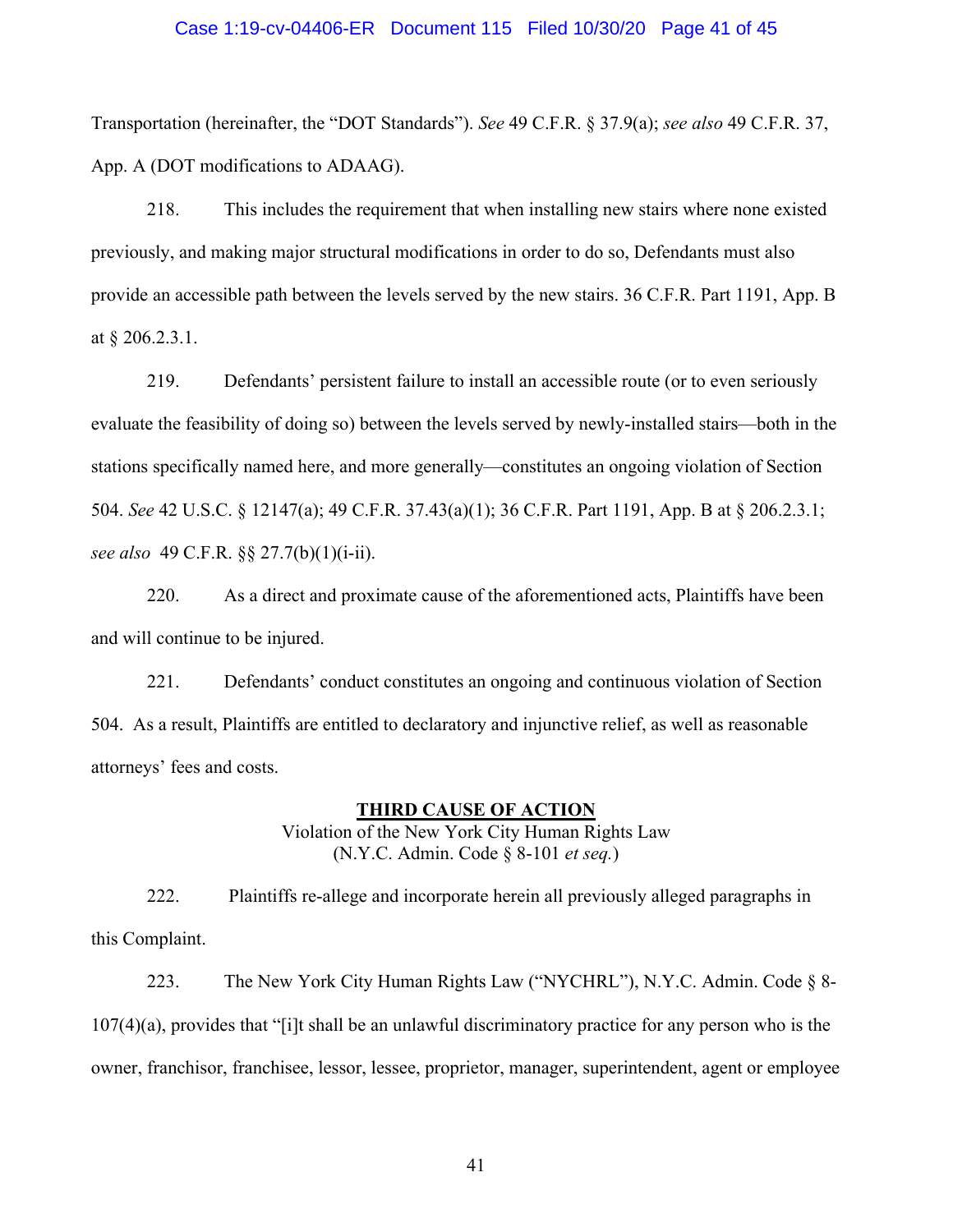### Case 1:19-cv-04406-ER Document 115 Filed 10/30/20 Page 42 of 45

of any place or provider of public accommodation because of any person's actual or perceived . . . disability . . . directly or indirectly, to refuse, withhold from or deny to such person the full and equal enjoyment, on equal terms and conditions, of any of the accommodations, advantages, facilities or privileges of the place or provider of public accommodations . . ."

224. The term "person" includes corporations. N.Y.C. Admin. Code  $\S$  8-102(1).

225. The MTA is a public benefit corporation and thus is a person within the meaning of N.Y.C. Admin. Code § 8-102.

226. Likewise, NYCT is a subsidiary of the MTA, and thus is also a person within the meaning of N.Y.C. Admin. Code § 8-102.

227. The City of New York is also a "person" within the meaning of this law.

228. Defendants Foye and Byford are being sued in their official capacities as the chairman of the MTA and the president of NYCT, respectively.

229. The term "place or provider of public accommodation" includes "providers, whether licensed or unlicensed, of goods, services, facilities, accommodations, advantages or privileges of any kind, and places whether licensed or unlicensed, where goods, services, facilities, accommodations, advantages or privileges of any kind are extended, offered, sold or otherwise made available." N.Y.C. Admin. Code § 8-102.

230. New York City's subway stations – including those discussed herein – are public accommodations within the meaning of the NYCHRL because they are places where the MTA and NYCT offer the general public access to their program of subway services.

231. As persons within the meaning of the NYCHRL, Defendants act as the "managers" of the subway system, and of the stations discussed herein.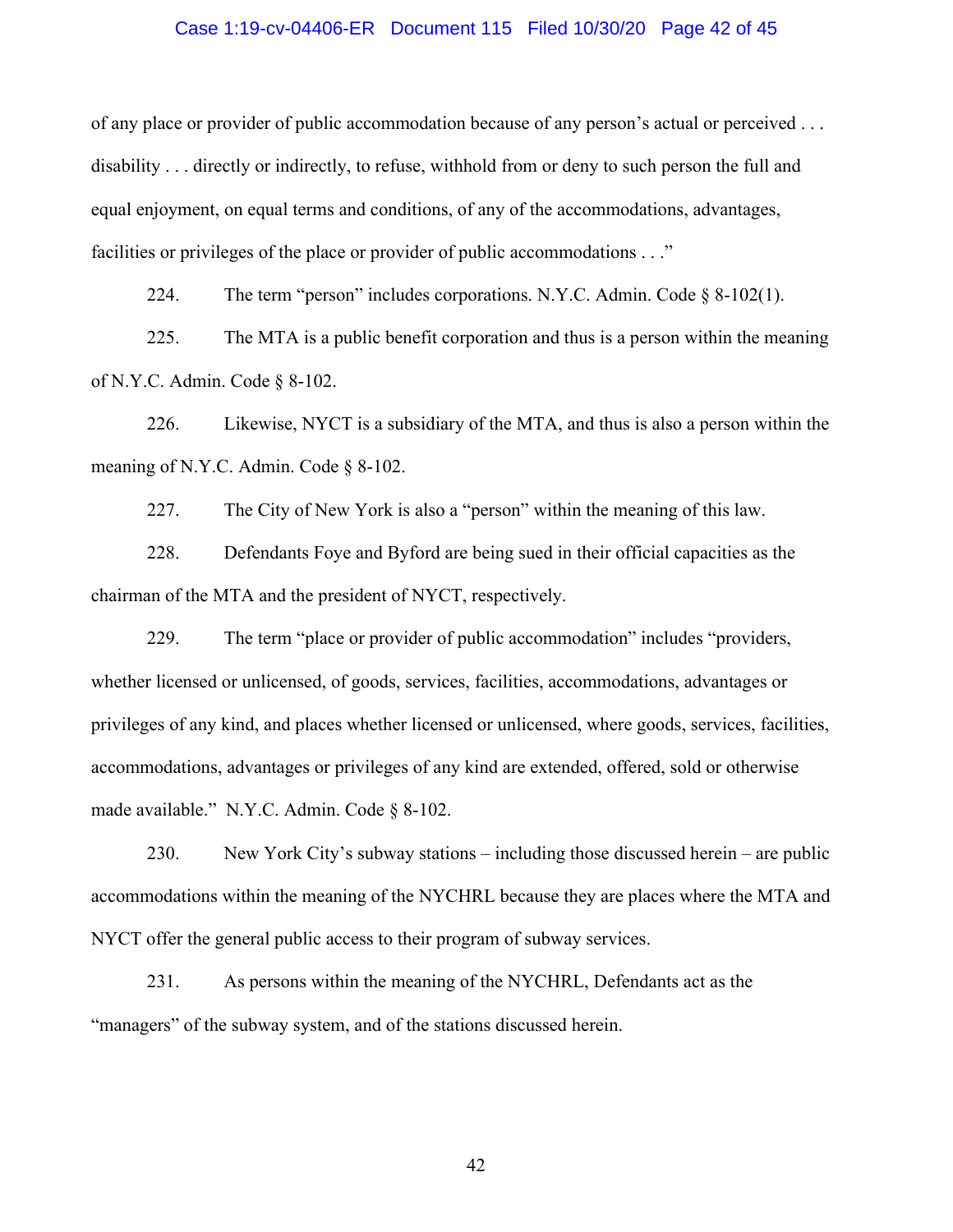### Case 1:19-cv-04406-ER Document 115 Filed 10/30/20 Page 43 of 45

232. In so doing, Defendants have denied the accommodations, advantages, facilities, and privileges of these stations (and of the subway system as a whole) to people with disabilities, for the reasons set forth herein.

233. The NYCHRL further requires that "it is an unlawful discriminatory practice for any person prohibited by the provisions of this section from discriminating on the basis of disability not to provide a reasonable accommodation to enable a person with a disability to … enjoy the right or rights in question provided that the disability is known or should have been known by the covered entity." N.Y.C. Admin. Code  $\S$  8-107(15). The term "covered entity" is defined as a person required to comply with any provision of the NYCHRL.

234. Defendants qualify as covered entities, and must make reasonable accommodations necessary to allow persons with disabilities the opportunity to benefit from Defendants' subway program pursuant to N.Y.C. Admin. Code  $\S$  8-107(15).

235. Defendants have made inadequate or no reasonable accommodations to allow persons with disabilities the opportunity to use the services offered at the renovated stations discussed herein.

236. The NYCHRL further provides that "an unlawful discriminatory practice . . . is established . . . [when plaintiff] demonstrates that a policy or practice of a covered entity or a group of policies or practices of a covered entity results in a disparate impact to the detriment of any group protected by the provisions of this chapter." N.Y.C. Admin. Code  $\S 8-107(17)$ .

237. Defendants policies and practices described herein, including the policy of stairway renovation without providing stair-free access, result in a disparate impact to the detriment of persons with disabilities.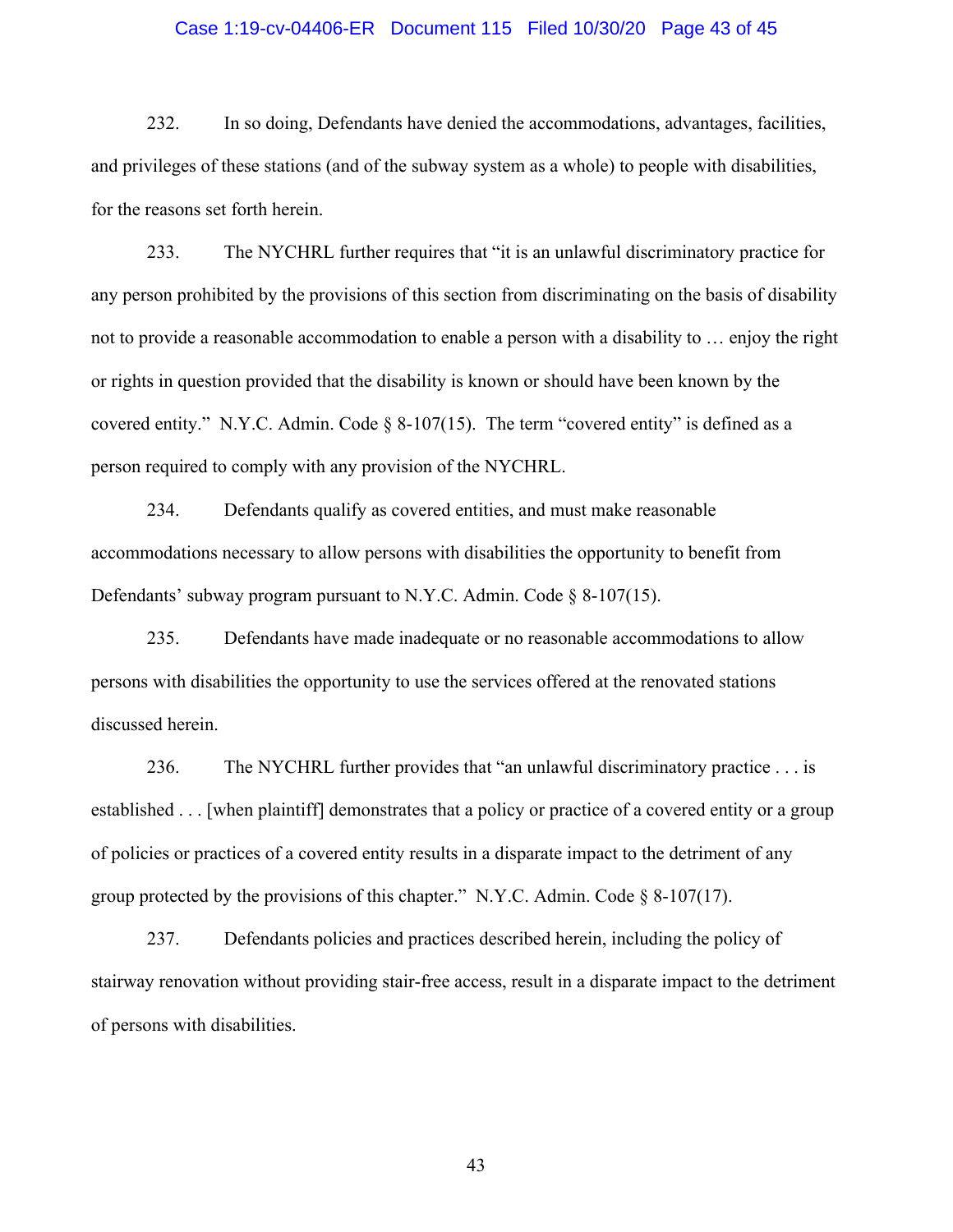### Case 1:19-cv-04406-ER Document 115 Filed 10/30/20 Page 44 of 45

238. As a direct and proximate result of Defendants' violations of the NYCHRL, Plaintiffs have been injured as set forth herein.

239. Defendants' conduct constitutes an ongoing and continuous violation of the NYCHRL. Unless restrained from doing so, Defendants will continue to violate said law, and this conduct will continue to inflict injuries for which Plaintiffs have no adequate remedy at law.

240. In the absence of an injunction, Plaintiffs will suffer irreparable harm because they will continue to be discriminated against and denied the accommodations, advantages, facilities, and privileges of Defendants' discriminatory alterations policy and practice.

241. Defendants have also failed to make reasonable accommodations that would provide Plaintiffs with the opportunity to benefit from Defendants' subway program.

242. Thus, Plaintiffs are entitled to injunctive relief and reasonable attorneys' fees and costs.

### **PRAYER FOR RELIEF**

Wherefore, Plaintiffs, on their own behalf and on behalf of the class, pray for the following relief against Defendants:

243. That this matter be certified as a class action with the class defined as set forth above, that Plaintiffs be appointed class representatives, and their attorneys be appointed class counsel;

244. For an order and judgment enjoining Defendants from violating the Americans with Disabilities Act, Section 504 of the Rehabilitation Act, and the New York City Human Rights Law or applicable regulations and standards, and requiring Defendants to change their policies and practices so as to comply with the above, including (but not limited to) the obligation set forth in 36 C.F.R. Part 1191, App. B, § 206.2.3.1;